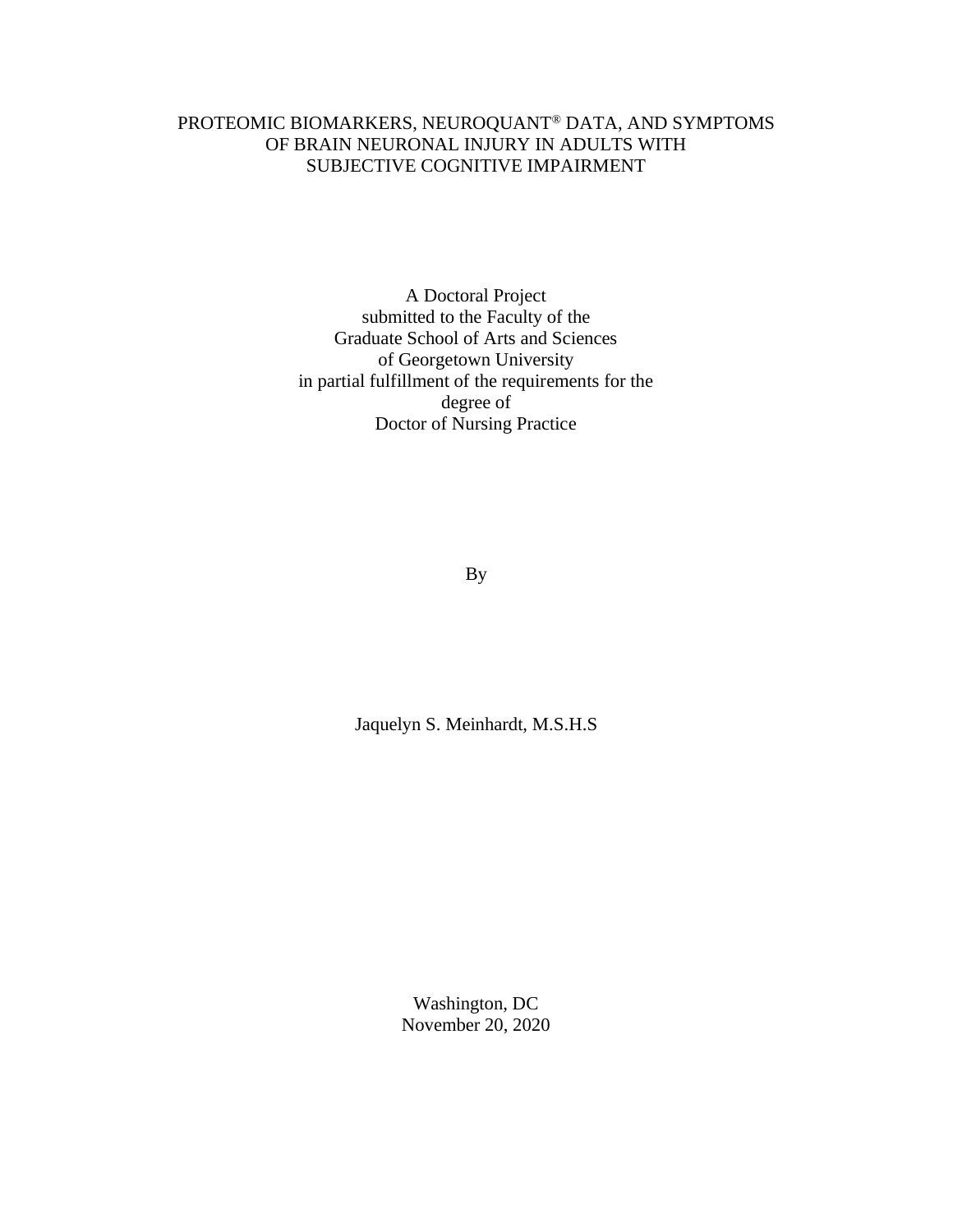Copyright 2020 by Jacquelyn S. Meinhardt All Rights Reserved.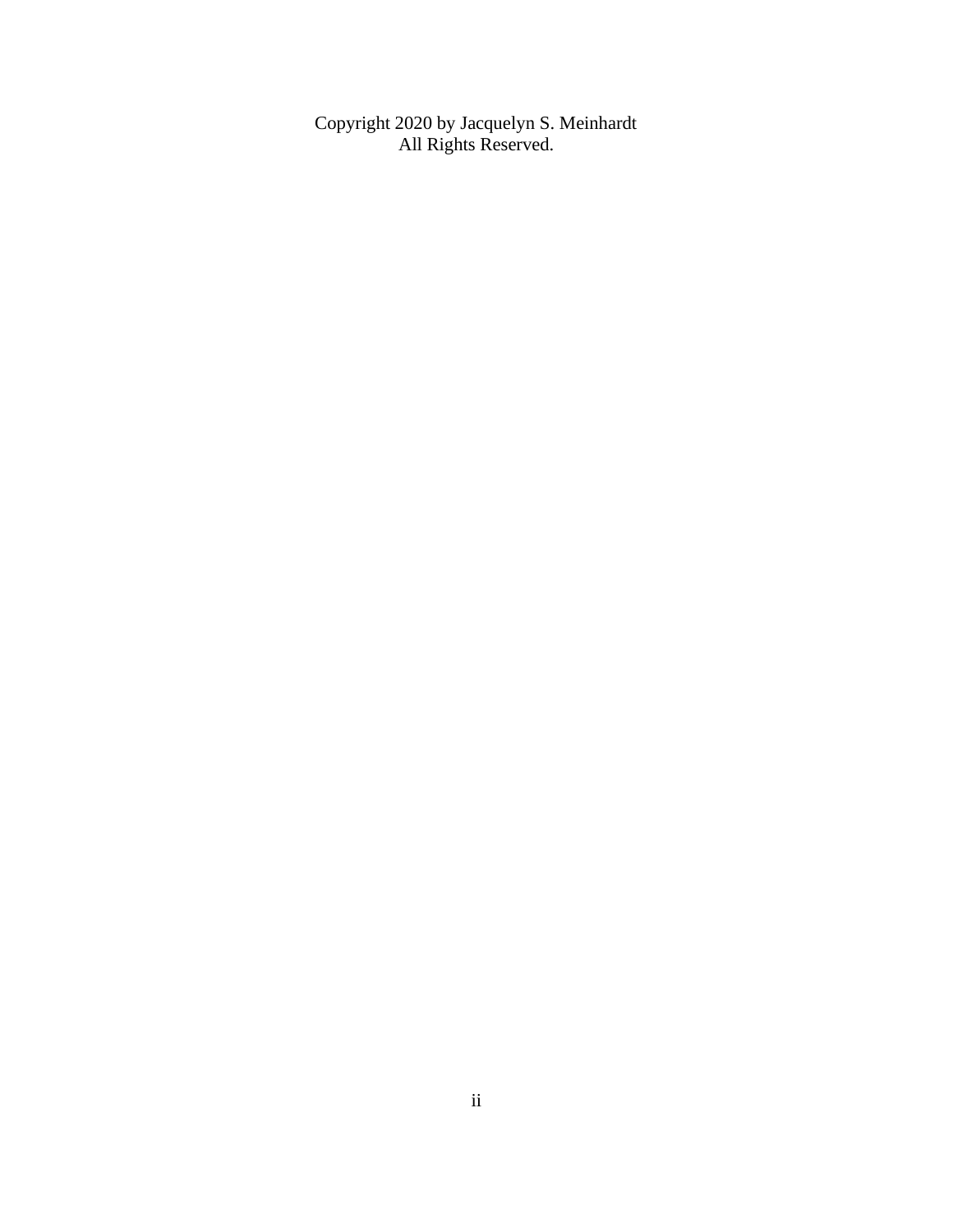## PROTEOMIC BIOMARKERS, NEUROQUANT® DATA, AND SYMPTOMS OF BRAIN NEURONAL INJURY IN ADULTS WITH SUBJECTIVE COGNITIVE IMPAIRMENT

Jacquelyn S. Meinhardt, M.S.H.S.

Thesis Advisor: Kelly Walker, D.N.P

### ABSTRACT

Acquired brain neuronal injury is one of the most significant healthcare problems nationally and globally. Acquired brain neuronal injury results from hypoxemia, biotoxin or ribotoxin exposure, or pressure shifts in the brain neuronal architecture and is responsible for 45% of 42 million dementia cases globally. Biological changes in the brain start decades before cognitive impairment is identified and may be delayed or reversible.

In a retrospective study using secondary data analysis, we examined the interrelationships among proteomic biomarkers transforming growth factor-beta1 (TGFβ1), vascular endothelial growth factor (VEGF), matrix metalloproteinase-9 (MMP-9), and complement C4a, and NeuroQuant® data with symptoms of subjective cognitive impairment (SCI) in 30 to 59 years old adults.

As an exploratory analysis not previously investigated for NeuroQuant<sup>®</sup> data, 195 female and 55 males NeuroQuant® data sets were extracted. There were multiple correlations among upregulated C4a, TGFβ1, and VEGF and the intracranial volume (IVC) to the forebrain, cortical grey, ventricles, hippocampus, pallidum, thalamus, caudate, and amygdala. Adults with selfreported poor memory demonstrated volumetric atrophy to the hippocampus, cortical grey, and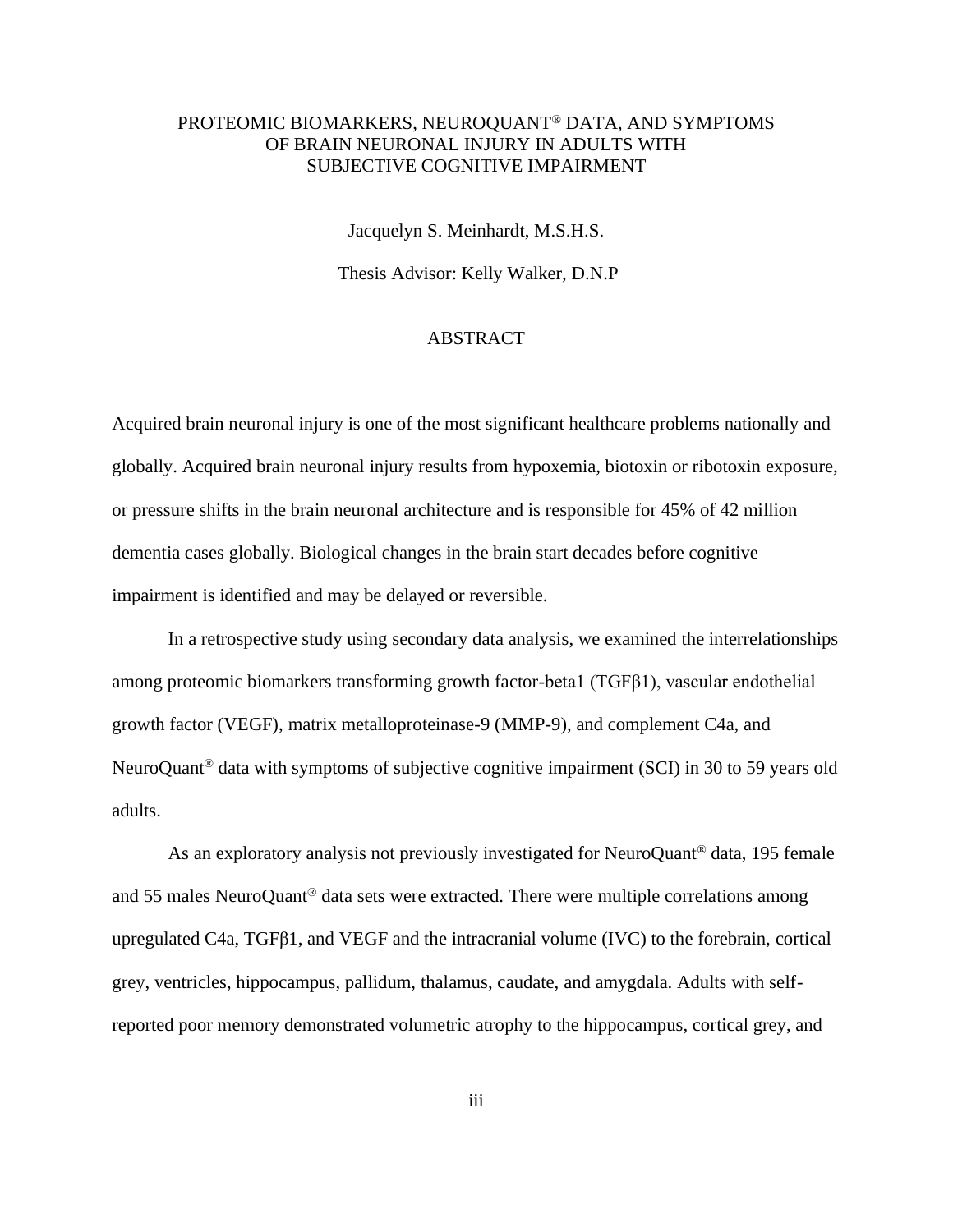cerebellum. There were insufficient aged-matched controls to examine the relationship between sociodemographic data, proteomic biomarkers, and NeuroQuant® data in adults.

Peripheral biomarkers C4a, TGFβ1, and VEGF are potential indicators of brain parenchymal changes in adults with SCI. Our data suggest pathologies associated with neuronal injury are present in the brain and plasma in adults with SCI. Early screening for acquired brain neuronal injury is essential to allow prompt interventions and prevent SCI progression to mild cognitive impairment (MCI). Routine screening for brain neuronal injury should begin early in primary care and not solely focus on poor memory as an indicator of cognitive impairment. SCI should be investigated further with proteomics, NeuroQuant® examination, and lifestyle alterations.

Future research should include examining chromosomal sex differences in brain neuronal injury, the impact of the female brain's perimenopausal transition to develop a comprehensive understanding of the dynamic metabolic aging process, potential interventions, and possible window of prevention for brain neuronal injury. Additionally, scholarship should investigate molecular hypometabolism and aged-matched controls for NeuroQuant® data, age, and gender.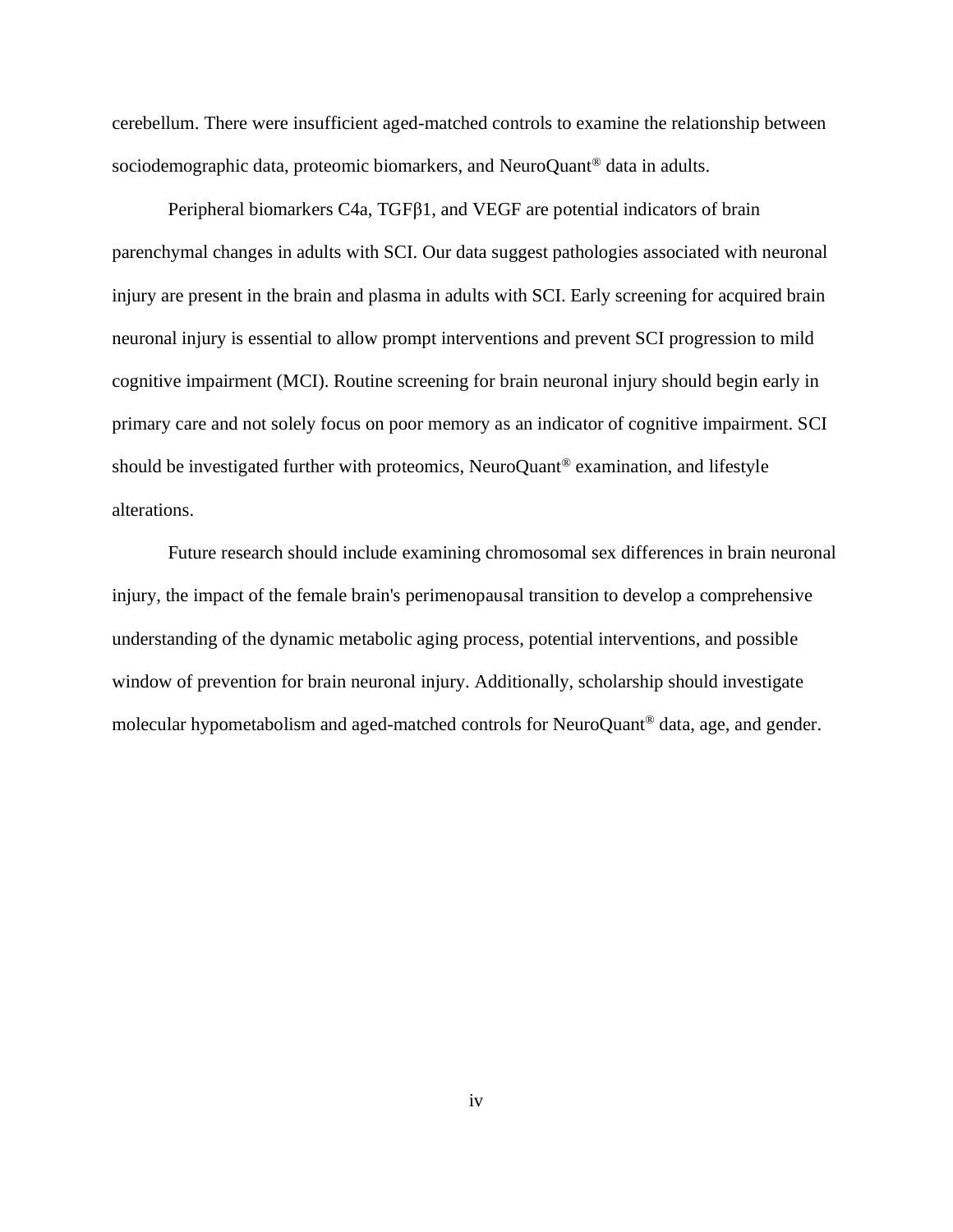## DEDICATION

To over 1692 sun rises, and sun sets that will never return,

To my parents for their love and support,

To my husband, Joe, and children, Grace and Joe, for always being by my side,

encouraging me every step of the way,

And

To my alma mater, Hoya Saxa!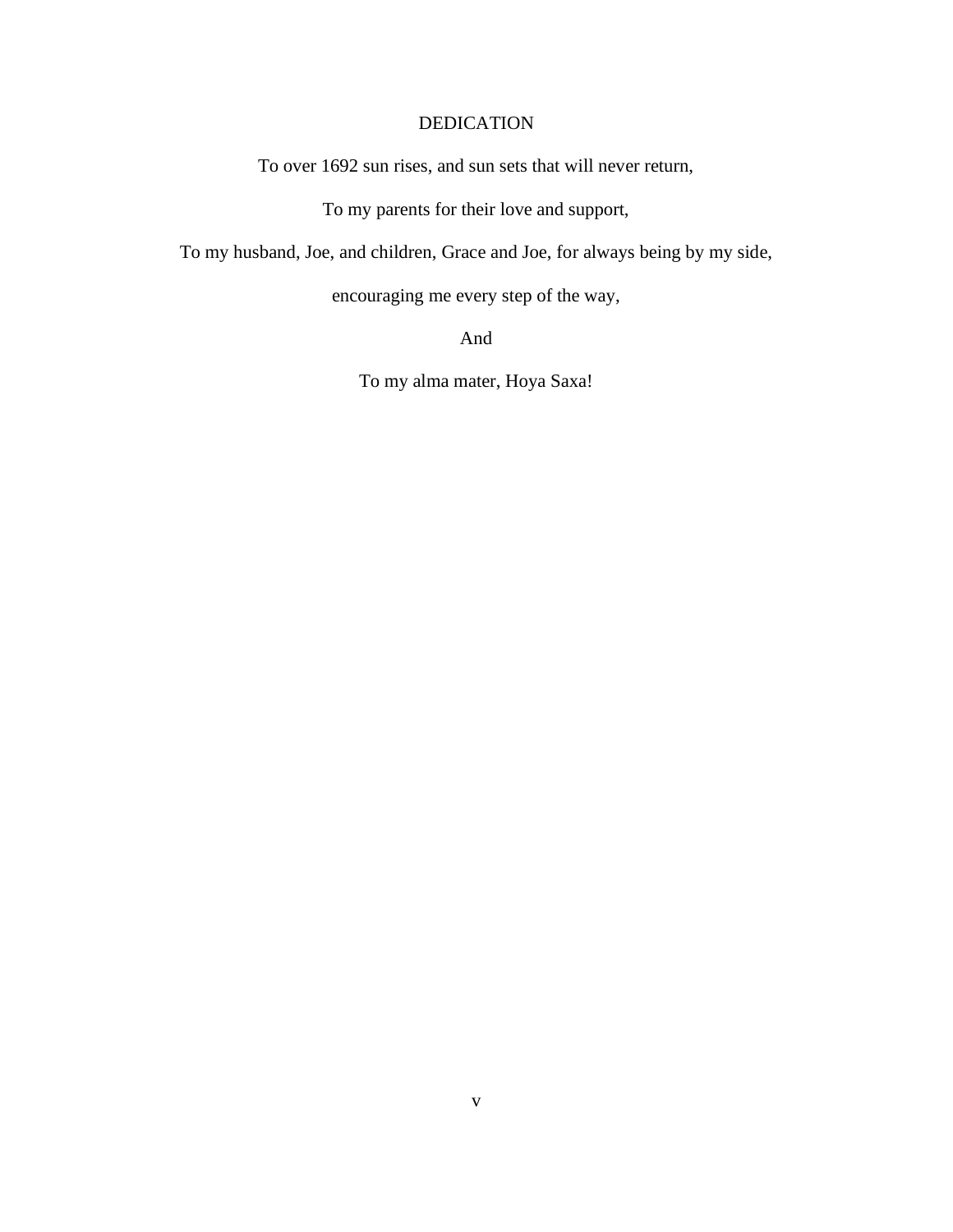### ACKNOLEDGEMENTS

I thank my mentor and subject matter expert, Dr. Ritchie Shoemaker, for his friendship, support, and guidance. Thank you for encouraging me to ask the difficult questions.

I also thank my committee chair, Dr. Kelly Walker, and committee members, Dr. Jane Fall-Dickson and Dr. Nancy Crowell for their insightful advice and suggestions.

I am also thankful to Dr. Andrew Heyman for his friendship, support, and guidance. Thank you for taking me down the rabbit hole.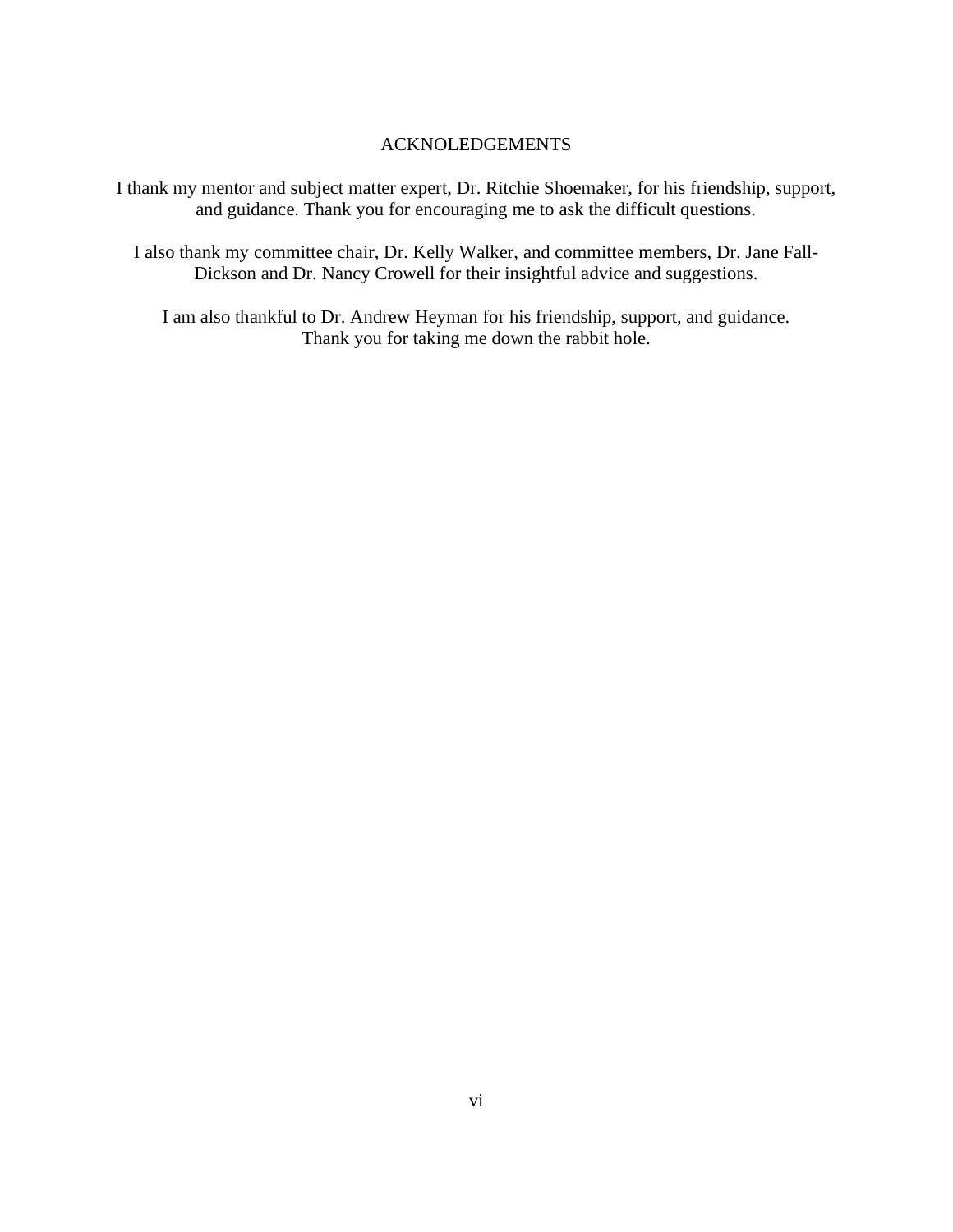| Vascular Endothelial Growth Factor and CNS Vascular Permeability  12 |
|----------------------------------------------------------------------|
|                                                                      |
|                                                                      |
|                                                                      |
|                                                                      |
|                                                                      |
|                                                                      |
| . 16                                                                 |
|                                                                      |
|                                                                      |
|                                                                      |
|                                                                      |

# **TABLE OF CONTENTS**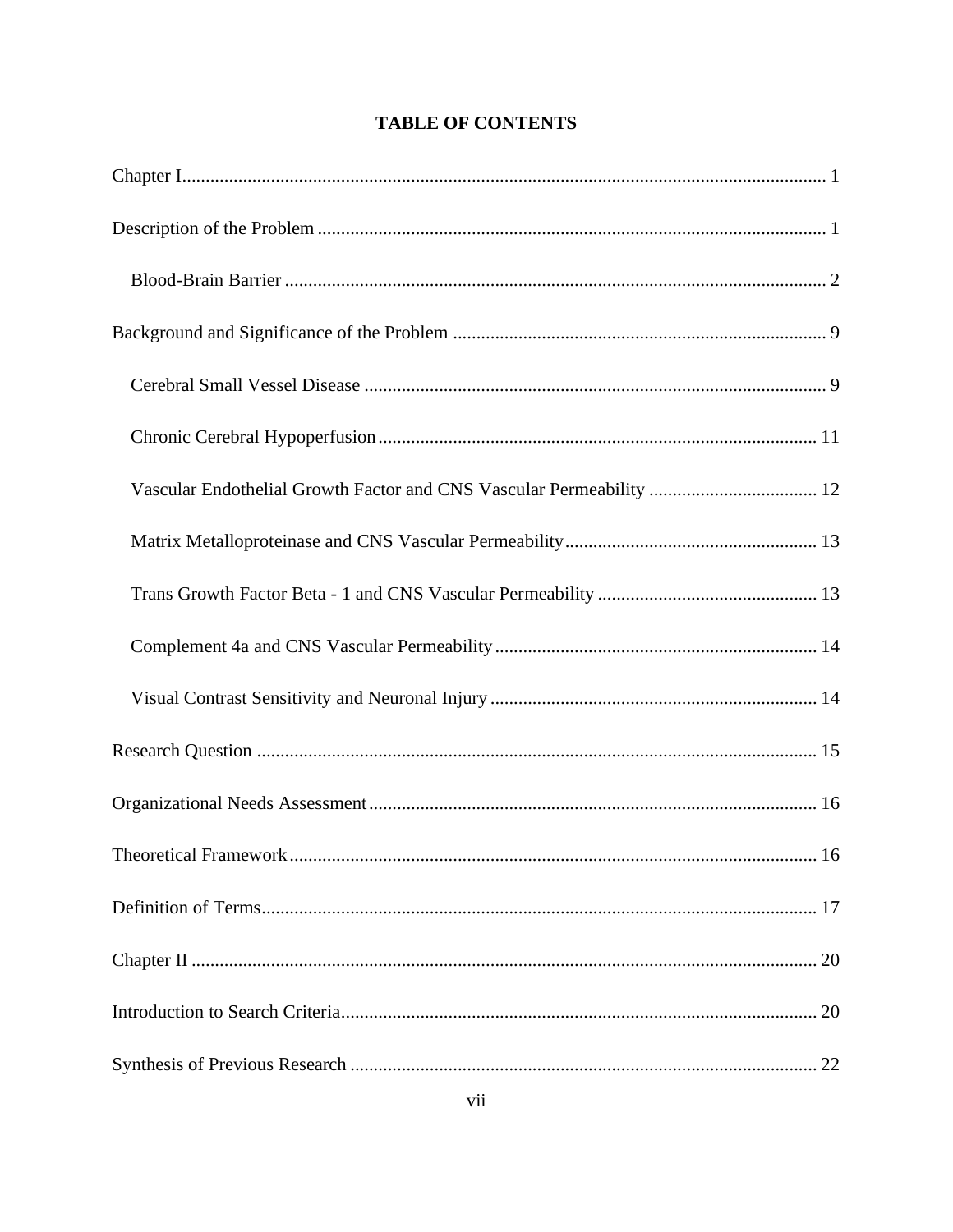| 30 |
|----|
|    |
|    |
|    |
|    |
|    |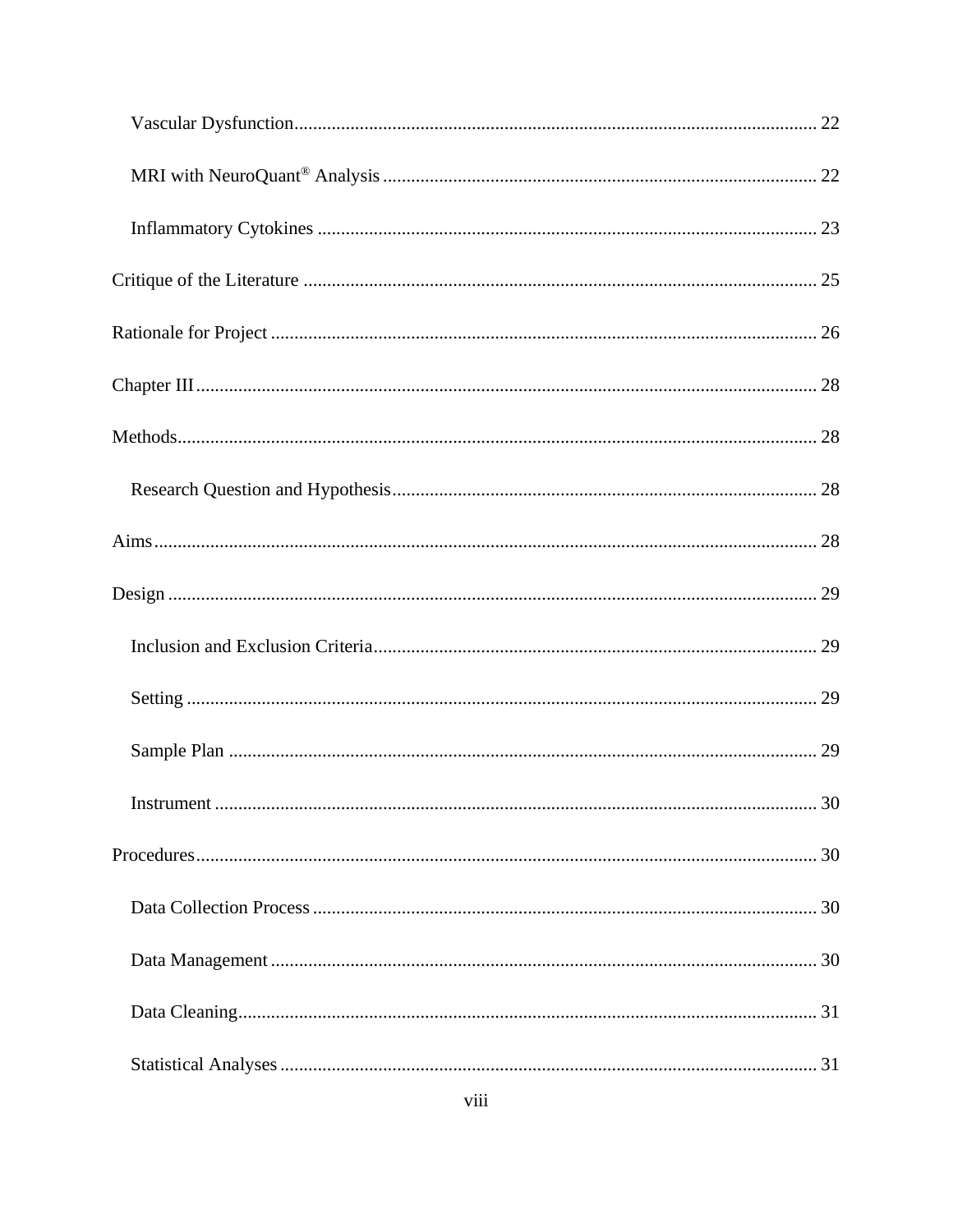| 45 |
|----|
|    |
|    |
| 49 |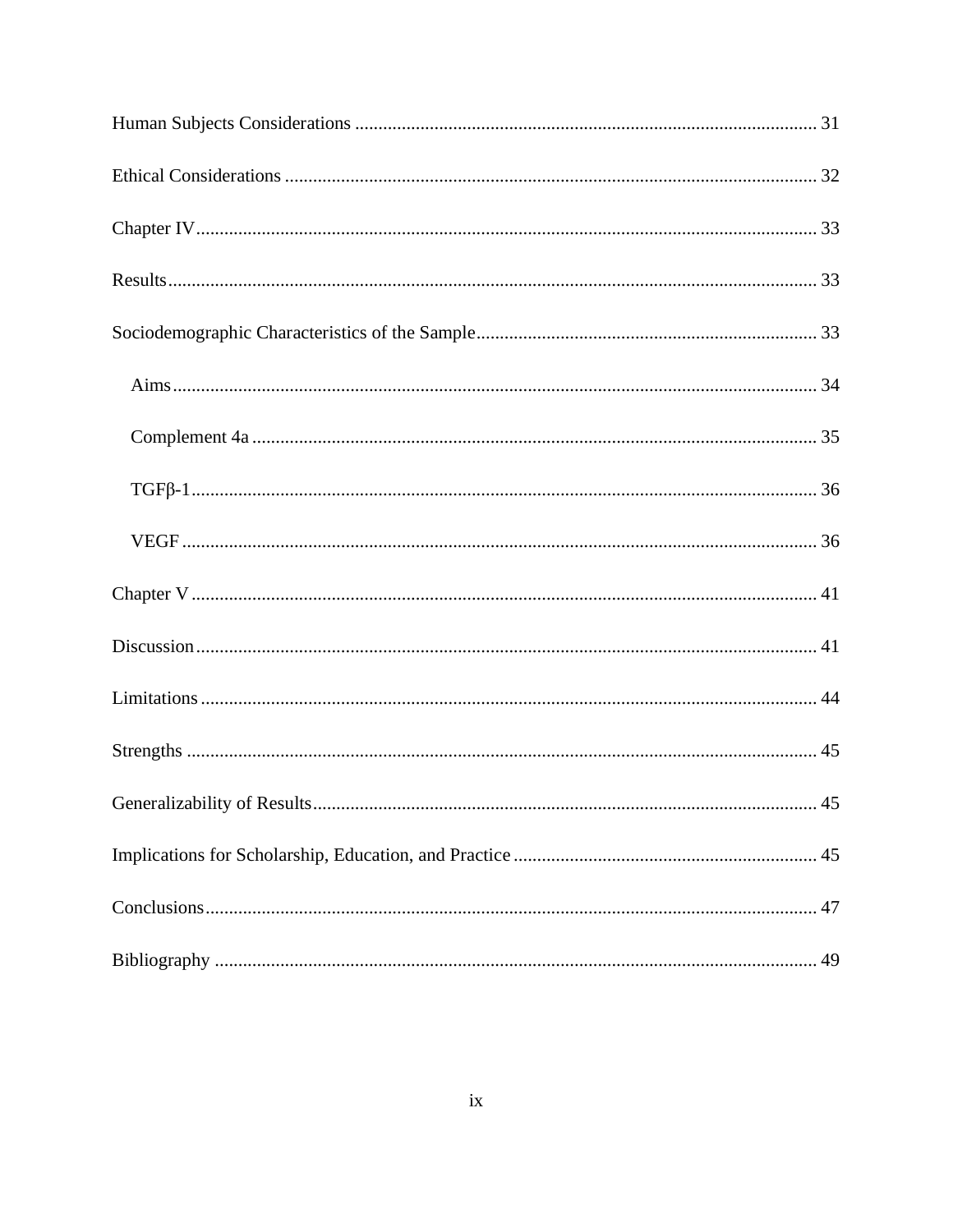# **LIST OF FIGURES**

|--|--|--|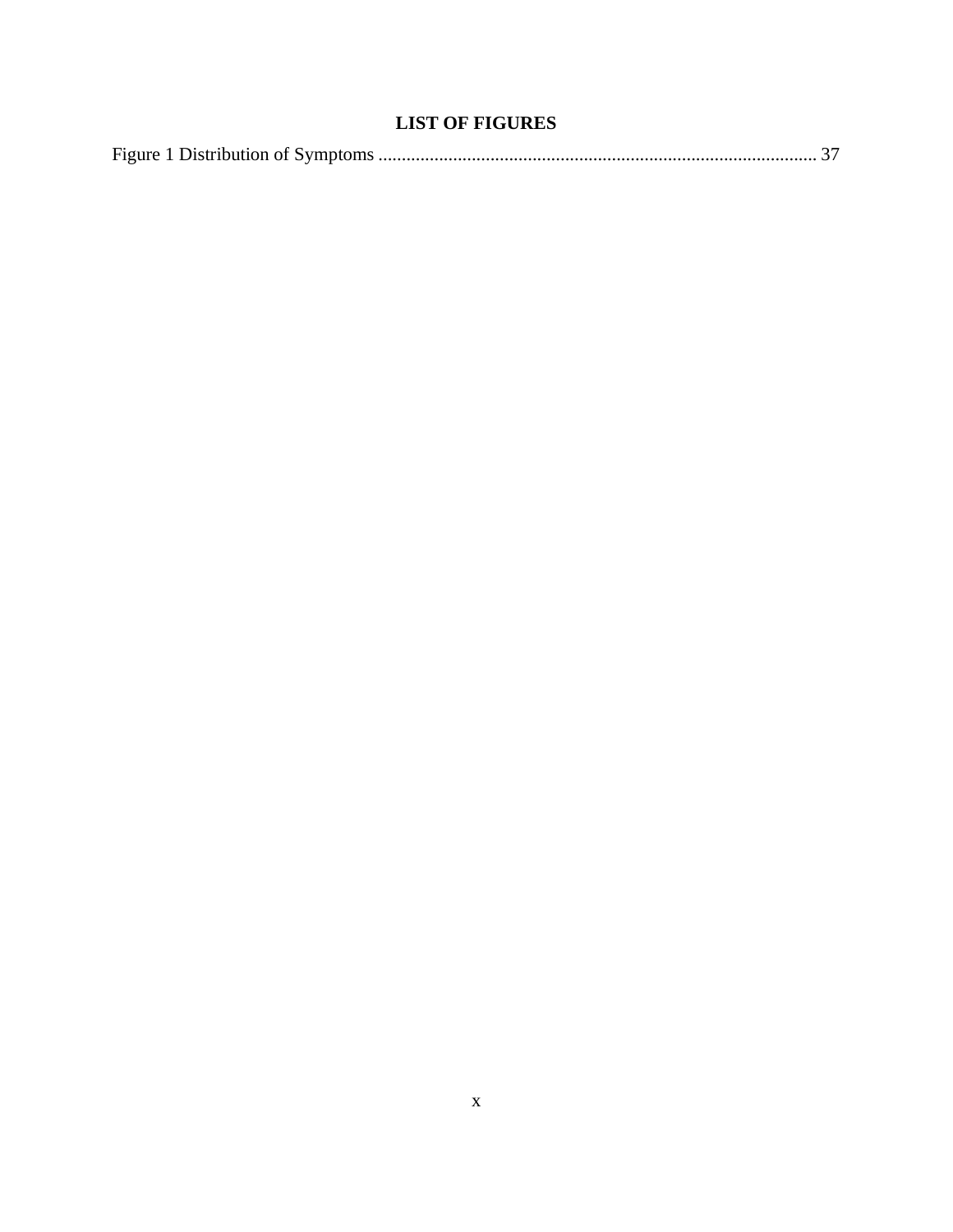# **LIST OF TABLES**

| Table 2 Spearman's Correlations Between Proteomic Biomarkers and Volume Percent ICV from |  |
|------------------------------------------------------------------------------------------|--|
|                                                                                          |  |
| Table 3 Comparison of Volume % by intracranial volume (IVC by symptom (n=250)  38        |  |
|                                                                                          |  |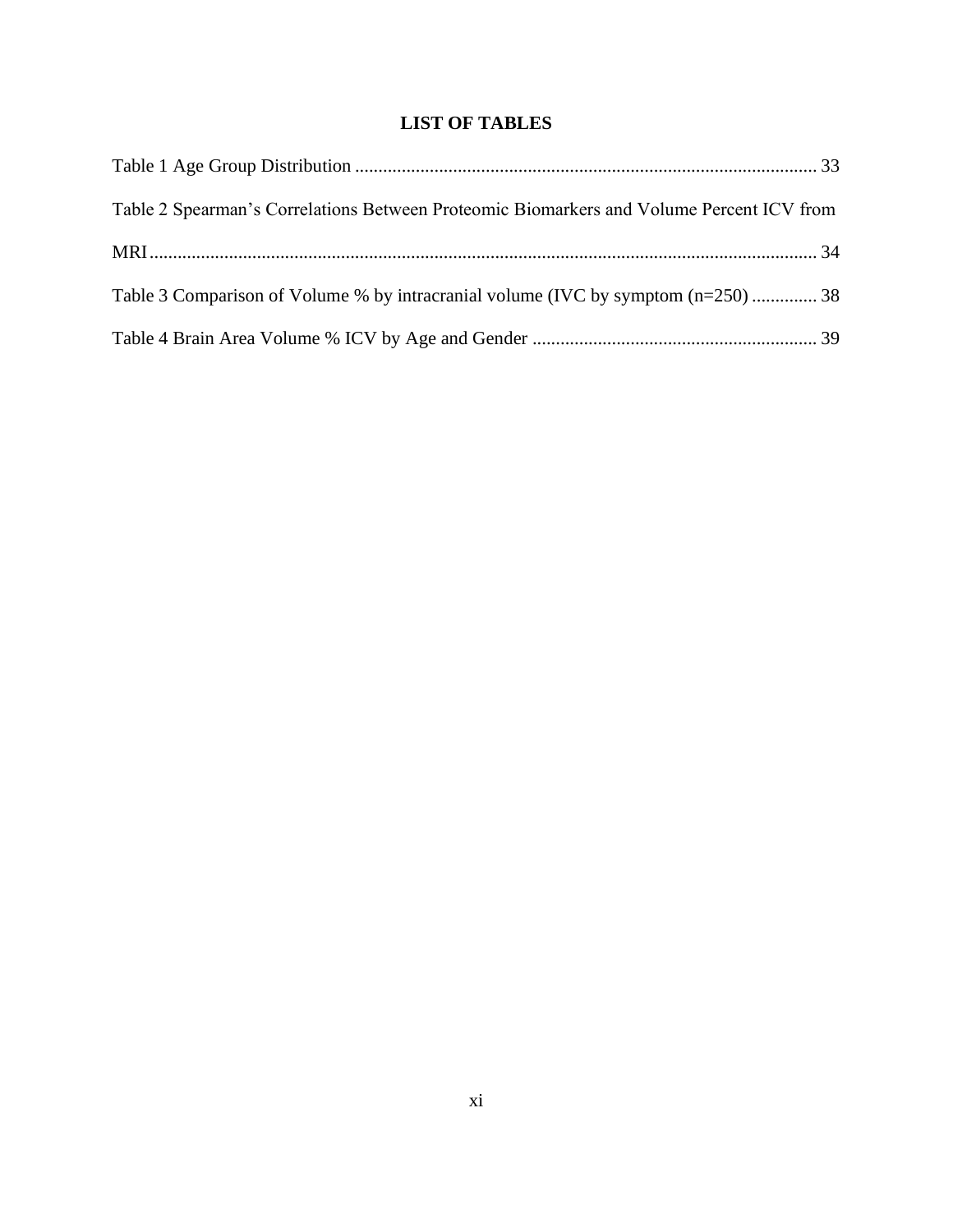### **Chapter I**

#### **Description of the Problem**

<span id="page-11-1"></span><span id="page-11-0"></span>Vascular pathology is recognized as a principal insult in an acquired brain neuronal injury (Chan, Pole, Keightley, Mann & Colantonio, 2016). An acquired brain neuronal injury results from oxygen restriction to the brain, exposure to biotoxins and endotoxins, or pressure shifts that cause alterations in brain neuronal architecture (Alzheimer's Association, 2018). Loss of brain function due to vascular pathology accounts for at least 25% of the approximately 17 million strokes in adults reported annually worldwide (Chen, et al., 1999; Hainsworth, et al. 2017). Silent neurovascular dysfunction is estimated to contribute up to 45% of the approximately 42 million dementia cases reported globally each year and is a significant cause of long-lasting disability (Chen, 1999, World Health Organization [WHO], 2017; Alzheimer's Association, 2018). Focal and diffuse degeneration of the brain underlies disruptions in memory and cognition, as well as personality changes. Ultimately, a vascular impairment may lead to brain failure (Wardlaw, et al., 2017).

Research demonstrates these biological changes in the brain start decades before cognitive impairment becomes observable (Beason-Held et al, 2013). Cognitive decline associated with brain degeneration may be delayed or reversible (Bredesen, 2016; Bredesen et al., 2016) although the reported research is in its infancy. There are no current published studies that examined the associations among brain neuronal injury, symptoms, NeuroQuant® data, and proteomic biomarkers Thus, it is clinically important to examine these associations to elucidate the mechanisms of vascular dysfunction in neurodegeneration.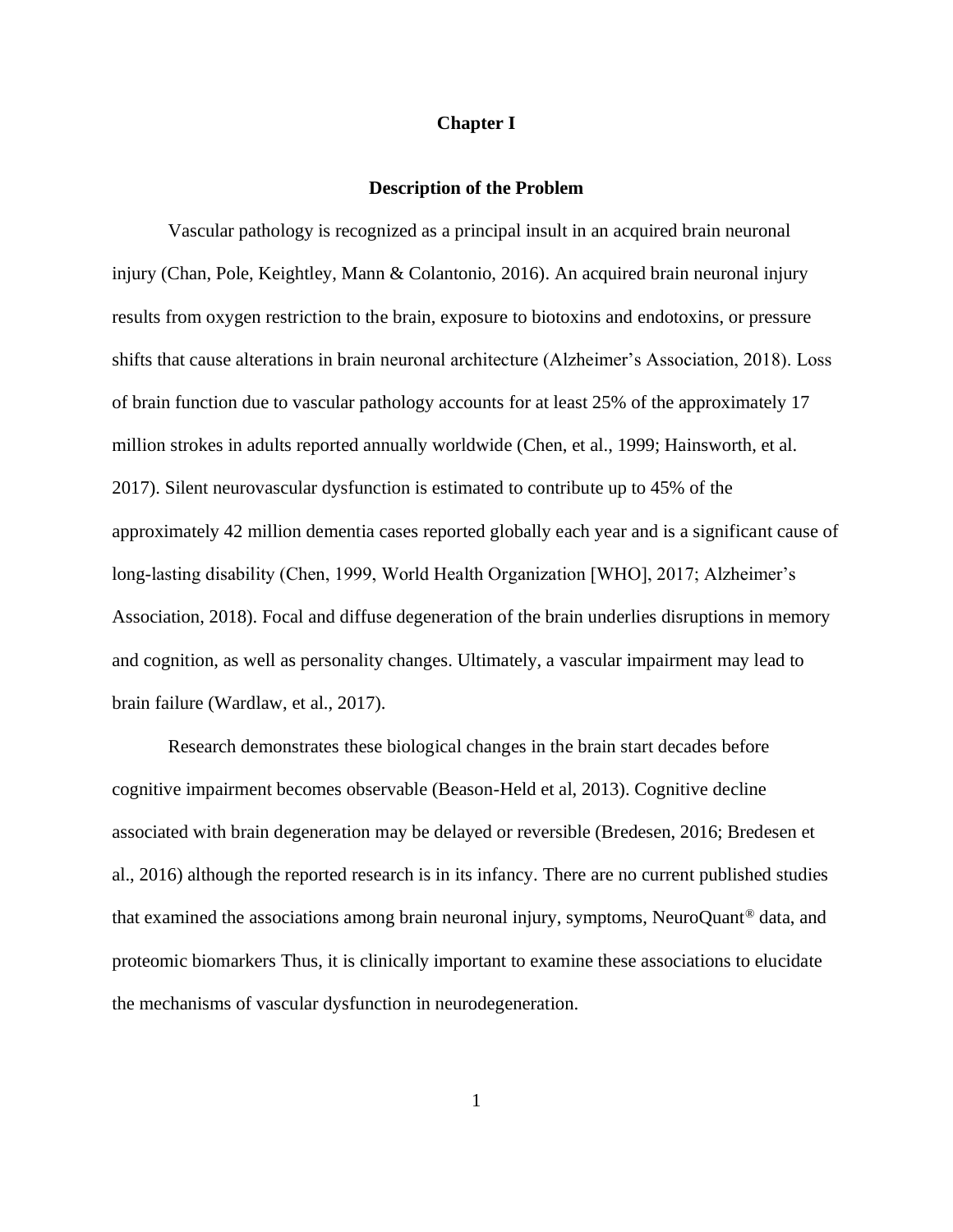#### <span id="page-12-0"></span>**Blood-Brain Barrier**

The blood-brain barrier (BBB) is a dynamic functional interface between the peripheral blood circulation and the central nervous system (CNS), which allows the transport of nutrients, essential amino acids, ions, and other components between the peripheral circulation and the brain. At the same time, the BBB inhibits pathogens and toxic compounds from entering the brain (Grammas, Martinez, & Miller, 2011; Daneman & Prat, 2015). The BBB primary functions are to maintain homeostasis of the brain and to protect the brain from potentially endogenous insult and xenobiotics to maintain optimal neuronal activity (Sivandzade & Cucullo, 2018). The BBB is formed from the brain endothelial cells (Erdo, Denes, & DeLange, 2016). The junctions between these endothelial cells are tightly connected through the adherens junction (AJ) proteins such as cadherins and tight junctional proteins such as occludin and claudins (Erdo, Denes, & DeLange, 2016). Astrocytes, microglia, and pericytes are essential for BBB normal function and also for the phenotype of brain endothelial cells for their contribution to the formation and maintenance, selectivity, and specificity of the BBB (Broux, Gowing, & Prat, 2015). Chowen et al. (2016) described the essential role of astrocytes in the regulation of available nutrients, such as glucose, and peripheral hormones, including leptin, ghrelin, and glucagon-like-peptide-1 (GLP-1). Their anatomical position, which is in close proximity to the blood vessels and neurons, allows the astrocytes to function as important metabolic sensors.

Hypothalamic astrocytes are involved in the control of energy homeostasis by transporting glucose into the CNS. The CNS glucose is stored in the form of glycogen, which is mobilized to release lactate to the neurons when glucose is not abundant, for example, during periods of ischemia (Argente-Arizón et al., [2015;](https://www.ncbi.nlm.nih.gov/pmc/articles/PMC5399017/#B7) Chowen et al., [2016\)](https://www.ncbi.nlm.nih.gov/pmc/articles/PMC5399017/#B31). The physiological processes that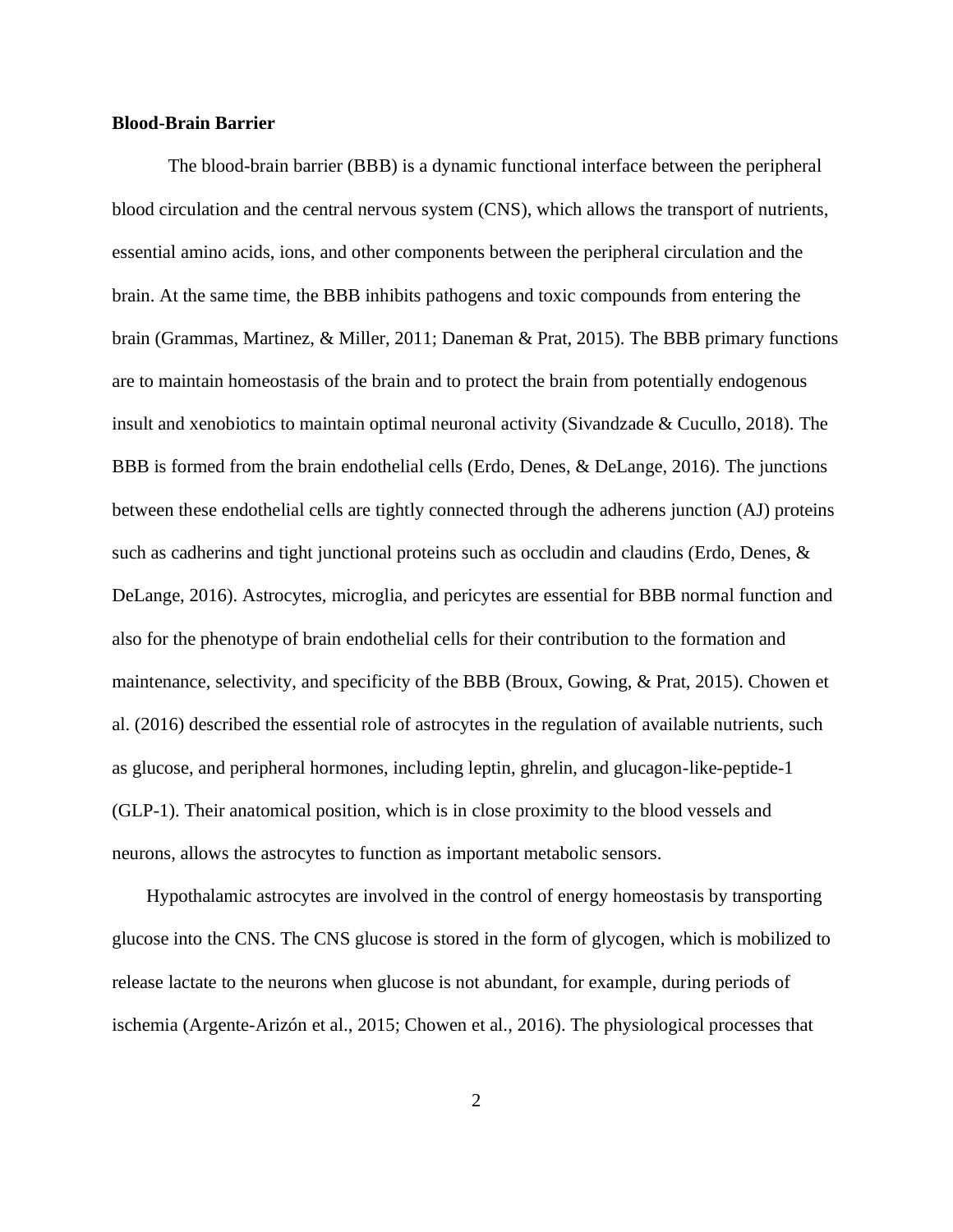glycogen supports, such as learning and memory, promote an inclusive and vital role in supporting metabolic brain functions and are crucial in maintaining brain homeostasis.

Several neurotransmitters, biochemical mediators, pro-inflammatory cytokines, and epigenetic changes play significant roles in the molecular mechanisms of brain neuronal injury (Ladak, Enam, & Ibrahim, 2019). This pro-inflammatory environment facilitates the activation and the influx of immune cells into the white matter of the brain parenchyma determining the progression of injury including excitotoxicity and neuronal loss (Varatharaj & Galea, 2017). Several studies reported that chronic neuronal injury leads to the onset of cerebrovascular and neurodegenerative disorders such as Alzheimer's disease, chronic traumatic encephalopathy, and epilepsy, as well as, other long-term problems, including the loss of executive function, inappropriate social behavior, and cognitive disabilities (Bredesen, 2016; Bredesen, Amos, Canick, Ackerley, Raji, Fiala, Ahdidanet, 2016; Shoemaker, 2010; Grattan, et al. 1998; Block, et al. 2012; de la Monte, 2017; Schulingkamp, Pagano, Hung, and Raffa, 2000; Watson and Craft, 2003).

Disruption of the BBB associated with neuronal injury promotes the activation of the coagulation cascade, resulting in intravascular blood clotting and distal ischemia (Dejana, Tournier-Lasserve, Weinstein, 2009; Ahn, Baker, Norris, Strickland, 2019). The resulting hyperpermeability ultimately induces neuroinflammation by promoting the entry of transforming growth factor-beta1 (TGFβ1), vascular endothelial growth factor (VEGF), and matrix metalloproteinase-9 (MMP-9), which become abnormally elevated in the brain further contributing to BBB impairment and the loss of barrier integrity (Muradashvili & Lominadze, 2013). The BBB damage will eventually facilitate the development of cerebral interstitial edema (Price, Wilson, & Grant, 2015). Moreover, the upregulation of VEGF, which is a significant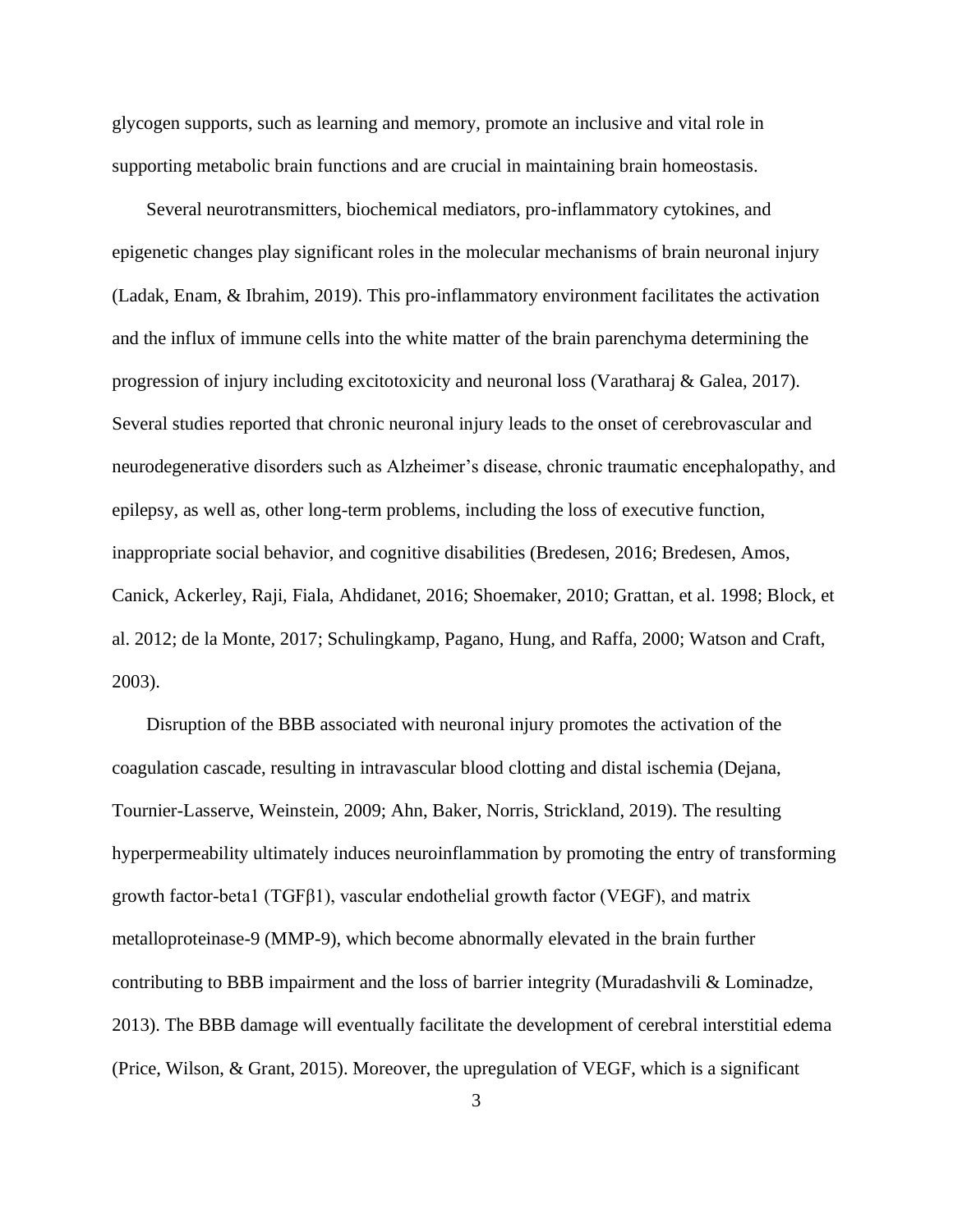regulator of endothelial cell proliferation, angiogenesis, and vascular permeability, as well as, the downregulation of claudin-5 expression, was correlated with BBB dysfunction (Suzuki, Nagai, & Umemura, 2016; Nag, Manias, Eubanks, & Stewart, 2019).

As VEGF levels in the body rise with vascular wall damage, TGFβ1, a pleiotropic cytokine with a pivotal role in cell proliferation and differentiation, is released into the peripheral circulation. VEGF-mediated apoptosis is required for TGFβ1 angiogenesis (Konig, Kogel, Rami, & Prehn, 2005; Lindholm, Castren, Kiefer, Zafra, & Thoenen, 1992; Ferrari, Cook, Terushkin, Pintucci, & Paolo, 2009). TGFβ1 has been shown to protect cultured neurons from hypoxic (Prehn, Backhauss, & Krieglstein, 1993; Ferrari, Cook, Terushkin, Pintucci, & Paolo, 2009), excitotoxic (Prehn & Krieglstein, 1994; Ferrari, Cook, Terushkin, Pintucci, & Paolo, 2009), apoptotic (Prehn, Backhauss, & Krieglstein, 1993; Ferrari, Cook, Terushkin, Pintucci, & Paolo, 2009), and metabolic insults (Krieglstein, Suter-Crazzolara, Fisher & Unsicker, 1995; Ferrari, Cook, Terushkin, Pintucci, & Paolo, 2009). In addition, TGFβ1 plays a role in maintaining BBB integrity through stabilizing endothelial cells (Ferrari, Cook, Terushkin, Pintucci, & Paolo, 2009; Shen, et al., 2011).

Disruption of the BBB leads to the white matter damage that is observed on brain magnetic resonance imagery (MRI) and termed white matter hyperintensity (WMH). Debette and Markus (2010) suggested that WMH is a disruption of the neural network, which predisposes the individual to an accelerated decline in cognitive function and is associated with functional decline, gait disturbance, and depression. Thus, WMH may be interpreted clinically as a surrogate biomarker for cerebral small vessel disease (cSVD) (Chutinet & Rost, 2015). The reduced blood flow leads to hypoxia, alters mechanisms of cerebral autoregulation, and promotes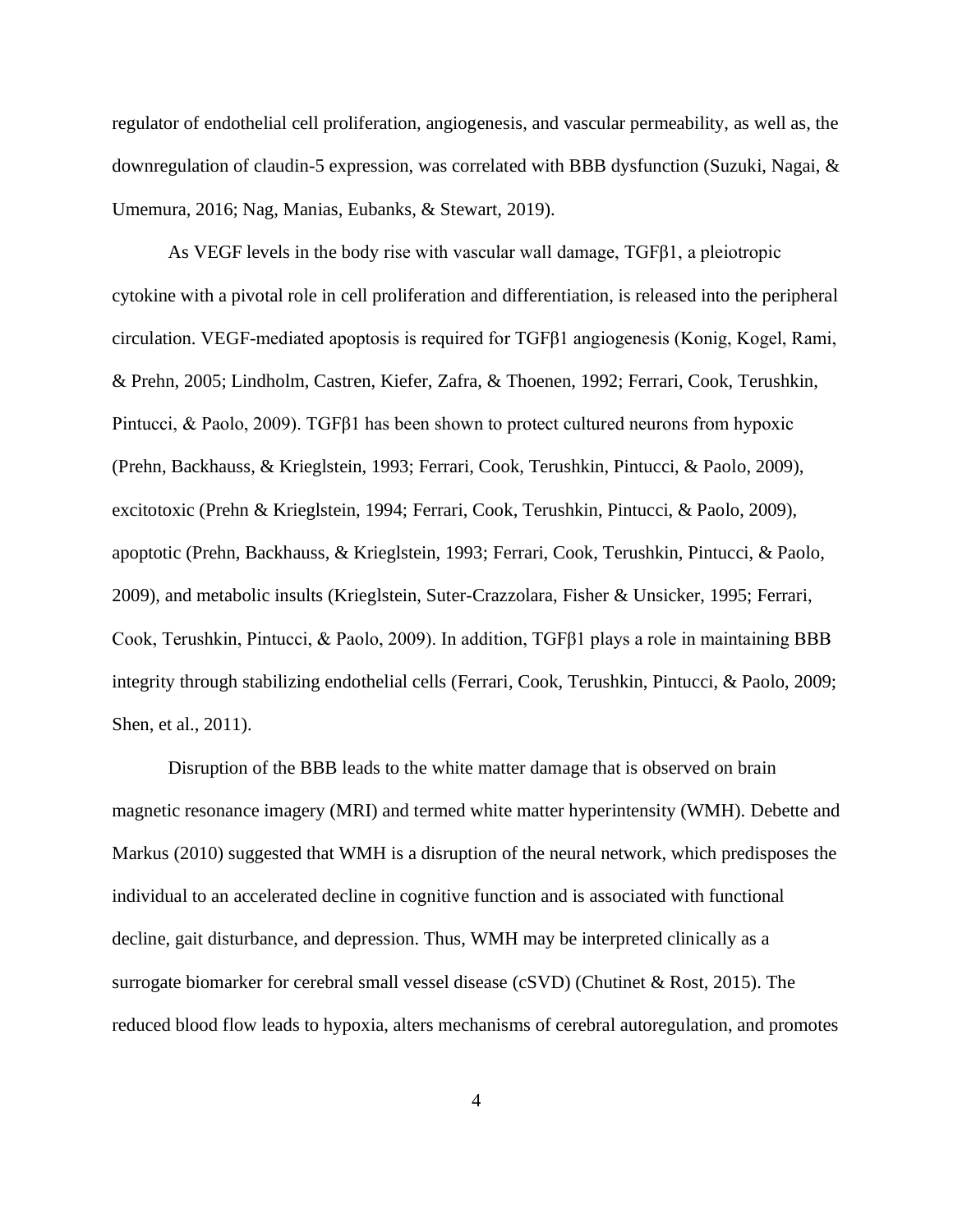the increase in pro-inflammatory biomarkers, which leads to further degradation of both the BBB and the brain parenchyma.

As this degradation progresses, increased axonal loss further potentiates demyelination and atrophy of the overlying cerebral cortex. However, the literature shows that there are no clinical guidelines regarding WMH diagnosis. In addition, Debette and Markus (2010) identify the need for computer-based algorithms given the increased interest in brain research and in the context of clinical studies, an automated approach to detection of WMH is desirable.

The BBB degradation is further potentiated by the prolonged excitation of the amino acid glutamate, in response to neuronal injury (McKee and Daneshvar, 2015). This cause-and-effect function of glutamate results in neuronal dysfunction, neuroinflammation, and underlying metabolic cellular dysfunction. Warburg, Wind, & Negelin (1927) identified that under aerobic conditions, oxidative phosphorylation is blocked, forcing cells to generate adenosine triphosphate (ATP) by converting glucose to lactate via glycolysis. Although this is a highly inefficient use of glucose, it does provide building blocks needed for cell proliferation, generating only 2 ATP molecules per glucose instead of 36–38 ATP molecules per glucose with complete oxidation. Yet under aerobic conditions, metabolism is switched from oxidative phosphorylation to aerobic glycolysis, and as recently explained, glutaminolysis, in which glucose is fermented to lactate despite the presence of oxygen (Warburg, Wind, & Negelein, 1927; Wang, Marquardt, & Foker, 1976; Yang, Venneti, & Nagrath, 2017). The tricarboxylic acid cycle (TCA cycle) is switched from glucose to glutamate to glutamine (DeBerardinis, et al. (2007).

The abundance of glutamate further compromises the voltage-dependent anion-selective channel (VDAC) responsible for the transport of metabolites and regulation of mitochondrial

5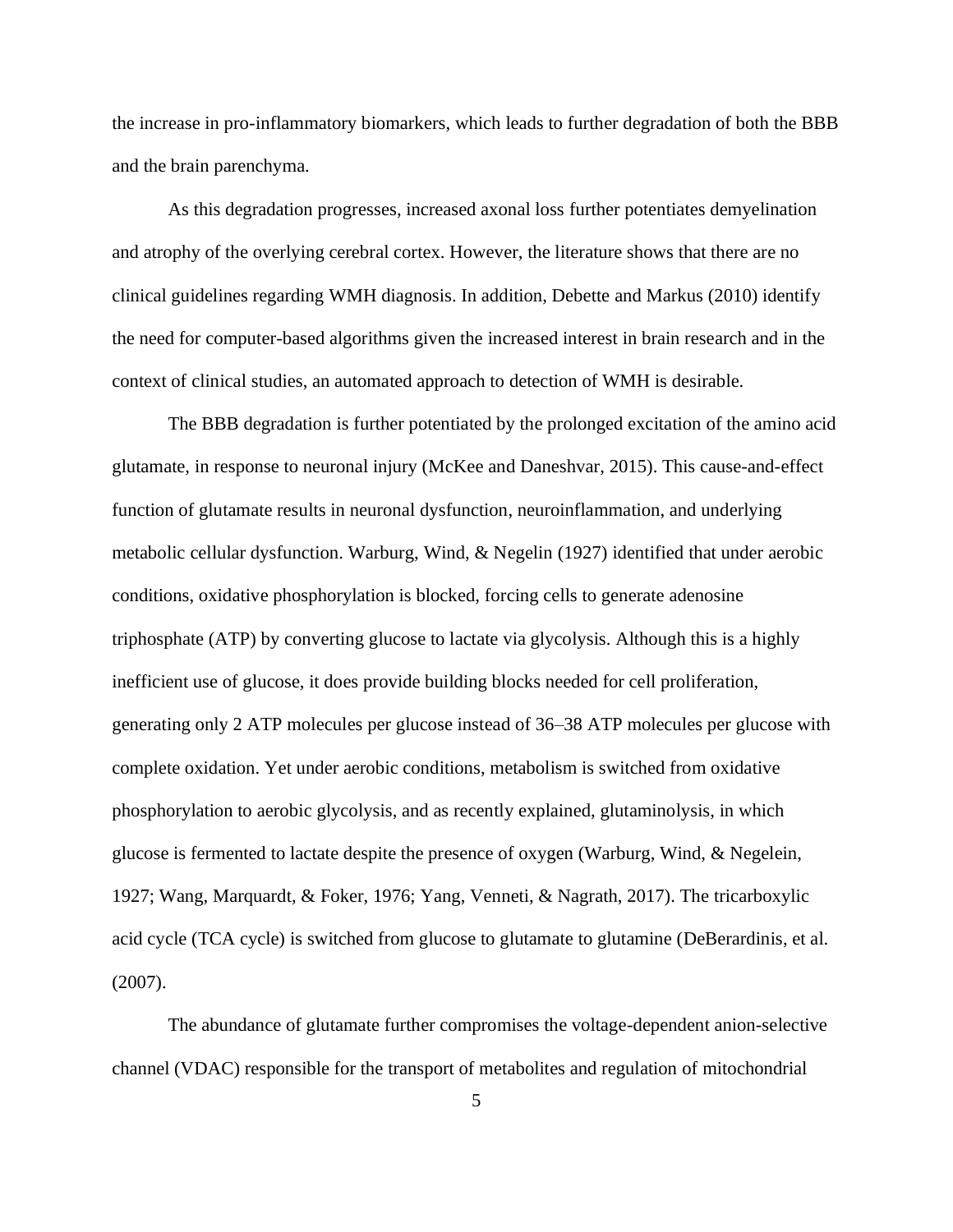function. Research into the physiology and pathophysiology of VDACs and mitochondrial translocases, which allows for the movement of proteins through the outer-wall membrane into the intermembrane space of the mitochondrion. This movement across the mitochondrial membrane has become a focus in neoplastic and neurodegenerative diseases. The VDAC is recognized as a gatekeeper for normal mitochondrial function and as a key factor in both cytoprotection, and a mediator of mitochondria-induced apoptosis (Camara, Zhou, Wen, Tajkorshid, & Kwok, 2017).

Ishikawa (2013) described how hypoperfusion of the CNS down-regulates both glutamate and glutamine synthetase leading to depletion of ATP. Furthermore, the excitotoxicity results in a negative feedback look of oxidative stress that impacts mitochondrial dynamics, further increasing the excitotoxicity. Glutamine synthesis consumes ATP as a protective mechanism against excitotoxicity. This cascade of events illustrates the importance of maintaining homeostasis of glutamate metabolism to prevent the deleterious effects of cSVD.

Pathological changes at molecular and cellular levels associated with neurodegenerative diseases precede the clinical onset by several years underscoring a critical clinical need to initiate interventions before the onset of neurological symptoms. If left untreated, cognitive impairment will progress to neurodegenerative pathology (Chen, et al., 1999). Increasing evidence shows that neuronal death and cognitive deficit predate the neurological diagnosis by up to twenty years (Villemagne et al., 2013). The timing of symptom progression from mild to moderate severity varies. Initially, the patient compensates for early changes in symptom severity allowing normal functioning, which is termed subjective cognitive impairment (SCI). Mild cognitive impairment (MCI) follows SCI, and this stage is reported to have a high probability of progression to neuronal injury (Kantarci et al, 2008). As the severity of brain neuronal injury increases, the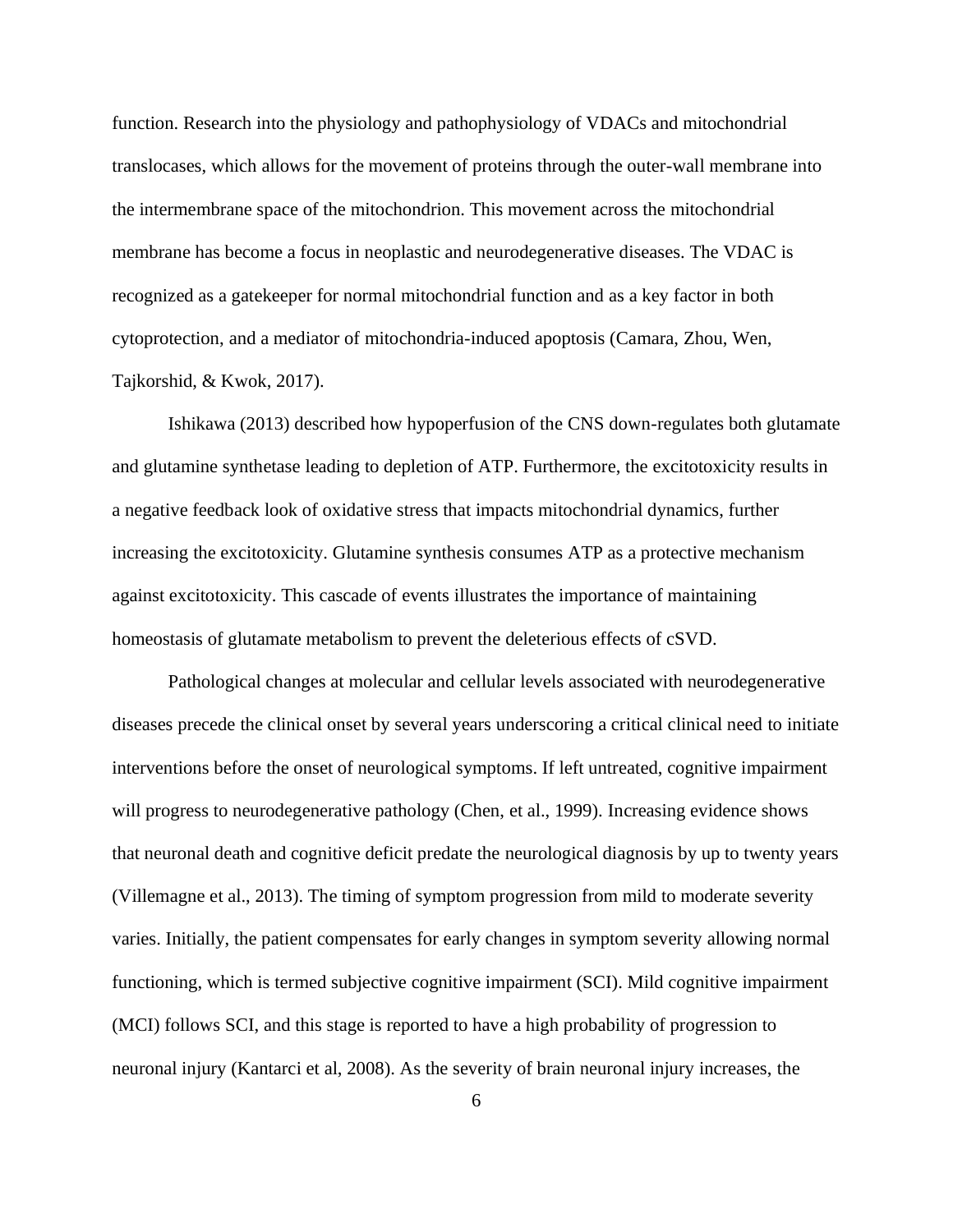individual can no longer compensate for this injury and begins to exhibit subtle cognitive changes. As the progressive brain injury becomes more significant, the observable cognitive decline becomes more frequent with increased memory loss or confusion. The advent of memory or cognitive decline observable by others denotes the progression from SCI to MCI (Alzheimer's Association, 2018).

Cognitive impairment is often multifactorial with outcomes of short and long-term memory dysfunction, thinking, and decision-making. Frequent causes of cognitive impairment include metabolic imbalances such as the insulin resistance found in type II diabetes mellitus and obesity, neurodegenerative diseases such as Alzheimer's or dementia, systemic infections, as well as, exposure to environmental toxins such as mycotoxins, actinomyces, endotoxins, inflammagens, heavy metals (Grattan, et al. 1998; Schulingkamp, Pagano, Hung, & Raffa, 2000; Watson & Craft, 2003; Shoemaker, 2010; Block, et al. 2012; Bredesen, 2016; Bredesen et al., 2016; de la Monte, 2017). The WHO (2017) estimates that 12% of adults aged 45 years or older have some symptoms of SCI. Of great concern is the finding that 85% of this population rarely discusses this decline with their primary care provider. Research focus has transitioned from examining subjects diagnosed with an advanced neuronal injury, e.g., Alzheimer's Disease or dementia, to clinically healthy subjects with self-reported concerns about changes in their cognition (Russo, Murrough, Han, Charney & Nestler, 2012).

Research is focusing currently on the etiology and treatment of neuroinflammation and cerebral neuronal injury (Furman, et al. 2019). Therapeutic approaches to these complex inflammatory processes in the brain remain limited, and thus, there is a critical need for translational research. Macro- and microvascular pathology leading to brain endothelial dysfunction are central to the pathogenesis and clinical manifestations of SCI (Poggesi, Pasi,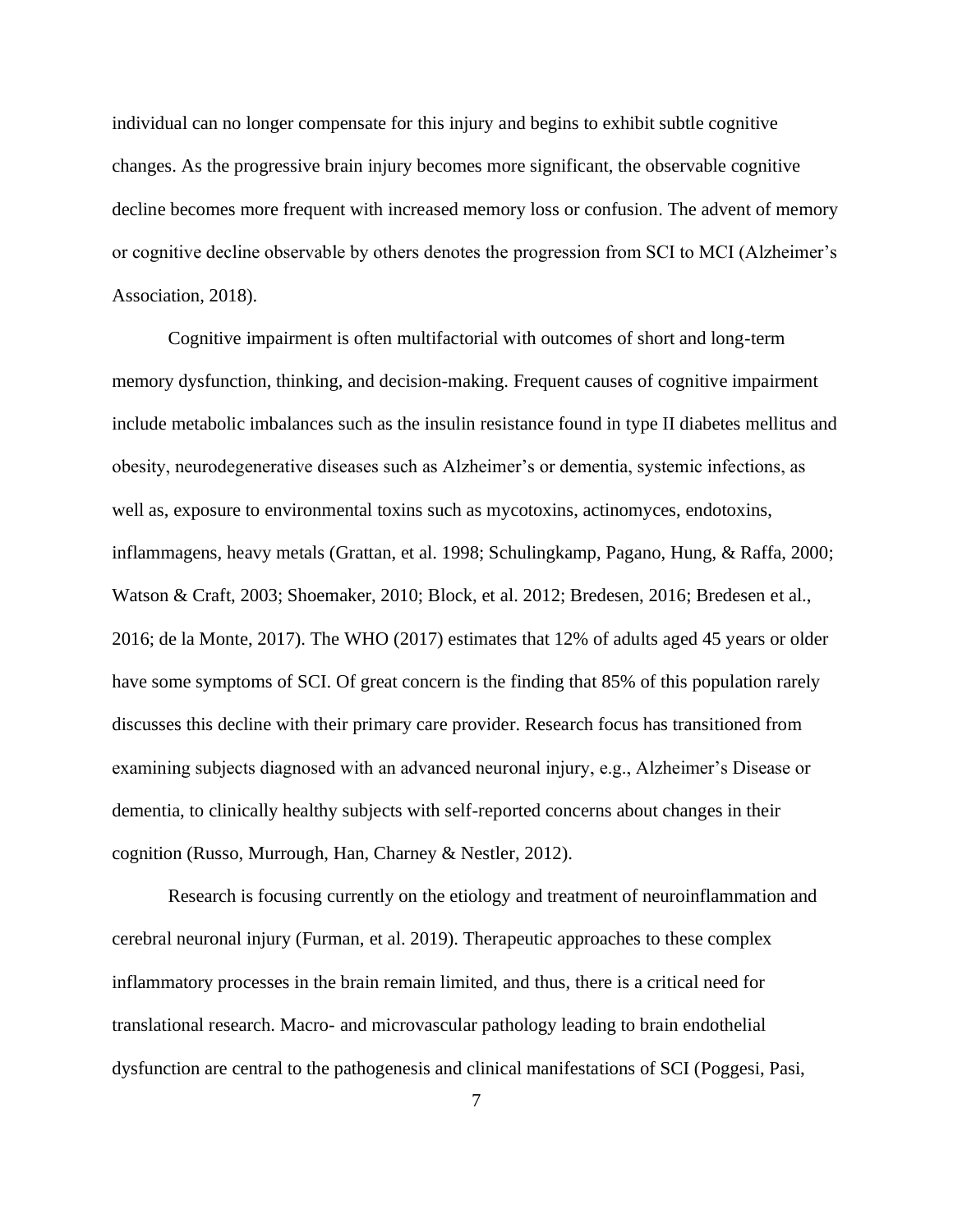Pescini, Pantoni, & Inzitari, 2016). Only recently has the technology become sensitive enough to quantify SCI. Conducting clinical research in this population is challenging because vascular brain dysfunction is difficult to diagnose and monitor due to the difficulty in obtaining tissue samples from the brain and limited non-invasive technology for capillary level assessment of the nascent injury. Recent specialized post-processing radiologic brain imaging termed NeuroQuant® has given researchers a sensitive tool to identify, quantify, and monitor areas of potential brain pathology (England, Gillis, & Hampstead, 2014). Presenting symptoms of a structural brain abnormality depend on the specific type, extent, and duration of this brain abnormality and include a disturbed thought process, mood disturbance, behavior, and memory changes.

The few pharmaceutical agents that are available to slow the progression of neurovascular dysfunction and neurodegeneration have not demonstrated efficacy. In fact, Cummings, Morstorf, and Zhong (2014) examined 413 Alzheimer's potential treatment which included 244 investigational compounds between 2002 and 2012. Of the 244 compounds, only one was approved. Alzheimer's disease drug candidates have the highest failures rates of any disease area with 99.6%, compared with 81% for cancer. For the compounds approved by the Food and Drug Administration, cholinesterase inhibitors and memantine have no impact on the reversal of cognitive impairment (Cui, Sun, Wang, Zhang, & Xing, 2019). The WHO (2016) has classified CNS neuronal injury as a public health priority that requires studies designed to test strategies for early identification of neuronal injury and efficacy of interventions.

The WHO (2020) identified specific research goals to identify early pathologic changes associated with a neuronal injury. For example, abnormal accumulation of amyloid and tau protein begins 10-20 years prior to the onset of cognitive dysfunction (Beason-Held, et al., 2013). In addition, cerebral cortex and hippocampal atrophic changes with lateral ventricle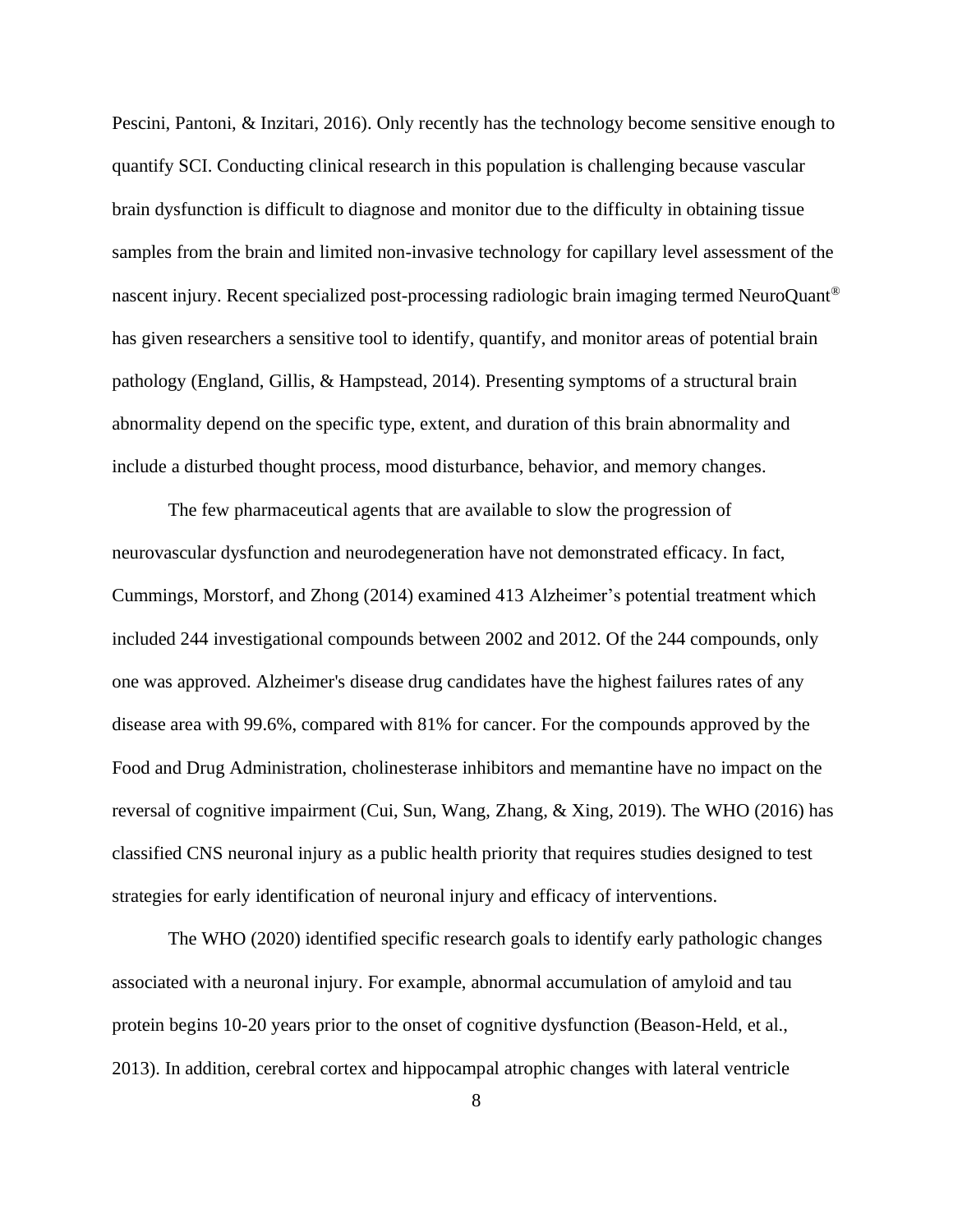enlargement are often present in those diagnosed with MCI (Beason-Held, et al., 2013). Research needs include the development of a clinical tool that identifies consistently those individuals with biomarkers for SCI in the early stages of pathologic changes associated with brain neuronal injury. Thus, this project is designed to examine the relationship among proteomic biomarkers, NeuroQuant® Data, and symptoms as clinical indicators of neuronal injury in adults with subjective cognitive impairment.

#### **Background and Significance of the Problem**

<span id="page-19-0"></span>Vascular dysfunction is a significant health challenge and an early indicator of many neurodegenerative diseases, including diseases like Alzheimer's Disease and dementia (Strickland, 2018; Horsburgh, et al., 2018; Chen, et al., 1999; Hainsworth, et al. 2017). Vascular dysfunction seen in cSVD occurs in diverse types of cognitive impairment.

#### <span id="page-19-1"></span>**Cerebral Small Vessel Disease**

Mok and Kim (2015) described (always use past tense for previous research pubs) cSVD as a group of pathologic processes with various etiologies that affect the small arteries, arterioles, venules, and capillaries of the brain. Although the pathogenesis of cSVD is unclear, several studies have suggested that systemic inflammation is a key contributor (Wardlaw, et al., 2013; Furman, et al., 2019). Inflammation is the immune system's defense mechanism to respond to stressors, including ischemia, injury, and infection. These salutary processes act through a complex, multi-step process beginning with microglial activation, cytokine/chemokine release, and macrophage/neutrophil infiltration direct to the affected tissue, followed by elimination of the precipitating stressor, and repair of the tissue injury (Chen, et al., 1999; Wang et al., 2007; Jordan et al., 2008; Furman, et al., 2019). Inflammation is involved in the interactions between cell surface receptors, the cellular extracellular matrix, and proinflammatory mediators (Keane &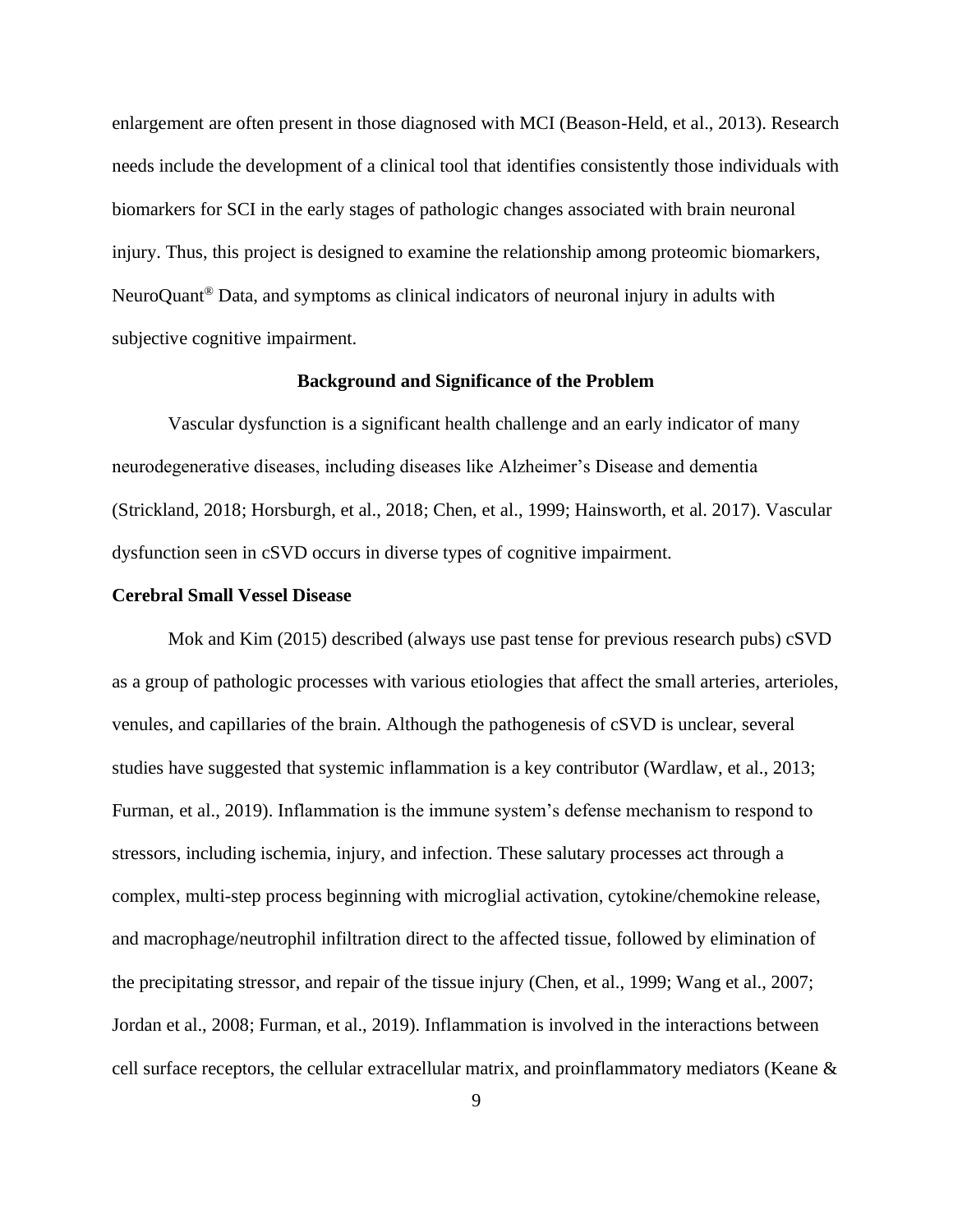Strieter, 2000). Severe chronic inflammation is well-described as having detrimental effects on the nervous system and contributes to the progression of chronic diseases such as Alzheimer's Disease, Parkinson's disease, and epilepsy (Horsburgh, et al., 2018; Chen, et al., 1999).

Over the last few decades, evidence has shown the prevalence of and clinical significance of cSVD in ischemic and hemorrhagic stroke, microbleeds, brain atrophy, chronic hypoperfusion, and increased BBB permeability (Wallin, et al., 2018). Strickland (2018) has posited the vascular hypothesis of neuronal injury as phenotypically altered micro-vessels that may affect the local circulation of the surrounding tissue and lead to tissue hypoxia and metabolic alterations. Subsequently, local hypoxia in the brain results in SCI and fatigue, which are the most prominent symptoms reported in diseases with chronic inflammation and immune dysfunction (Poggesi, et al., 2016).

One of the hallmarks of neurovascular or systemic injury-related inflammation is an increase in vascular permeability, which is driven frequently by excess nitric oxide, reactive oxygen species (ROS), local release of lactate, and other mediators (Ahn, Baker, Norris, & Strickland, 2019; Dejana, Tournier-Lasserve, & Weinstein, 2009). The increased neurovascular permeability allows plasma components and inflammatory cells to migrate outside of the bloodstream. These cells form a provisional matrix with plasma proteins, including MMP-9, that create a scaffolding for the migration of infiltrating leukocytes to the subendothelial space to initiate and sustain the inflammatory response.

Ahn, Baker, Norris, and Strickland (2019) identified that the barrier function of blood vessels is essential for homeostasis maintained via tight junctions. Further, Dejana et al. (2009) discussed how tight junctions are organized through claudins, occludins, and junction adhesion molecules. The extracellular complexes and intracellular links to the cytoskeleton maintain and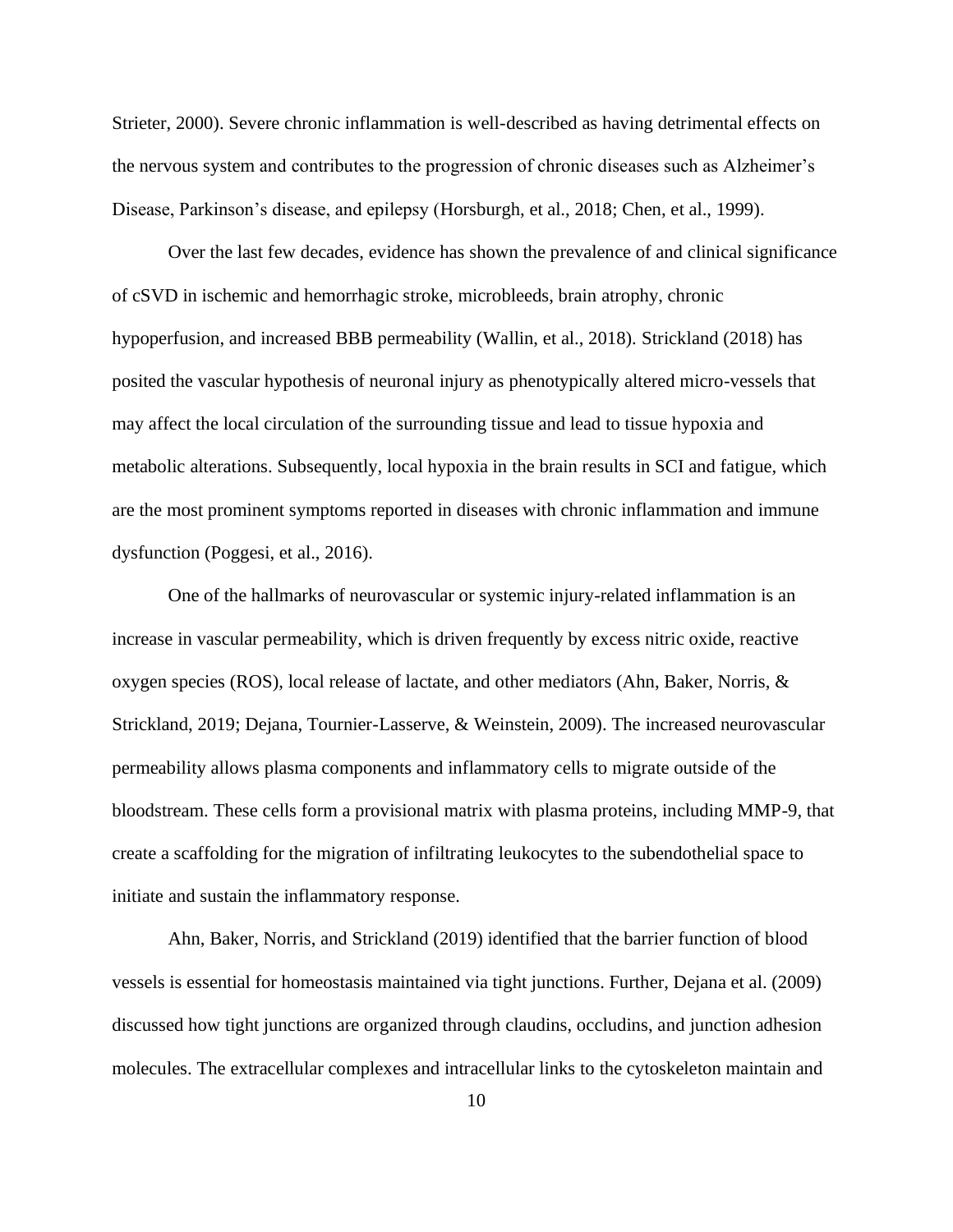regulate the vascular barrier (Ahn, Baker, Norris, & Strickland, 2019; Dejana, Orsenigo, & Lampugnani, 2008). The dynamic, local control of vascular permeability enables macromolecular transport, immune surveillance, and the rapid generation of a fibrin-rich provisional matrix via the deposition of serum proteins (Strickland, 2018; Wu, 2005).

#### <span id="page-21-0"></span>**Chronic Cerebral Hypoperfusion**

There is substantial evidence that cSVD results in chronic cerebral hypoperfusion due to the altered caliber of the cerebral small vessels resulting in incomplete ischemia of the white matter. The hypoperfusion is accompanied by inflammation, diffuse rarefaction of myelin sheaths, axonal disruption, and astrocyte gliosis (Duncombe, et al., 2017). The effects of chronic cerebral hypoperfusion on cognitive impairment have not been fully elucidated. Although acute cerebral hypoperfusion causes cerebral infarction through necrosis of neurons, chronic cerebral hypoperfusion is expected to cause neuronal apoptosis (Shama & Hassan 2010; Broughton, Reutens, & Sobey, 2009). Erecinska and Silver (1989) discussed the importance of a consistent, optimal supply of blood and glucose for appropriate mitochondrial ATP production in the maintenance of neuronal activity and structural brain integrity. In the last decade, research evidence has suggested that chronic cerebral hypoperfusion induces neurodegeneration via neuronal energy depletion and the generation of ROS and proinflammatory cytokines from activated microglial cells (Mittal, Siddiqui, Tran, Reddy, & Malik, 2014; Popa-Wagner, Mitran, Sivanesan, Chang, & Buga (2013). Strickland (2018) proposed cSVD as a possible cause for chronic cerebral hypoperfusion. Arba et al. (2017) identified white matter hyperintensities observed on MRI to be caused by cSVD. In addition, normal aging has been associated with cSVD with a 20% decrease in cerebral blood flow at the age of 60 years as compared to the age of 20 years (Heo et al. 2010).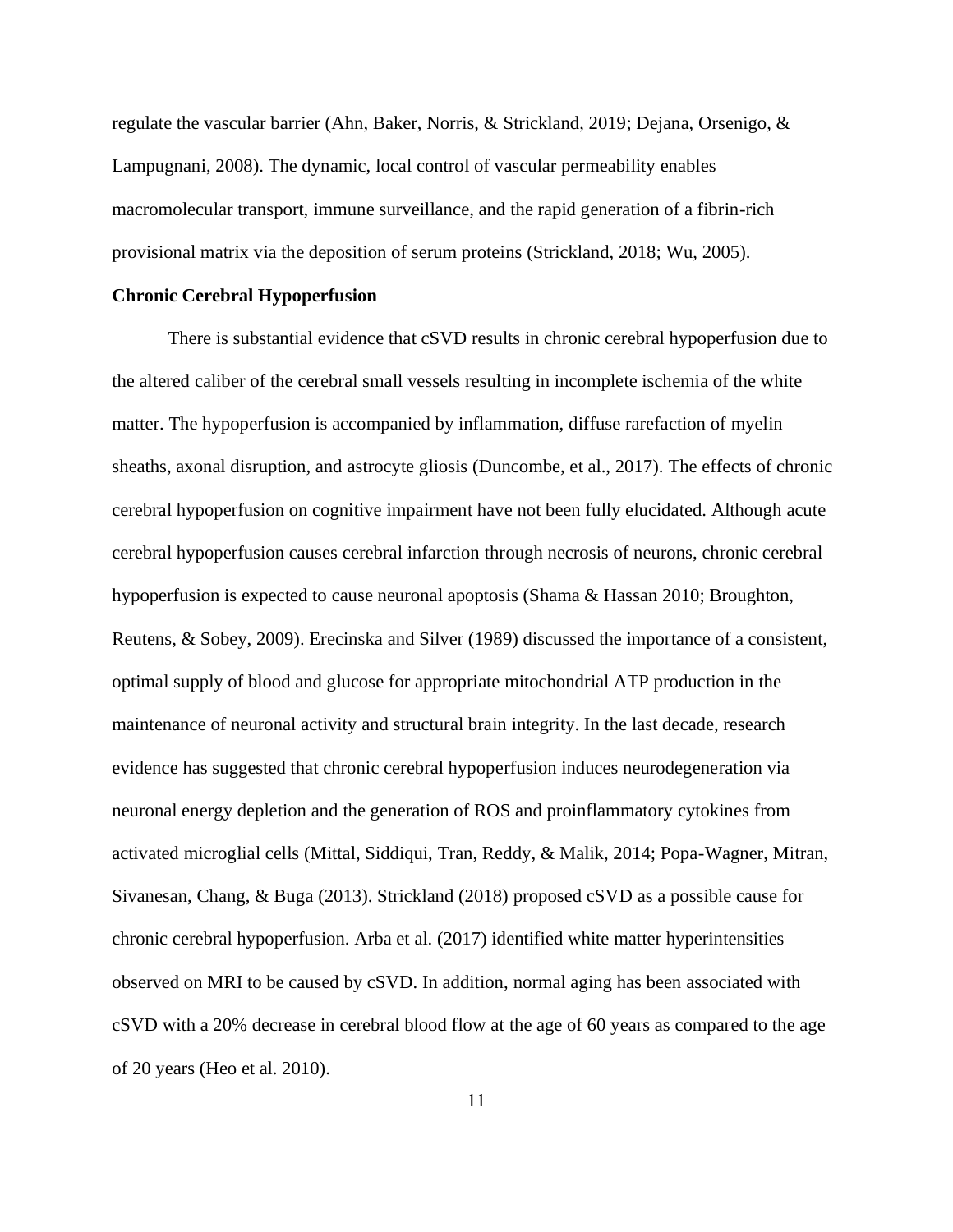Blood brain barrier disruption is an integral feature of numerous neurological diseases. A central question in these diseases is the extent to which inflammatory immune cells contribute to the disruption of the BBB and ensuing CNS vascular permeability. Research is needed to elucidate this contribution to develop therapeutic approaches to treat the pathology associated with BBB disruption in neurological diseases.

#### <span id="page-22-0"></span>**Vascular Endothelial Growth Factor and CNS Vascular Permeability**

Cerebral capillary hypoperfusion occurs when CD8 T cells cause a disruption of the BBB tight junction proteins and increase in the CNS vascular permeability in the absence of neutrophil support and other perforin cells. Clinical observations and current experimental model systems used to address the contribution of inflammatory cells in BBB disruption support a potential role for VEGF, a cytokine that has an instrumental role in vascular development and angiogenesis (Nag, Takahaski, & Kilty, 1997; Nag, Manias, Eubanks, & Stewart, 2019). As Weis and Cheresh (2005) described, VEGF was originally defined as a "vascular permeability factor" and is 50,000-fold more potent than histamine in promoting vascular permeability as seen in in vitro assays. This demonstrates the potency of this cytokine to promote the deregulation of the vasculature. Vascular endothelial growth factor - mediated permeability occurs through modification of endothelial cells to develop a) vesiculo-vacuolar organelles; b) increased caveolae formation; c) fenestrations in membranes; and d) alteration of tight junctions (Bates, 2010; Apte, Chen & Ferrara, 2019). Apte, Chen, and Ferrara (2019) identified the prevailing hypothesis that VEGF effects on vascular endothelial cells result in local edema, hemorrhage, and tissue damage. The specific interactions between inflammatory cells that result in VEGFmediated vascular permeability remain to be elucidated. Assessment of the importance of VEGF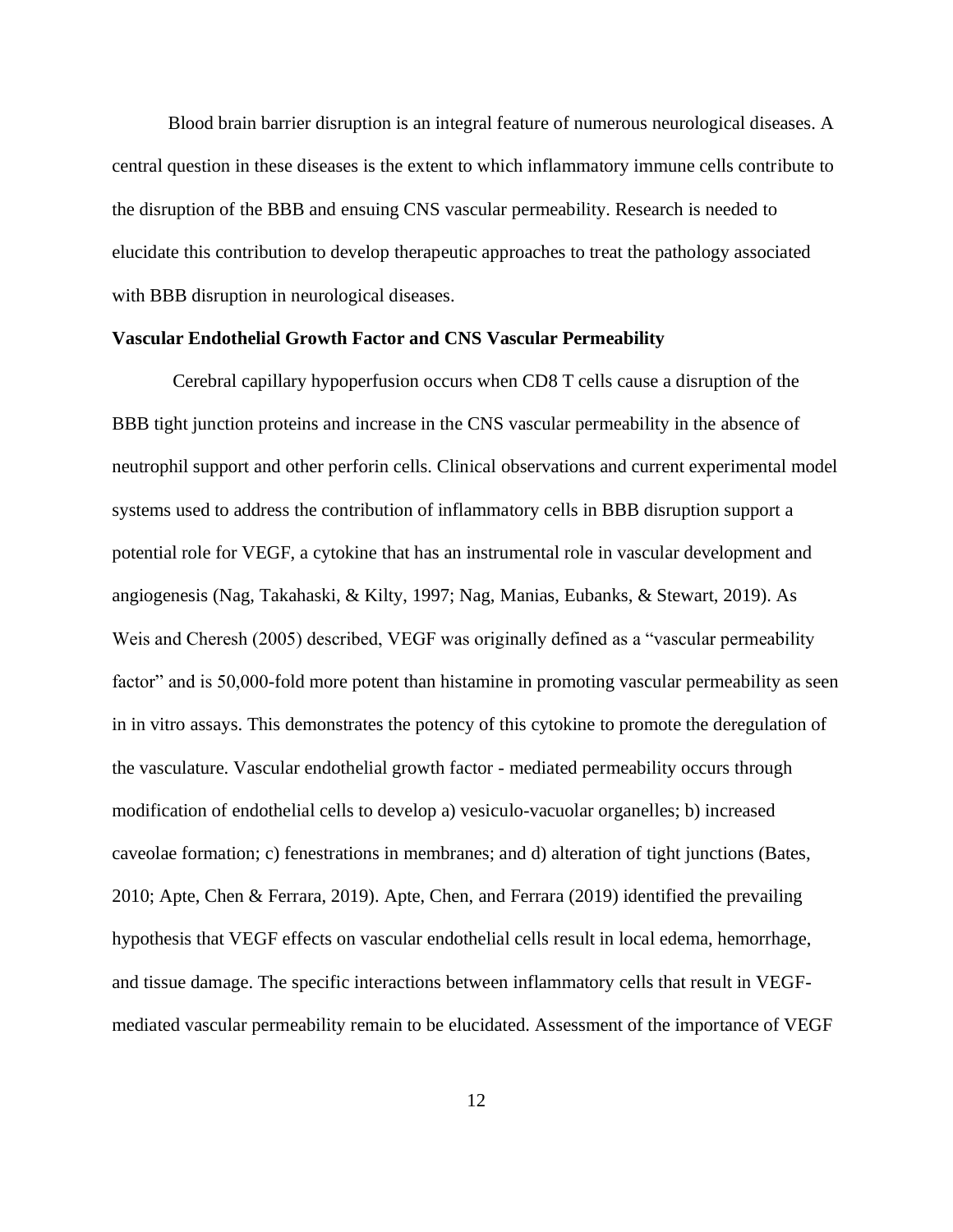in the CNS is further complicated by the dual role of this cytokine in angiogenesis and development, as well as, in mediating vascular permeability.

#### <span id="page-23-0"></span>**Matrix Metalloproteinase and CNS Vascular Permeability**

Cerebral ischemia and reperfusion are two pathological conditions that lead to ROS and BBB breakdown. Current research suggests that MMP-9 is activated by ROS produced during central ischemia and reperfusion. The up-regulation of MMP-9 is one of the main actions responsible for degrading the extracellular matrix (ECM) proteins of the cerebral vascular basal membrane and the tight junctions between cerebral endothelial cells. This degradation leads to the disruption of BBB integrity, which in turn has significantly negative consequences on the CNS, resulting in brain edema, infiltration of inflammatory cells, secondary brain damage, and poor neurological outcomes (Rosell et al. 2006; Zlokovic, 2006). A lack of oxygen and nutrient delivery due to a decrease in blood flow to part of the brain damages the tissues. Brain neuronal injury activates MMP-9, disrupting the BBB, and contributing to neuroinflammation and neurodegeneration (Abdul et al., 2017).

#### <span id="page-23-1"></span>**Trans Growth Factor Beta - 1 and CNS Vascular Permeability**

Trans Growth Factor beta-1expression is confined primarily to the meninges and choroid plexus. This cytokine is implicated in the control of cell growth, differentiation, inflammation, and apoptosis. TGFβ1 is a key factor in BBB disruption, hemorrhage, neuroinflammation and cell death in multiple neurological diseases, such as AD, amyotrophic lateral sclerosis (ALS), and Huntington's disease (HD) (Chen, et al., 1999; Manaebko, Lekic, Barnhart, Hartman, & Zhang, 2014; McMillin et al, 2015). The up regulation of  $TGFβ1$  has also been identified in diverse pathological conditions such as multiple sclerosis, stroke, AD, tumors, and trauma (Kim et al., 2017).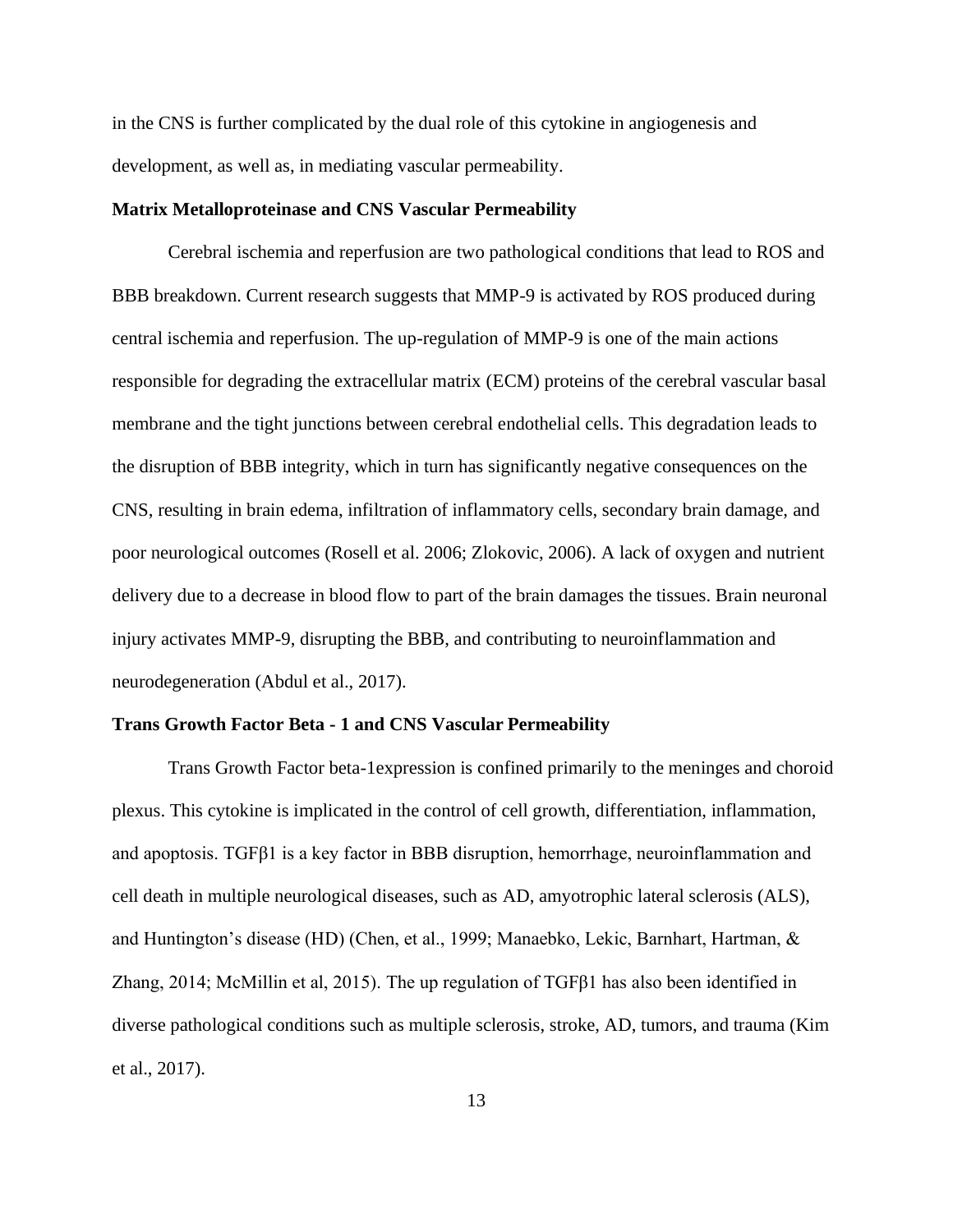#### <span id="page-24-0"></span>**Complement 4a and CNS Vascular Permeability**

Complement 4a (C4a) is a small protein released during complement component C4 activation by the classical and lectin complement pathways, which are essential constituents of innate immune surveillance (Roumenina, Rayes, Frimat, & Bacchi, 2017). Further injury accrues via auto-activation of C4a production by mannose binding lectin associated serine proteases (MASP2) (Wallis, 2009). The host defense relies on a tight interplay and extensive crosstalk between innate immune pathways such as the complement system, the contact and coagulation cascades, and cellular components, including platelets and endothelial cells (ECs) (Wang, Ricklin, & Lambris, 2017). Although typically conferring protection from microbial intruders and accumulating debris, host defense systems can contribute to various thrombo-inflammatory, acute-phase, and age-related disorders if inappropriately triggered (Ricklin, Reis & Lambris, 2016). C4a plays a vital role in these processes by sensing pathogen- and damage-associated molecular patterns and initiating a cascade that facilitates the elimination of invading cells via phagocytosis and lytic damage and releasing inflammatory mediators to propagate danger signaling (Roumenina, Rayes, Frimat, & Bacchi, 2017).

#### <span id="page-24-1"></span>**Visual Contrast Sensitivity and Neuronal Injury**

Visual contrast sensitivity (VCS) describes the ability to distinguish visual images of variable light-dark contrast. Visual contrast sensitivity is dependent upon both the optical components of the eye, which focus images on the retina, neural rim of optic nerve head and visual pathways of the optic radiation in the CNS that transmit and integrate neural signals in the brain. Numerous studies have shown visual system dysfunction in patients with MCI (Albers, et al., 2015). Bublak et al. (2011) identified impaired visual contrast sensitivity as a non-specific pathologic biomarker of cognitive impairment. Visual contrast sensitivity testing has been used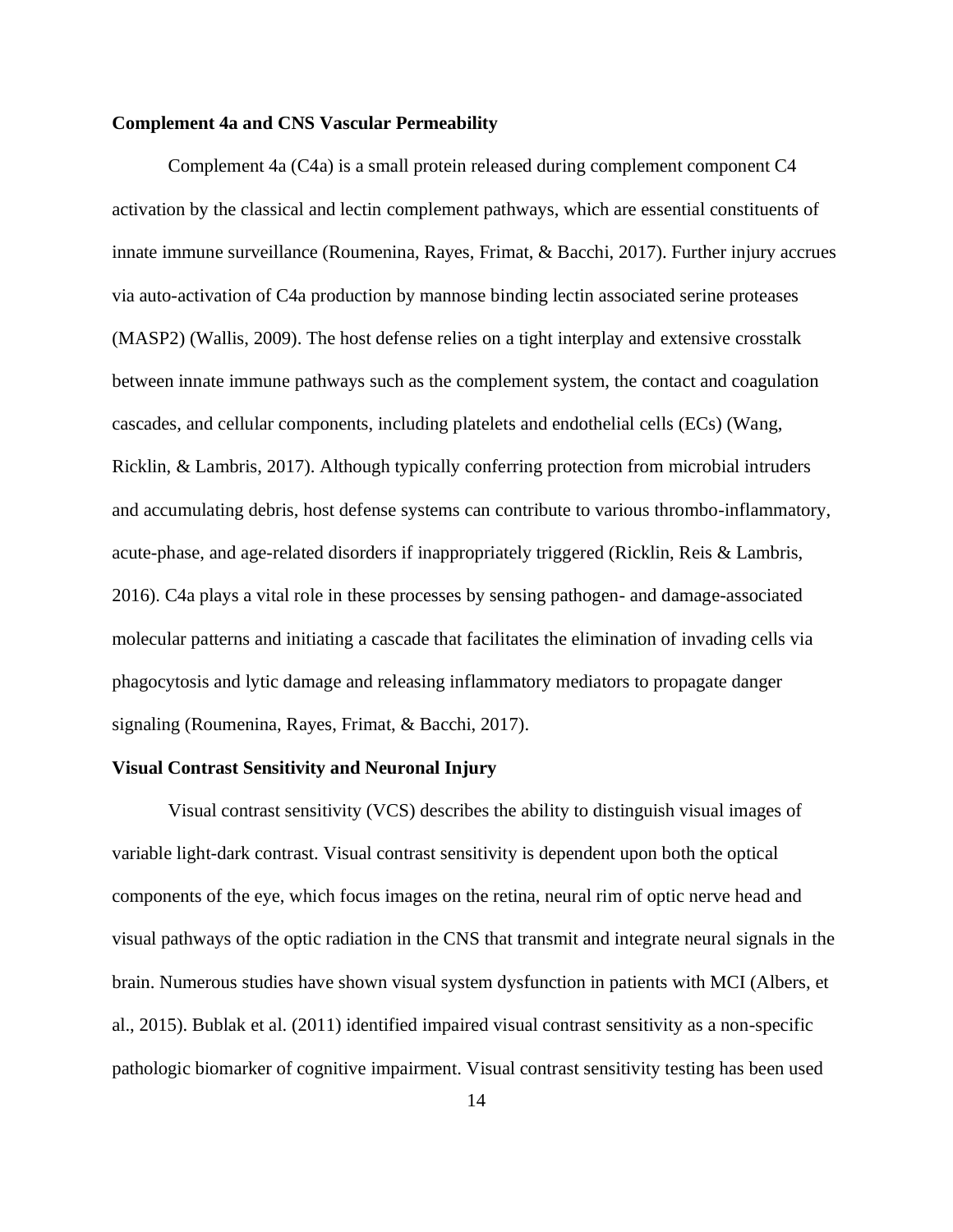to document neurologic injury in illnesses caused by exposure to biotoxins that are distinct markers of neuronal injury independent of memory deficits (Grattan et al., 1998; Shoemaker, 2001).

It has become increasingly important to find biomarkers of neuroinflammation that can be used to track neurodegeneration and progression. This project is designed to specifically elucidate the mechanisms underlying BBB dysfunction and the inflammatory response associated with a neuronal injury in adults with SCI. The project will examine symptom clusters, serum biomarkers, and brain MRI with NeuroQuant<sup>®</sup> diagnostic data in adults with neuronal injury and SCI. Most neurodegenerative brain disorder research to date has examined tau and phosphorylated tau and their specific roles in the pathogenesis of brain atrophy. This project will test a novel hypothesis regarding the etiology of brain neuronal injury and related SCI. Two hypotheses will be tested in this study: 1) There will be a statistically significant positive increase in the levels of proteomic plasma biomarkers in the presence of SCI; 2) There will be statistically significant positive correlation between SCI and brain MRI with NeuroQuant® data. To our knowledge, this is the first project designed to examine brain neuronal injury, symptoms, and proteomic biomarkers in patients  $\leq 60$  years of age.

#### **Research Question**

<span id="page-25-0"></span>The research question for this project is "What are the proteomic biomarkers, brain MRI NeuroQuant® data, and symptoms associated with neuronal injury in adults with SCI? Thus, this project is designed to examine the relationship among proteomic biomarkers, NeuroQuant® Data, and symptoms as clinical indicators of neuronal injury in adults with subjective cognitive impairment." The question was formulated utilizing the population - intervention - comparison outcome - time (PICOT) framework (Aslam and Emmanuel, 2010).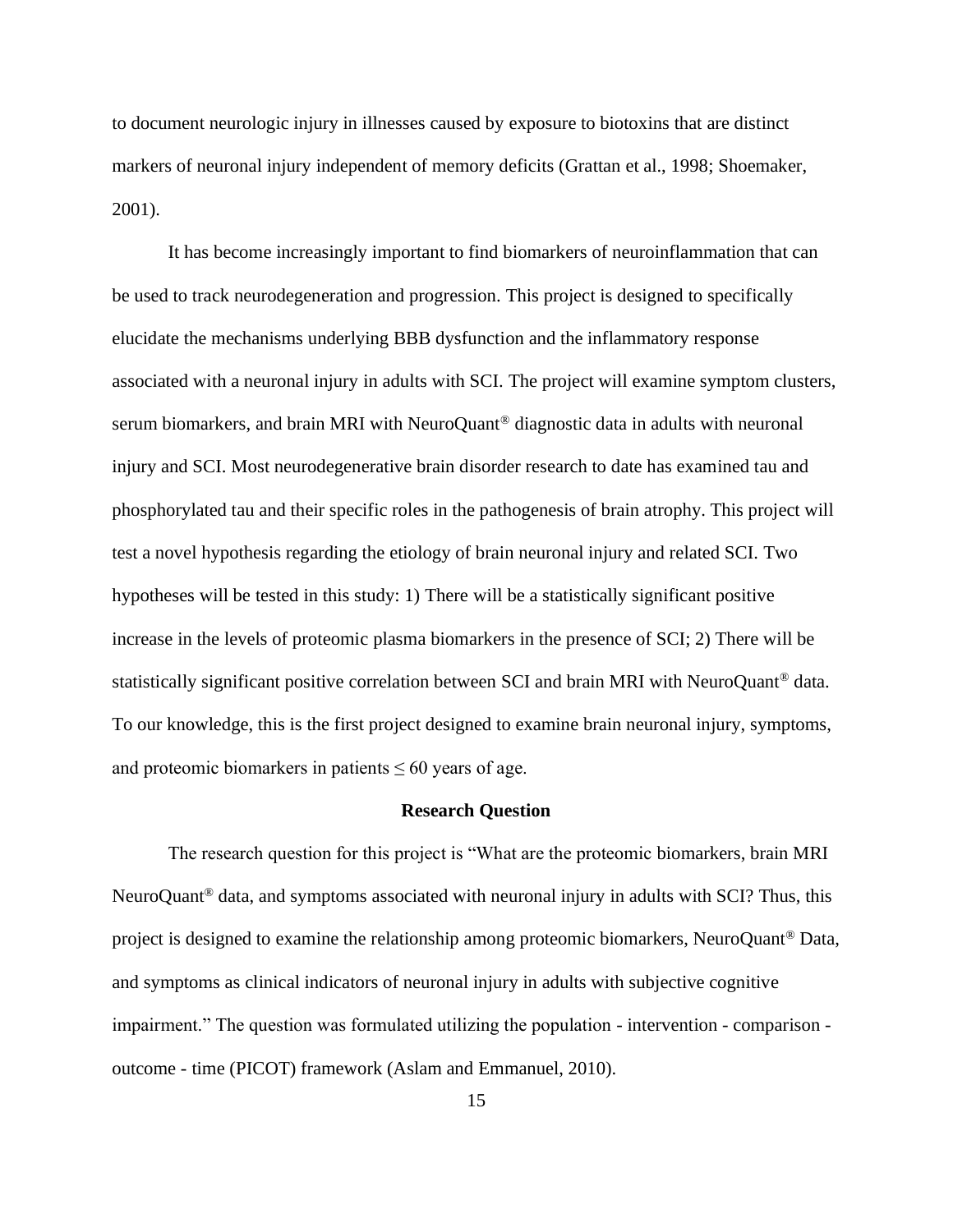#### **Organizational Needs Assessment**

<span id="page-26-0"></span>The PI obtained an organizational-wide commitment to support this scholarly project from stakeholders including the medical clinic leadership, the primary care provider, and staff members. The advantages of a retrospective study design include the ability to identify factors associated with SCI and generate future hypotheses to be studied. Potential barriers to this study included inconsistent data collection by the study site staff and missing data.

#### **Theoretical Framework**

<span id="page-26-1"></span>Evidence-based practice (EBP) is a problem-solving approach to clinical decisionmaking. As described by White, Dudley, and Terhaar (2016), the increasing complexity of the healthcare delivery system presents provider challenges. The tremendous growth in new clinical and basic scientific data has outpaced clinicians' abilities to incorporate new evidence into databased clinical practice. Incorporating the EBP approach requires the synthesis of the best available research with clinical expertise and patient preferences to promote individualized care leading to appropriate patient outcomes (Dogherty, Harrison, Graham, Vandyk, & Keeping-Burke). EBP is designed to increase the effectiveness and the efficacy of specific interventions while in parallel, decreasing costs and safety risks. The Johns Hopkins Nursing EBP (JHNEBP) model is one model available to guide the EBP process (Deraholt & Dang, 2011).

The JHNEBP model is a problem-solving method for clinical decision-making. The model uses the three-step procedure termed PET that includes practice questions, evidence, and translation (Deraholt & Dang, 2011). The JHNEBP is used to translate research to bedside care through the promotion of best practices quickly and appropriately incorporated into patient care practices.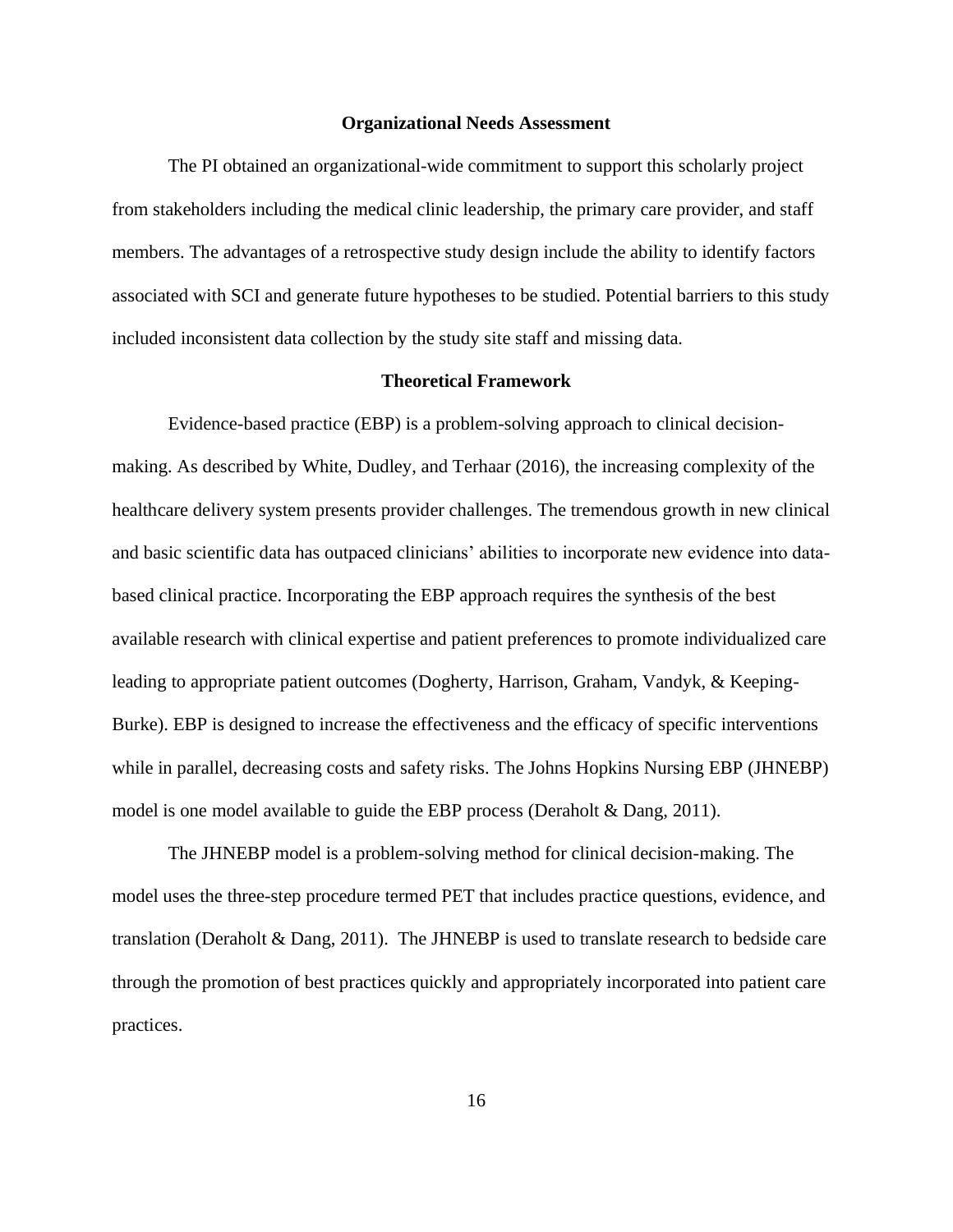The consequences of neuronal injury affect the foundation of an individual's autonomy and may lead to overwhelming disruption of family dynamics, loss of income or earning potential, and costly lifetime expenses. Long-term severe cognitive and behavioral sequelae of neuronal injury potentially affect interpersonal relationships, schoolwork, professional work, and personal safety. These negative impacts to an individual's cognitive and behavioral functions pose many challenges for medical and nursing management. Integrating the JHNEBP evidencebased practice approaches to care of the patient with neuronal injury is critical in optimizing an individual's long-term safety, recovery, and functional ability.

#### **Definition of Terms**

<span id="page-27-0"></span>**Brain MRI:** Magnetic resonance imaging (MRI) is a diagnostic procedure that uses a combination of a large magnet, radio frequencies, and a computer to produce detailed images of the brain. Unlike x-rays or computed tomography (CT scans), MRI does not use ionizing radiation (MRI, 2019).

**Complement 4a (C4a)**: An anaphylatoxin and mediator of the inflammatory process, C4a increases vascular permeability and the contraction of smooth muscle (National Institutes of Health, n.d.). It plays an important role in the body's natural ability to ward off infection and in the pathogenesis of infection and inflammation. Facilitating the phagocytosis of immune complexes, viral particles, and toxic cell debris, C4a is a known marker of chronic inflammation whether occurring primarily as part of the disease or as the body's response to the pathological effects of neurodegenerative diseases (Akiyama et. al, 2000).

**Dementia**: A chronic or progressive deterioration of cognitive function beyond what is expected from healthy aging. Includes subtypes vascular dementia, frontotemporal dementia, Lewy body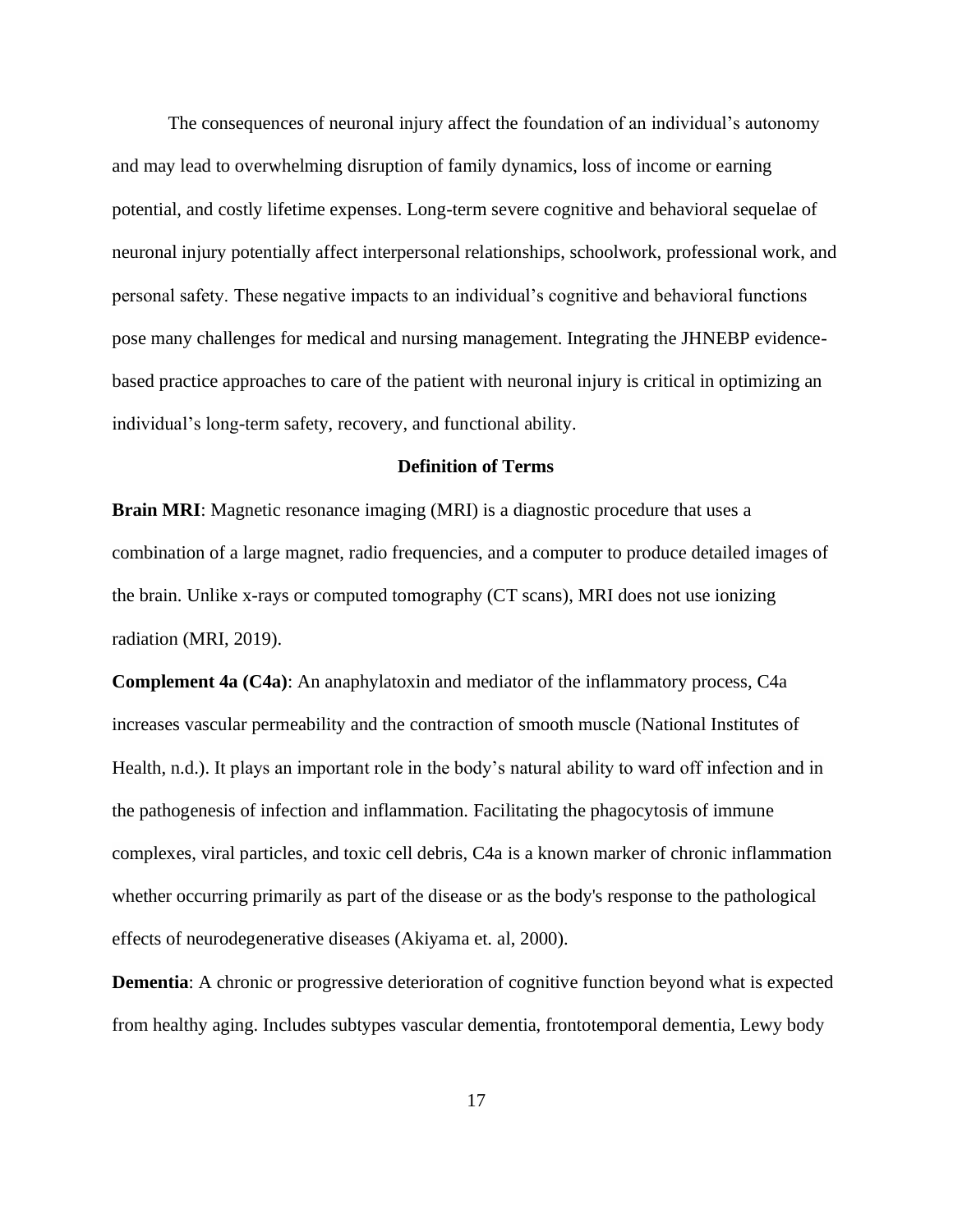dementia, AD, subjective cognitive impairment (SCI), and mild cognitive impairment (MCI) (Schneider, Arvanitakis, Bang, & Bennett, 2007).

**Matrix metalloproteinases (MMPs)**: A group of enzymes that are responsible for the degradation of the extracellular matrix proteins during growth and normal tissue turnover (Wang, Tan, Yu & Tan, 2014).

**Mild cognitive impairment (MCI)**: Described as the clinical phase prior to the diagnosis of subjective cognitive impairment. Neuropsychological testing is abnormal, which demonstrates deficits in memory, organization, speaking, calculating, and other cognitive abilities. Activities of daily living are still performed independently (Francis et al. 2017).

**NeuroQuant®**: A computer software program that is used in conjunction with the brain MRI to measure regional brain structures at risk for injury and declining brain function (Brewer, 2009). The NQ provides a volumetric expression of the brain identifying the size, shape, and volume of the brain regions compared to age-matched controls.

**Subjective cognitive impairment (SCI)**: Worsening cognition, which is noticeable to the individual, but s/he tests normal on neuropsychological testing. Even in this early stage, magnetic resonance imaging (MRI) may show some shrinkage of diverse brain regions (Kiuchi et al. 2014). SCI often spans decades before progression to mild cognitive impairment is noticed or observed.

**Transforming growth factor-beta 1 (TGF-β1)**: A polypeptide cytokine that is secreted protein that controls [cell growth,](https://en.wikipedia.org/wiki/Cell_growth) [cell proliferation,](https://en.wikipedia.org/wiki/Cell_proliferation) [cell differentiation,](https://en.wikipedia.org/wiki/Cell_differentiation) and [apoptosis](https://en.wikipedia.org/wiki/Apoptosis) (Akdis et al., 2016).

**Vascular endothelial-derived growth factor (VEGF)**: A vascular growth factor important in vasculogenesis and angiogenesis (Apte, Chen, & Ferrara, 2019). Identified, isolated, and cloned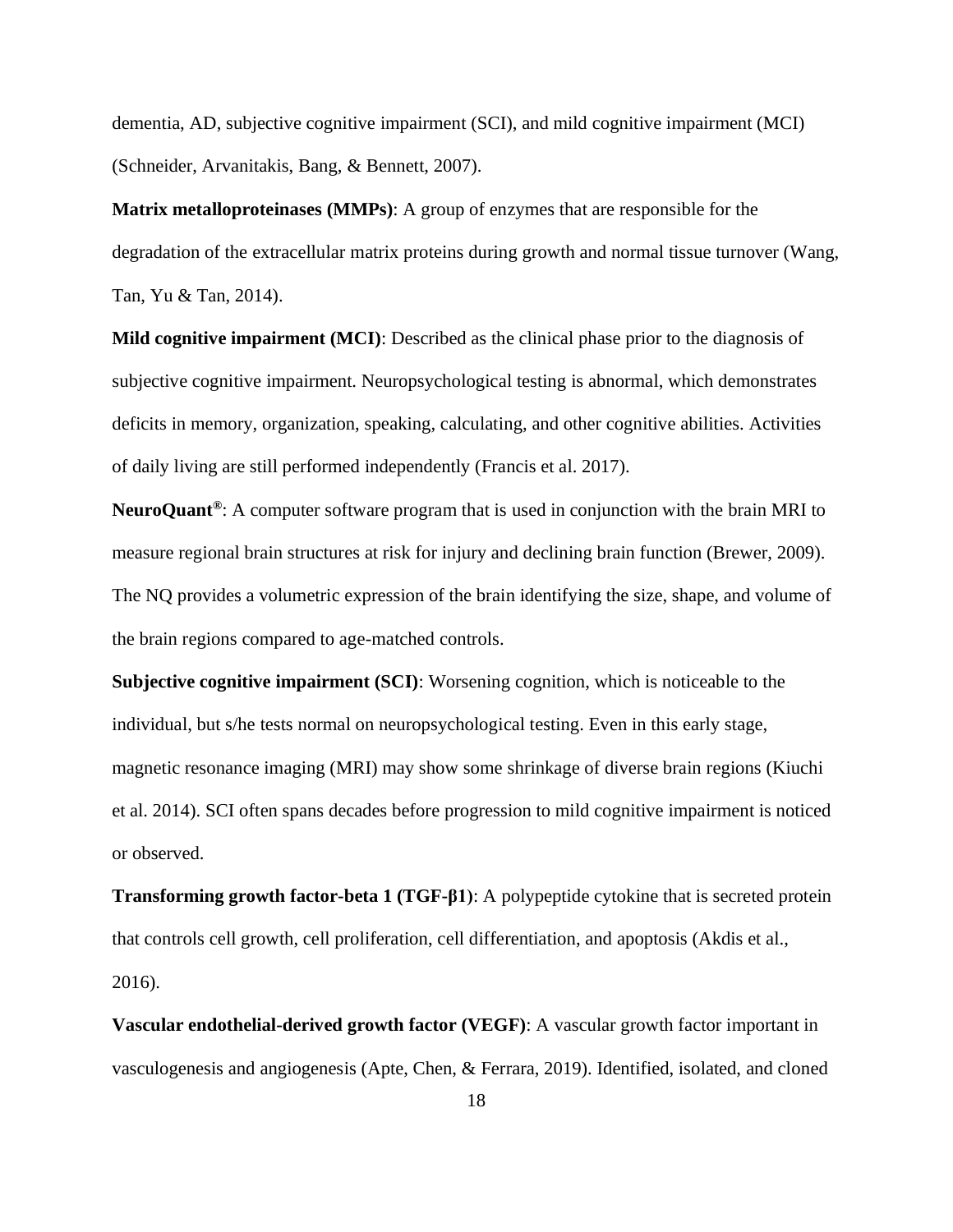25 years ago (Ferrara & Adamis, 2016), VEGF targets endothelial cells but has multiple effects on additional cell types. VEGF is essential for physiologic vascular homeostasis in diverse cells and tissues.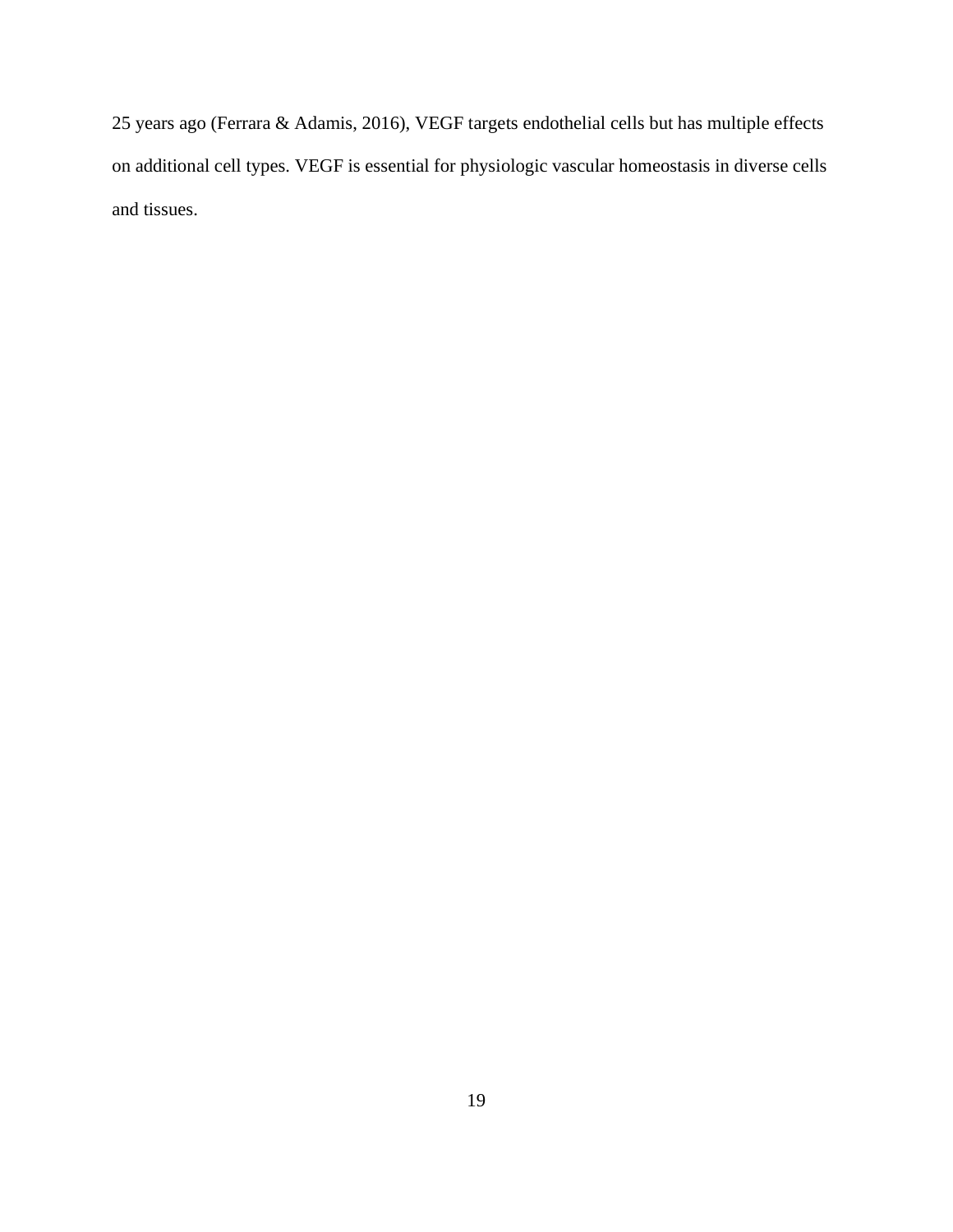### **Chapter II**

### **Introduction to Search Criteria**

<span id="page-30-1"></span><span id="page-30-0"></span>The literature search focused on clinical data, serum biomarkers, and NeuroQuant<sup>®</sup> data related to neuronal injury and SCI. Electronic databases searched were the Cumulative Index of Nursing and Allied Health Literature (CINAHL), PubMed, and OVID. Inclusion criteria were a) population aged 30 to 59 years; b) cerebral small vessel vascular dysfunction (cSVD); c) brain MRI with NeuroQuant<sup>®</sup> data; d) plasma levels of C4a, TGFβ1, VEGF, and serum levels of MMP-9; e) neuronal injury; i) articles published in the English language; and j) publication years 2009 – 2019 (most recent studies in which cSVD-related changes had been assessed using current MRI technologies). Exclusion criteria were a) pediatric or adolescent population; and b) articles not published in the English language. Search terms were combined as follows: 1) neuronal injury AND each of the following terms: fatigue, MCI, plasma C4a, serum MMP9, plasma TGFβ1, plasma VEGF, white-matter hyperintensities, NeuroQuant®; and 2) cSVD AND fatigue, MCI, fixed plasma versus serum C4a, serum MMP9, serum TGFβ1, serum VEGF, white-matter hyperintensities, NeuroQuant<sup>®</sup> data.

The PubMed database search yielded nine results with seven articles (i) a case-control study designed to examine the reliability and differences between NeuroQuant® and FreeSurfer data in structural brain MRI measurements (Ochs, Ross, Zannoni, Abildskov, Bigler & Alzheimer's disease Neuroimaging Initiative, 2015); (ii) a case-control study examining the relationship between memory indices and temporal lobe integrity utilizing NeuroQuant® neuroimaging tool (England, Gillis, & Hampstead, 2014); (iii) a case-control trial examining the utility of early identification of neuronal injury (Yu, Sun, Wolz, Stephenson, Brewer, Fox, & the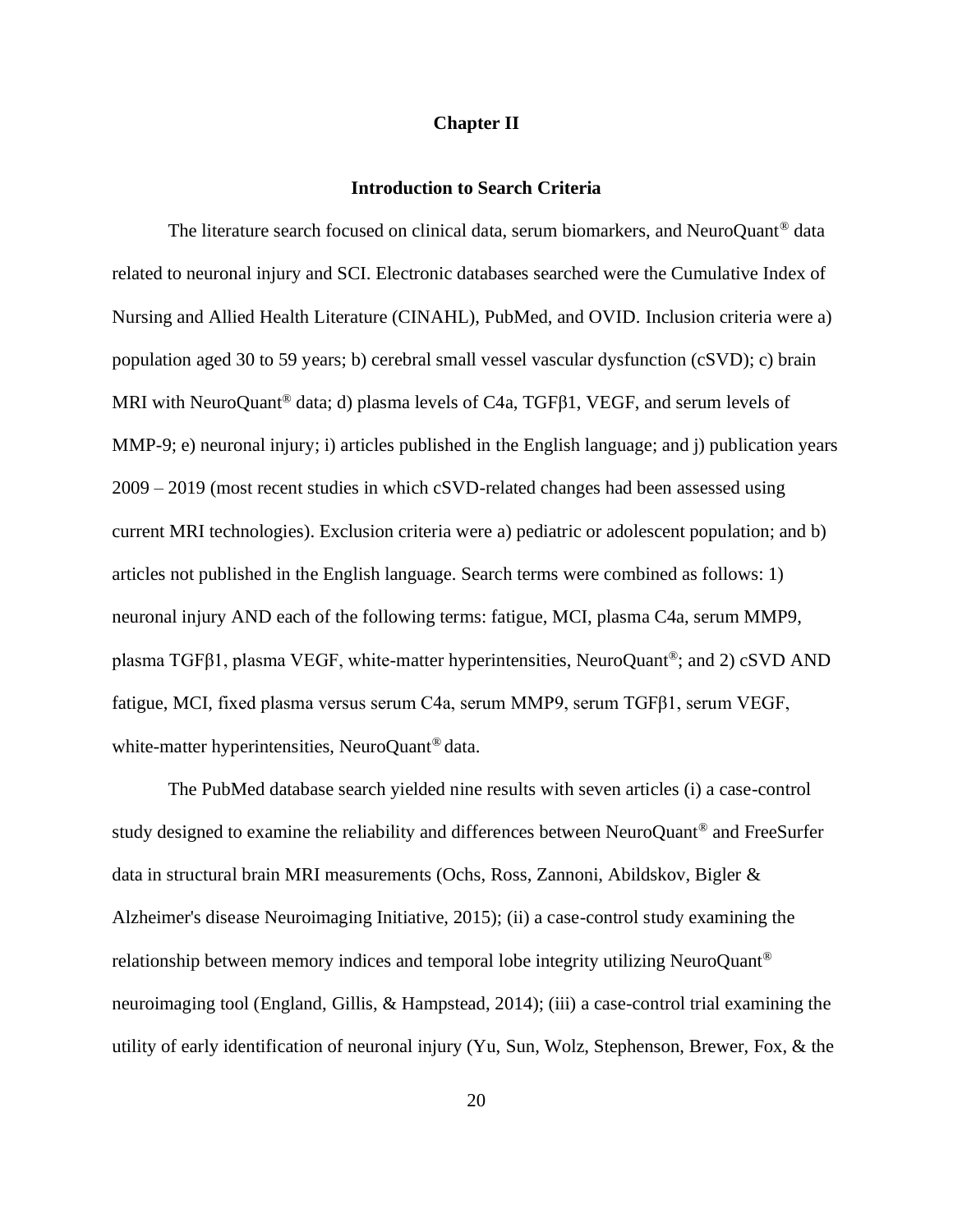Coalition Against Major Diseases and the Alzheimer's Disease Neuroimaging Initiative, 2014); (iv) a consensus statement identifying vascular dysfunction as a prominent and early feature in prodromal neuronal injury (Sweeney, et al., 2019); (v) a systematic review on the current understandings of cSVD and recommendations for the diagnosis of neuronal injury (Kalaria, 2016); (vi) Alzheimer's disease: A matter of blood–brain barrier dysfunction? (Montagne, Zhao, & Zlokovic, 2017); and (vii) a randomized control trial examining multidomain interventions and their impact on cognition.

The Cumulated Index to Nursing and Allied Health Literature (CINAHL) database yielded two articles that met the inclusion criteria: (viii) a cross-sectional trial that examined innate immune system involvement in neuronal injury (Noz, Telgte, Wiegertjes, Joosten, Netea, de Leeuw, Riksen, 2018); and (ix) a systematic review of literature (Leandrou, Petroudi, Kyriacou, Reyes-Aldasoro, & Pattichis, 2018).

The Ovid database identified five articles: (x) a case-control study examining the difference between NeuroQuant® and cognitive testing data in the early stages of neuronal injury (Allison et al., 2019); (xi) the third generation cohort of the Framingham Heart Study investigated the association of VEGF and MRI biomarkers of brain aging in middle-aged adults (Raman, et al, 2019); (xii) a case-control study to identify plasma proteins associated with inflammation within the complement pathway in neuronal injury (Bennett et al., 2012); (xiii) a systematic review to determine which plasma proteins appear in both the blood and brains of dementia patients (Khan et al., 2016); and (xiv) a case-controlled study to identify hippocampal loss in Alzheimer's disease, mild cognitive impairment, and normal aging (Schuff et al, 2009).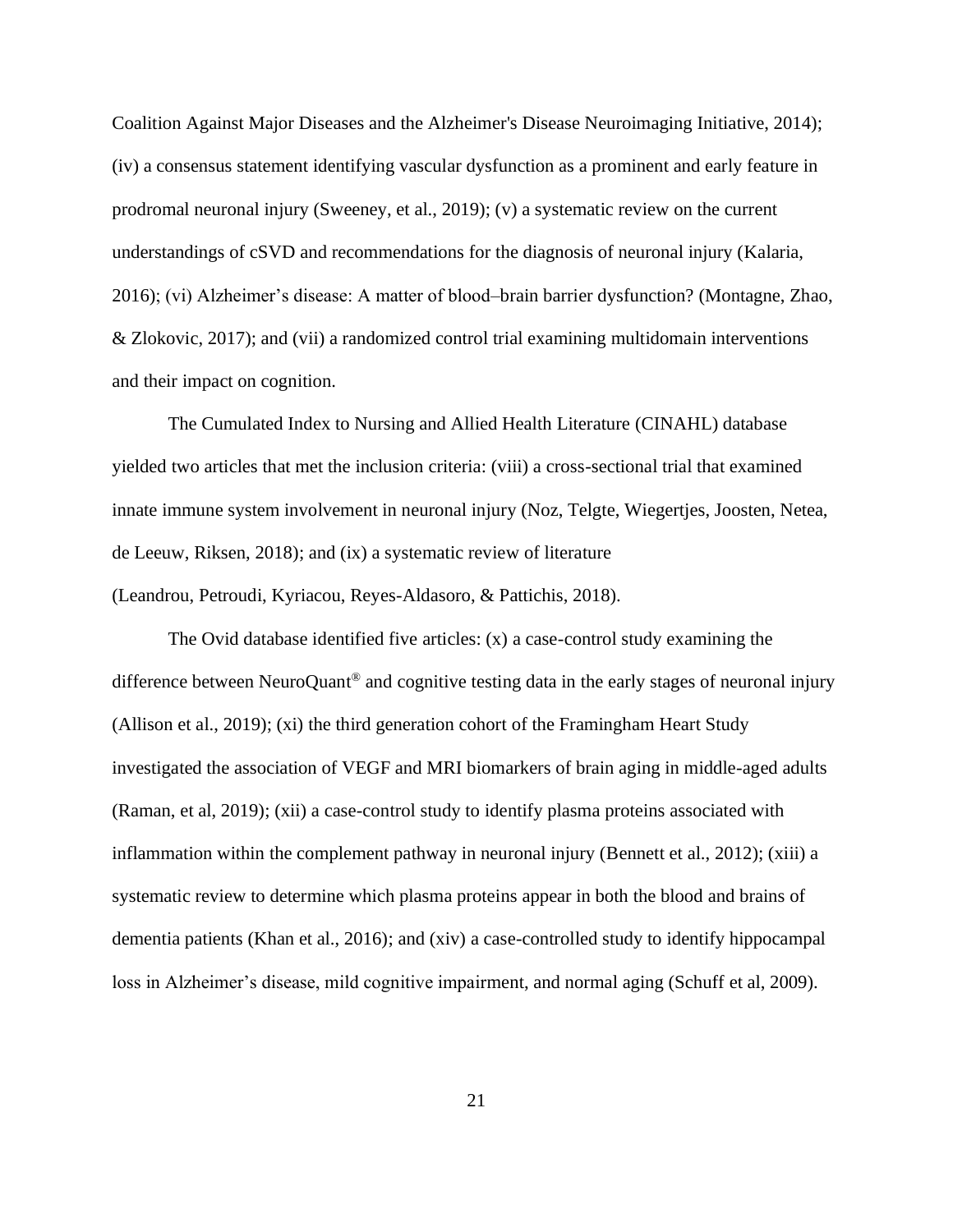#### **Synthesis of Previous Research**

#### <span id="page-32-1"></span><span id="page-32-0"></span>**Vascular Dysfunction**

Sweeney et al. (2019) identified vascular dysfunction as not only a causal pathway to neuronal injury, but also as a contributor to brain failure. Evidence of cSVD was identified in 80% of patients diagnosed with Alzheimer's Disease, which supports the hypothesis that cerebrovascular dysfunction is prominent in neuronal injury.

Kalaria (2016) reviewed the current understanding of neuronal injury and presented clinical, neuropsychological, and pathological indicators of the progression from cognitive dysfunction to dementia. In one study, 42% of the participants diagnosed with Alzheimer's disease were also diagnosed with cSVD. The author discussed that although the definitive diagnosis of dementia is made at autopsy, appropriate sampling and essential neuropathological examination are necessary to rule out other pathological changes associated with different causes of cognitive impairment. Kalaria (2016) identified limitations of previous research including sampling bias, small sample size, use of non-standard or difficult-to-compare assessment instruments for clinical, neuropsychological, neuroimaging, and neuropathological evaluation. More sensitive neuroimaging testing needs to be used to identify disease earlier than is possible at present. This earlier identification would allow precise and timely preventive and treatment strategies of all-cause neuronal injury.

## <span id="page-32-2"></span>**MRI with NeuroQuant® Analysis**

England, Gillis, & Hampstead (2014) reported that volumetric MRI using NeuroQuant<sup>®</sup> was superior to neuropsychological tests for early diagnosis of neurodegenerative diseases such as Alzheimer's disease. Volumetric MRI is the most sensitive, noninvasive method to examine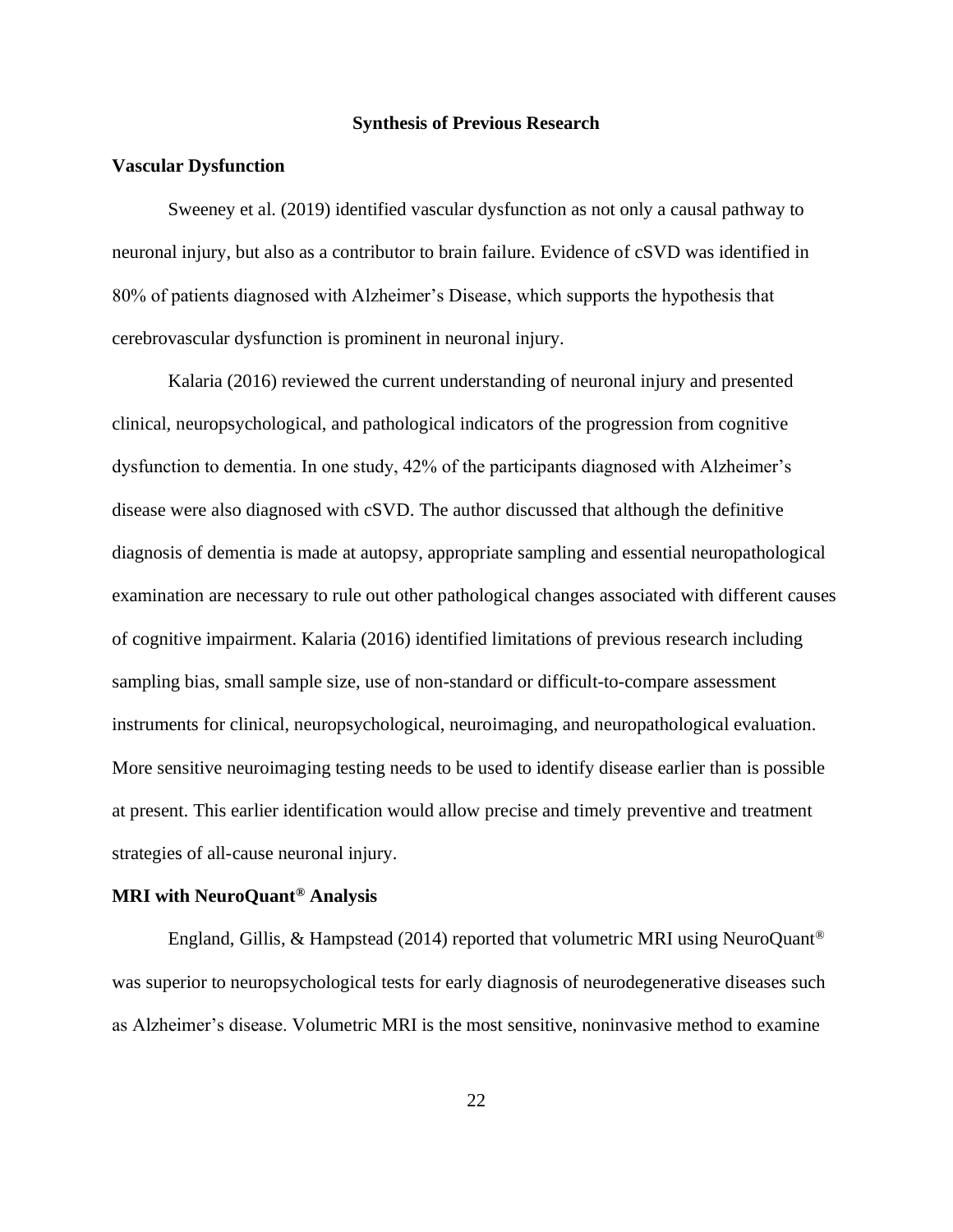brain soft-tissue changes, which occur early in the progression of neuronal injury. The authors determined that NeuroQuant® assessment can aid in the staging of clinical progression for MCI.

Leandrou, Petroudi, Kyriacou, Reyes-Aldasoro, & Pattichis (2018) identified hippocampal loss in patients with MCI. They also found that early stages of neuronal injury are significant indicators of temporal lobe atrophy. As the neuronal injury progresses to Alzheimer's disease, both the hippocampus and temporal lobe continue to lose volume. The authors showed that a relationship between the hippocampal loss in the presence of the Apolipoprotein E (ApoE) controlled for the Ikaros family of transcription factors and decreased volume of cerebrospinal fluid (CSF) supported the concept that increased hippocampal loss is an indicator of Alzheimer's disease pathology. Moreover, ApoE was a potential marker for early disease prevention therapies (ibid).

Schuff, et al. (2009) described the Alzheimer's Disease Neuroimaging Initiative (2009) that statement identification of patients who have MCI and decreased hippocampal size are four times more likely to progress to dementia over a truncated time period than patients whose hippocampus was of average size. The hippocampus in a healthy patient shrinks at about 1% per year, compared to 5% per year in a person with dementia. Thus, NeuroQuant® data evaluation provides an early warning before the onset of dementia. NeuroQuant® data allows monitoring of brain structure volumes over time to assess the progression of neurodegeneration.

#### <span id="page-33-0"></span>**Inflammatory Cytokines**

Complement 4a  $(C4a)$  was one of 11 proteins identified by Bennett et al. (2012) as a potentially significant biomarker of neuronal injury. C4a is one of 30 proteins that comprise the complement system. The complement system circulates in the blood and becomes activated in response to infection in both serum and plasma by binding covalently to pathogens and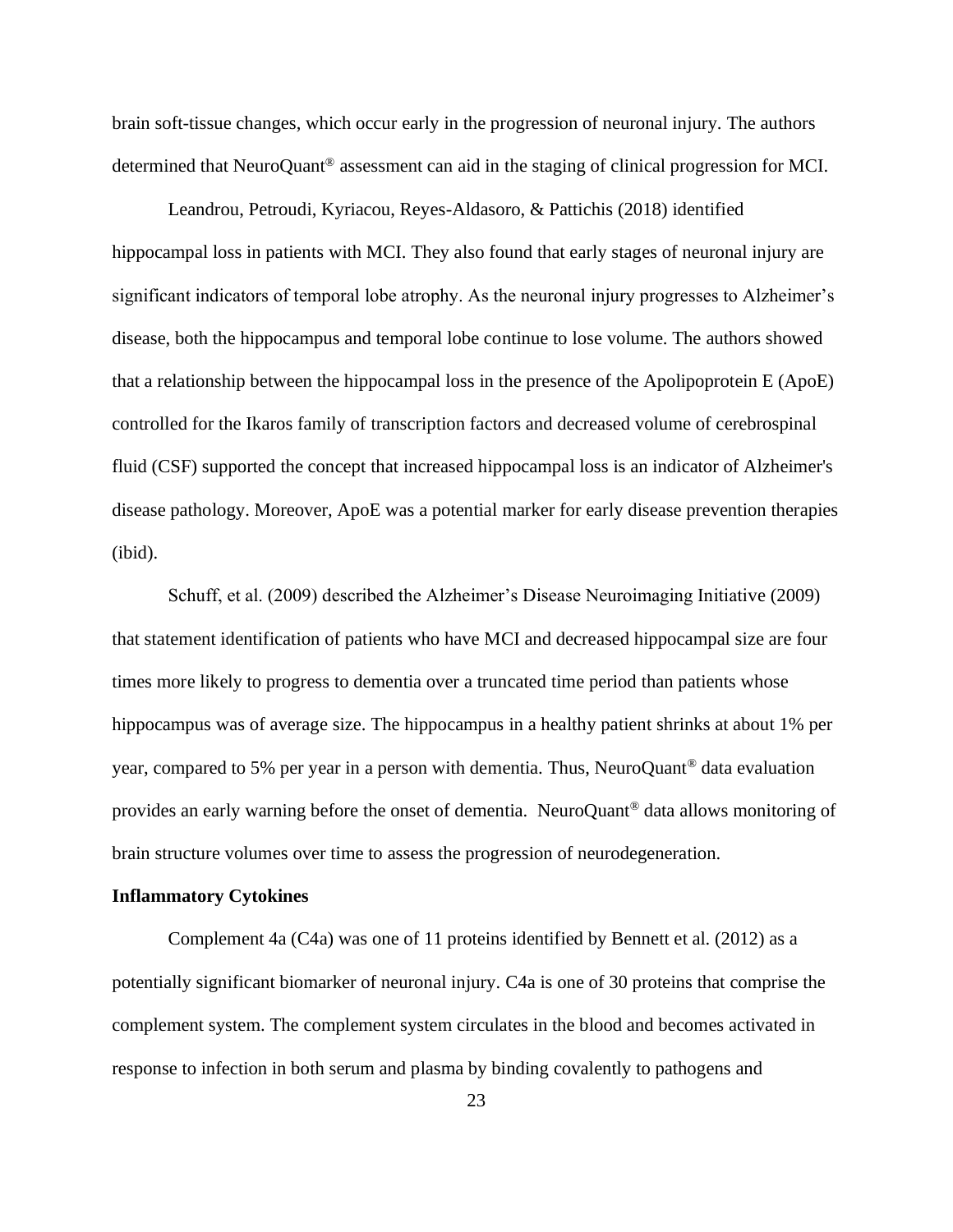opsonizing them for engulfment by phagocytes bearing receptors for complement. The small fragments of complement proteins act as chemoattractants to recruit more phagocytes to complement activation. The terminal complement components damage bacteria by creating pores in the bacterial membrane, leading to non-specific defense against microbial infections and clearance of immune complexes and injured cells. In normal conditions, complement is tightly controlled by several fluid-phase and cell surface proteins to avoid injury to autologous tissues. When complement is activated, as occurs in autoimmune diseases or subjects with dysfunctional regulatory proteins, it drives a severe inflammatory response in numerous organs. Complement activation is regulated through activation of inhibitory proteins. When the regulatory mechanisms are inadequate, potential tissue damage results. C4a is increased in the brain and circulating blood, further increasing permeability of the BBB.

Khan et al. (2016) performed a systematic review of 11 research study papers (?) to identify specific proteins found in postmortem blood serum and brain of subjects with a previous Alzheimer's Disease and controls. Of the 371 proteins identified, only C4a was found multiple times in both the blood and brains of subjects with Alzheimer's Disease and controls. The significance of these findings is unclear because the authors stated that C4a may have potential as a serum biomarker for brain neuronal injury. Future research opportunities include correlating C4a with NeuroQuant® data analysis to assess neuropathologic changes.

Montagne, Zhao & Zlokovic (2017) reviewed human studies demonstrating BBB breakdown and neuronal dysfunction in dementia. The authors noted that increased CNS cerebral microbleeds reflected loss of cerebrovascular integrity as shown by MRI studies in 25% of individuals with MCI and 45–78% of individuals diagnosed with early Alzheimer's Disease. In addition, MMP-9 was identified as an essential mediator of BBB tight junctions and basement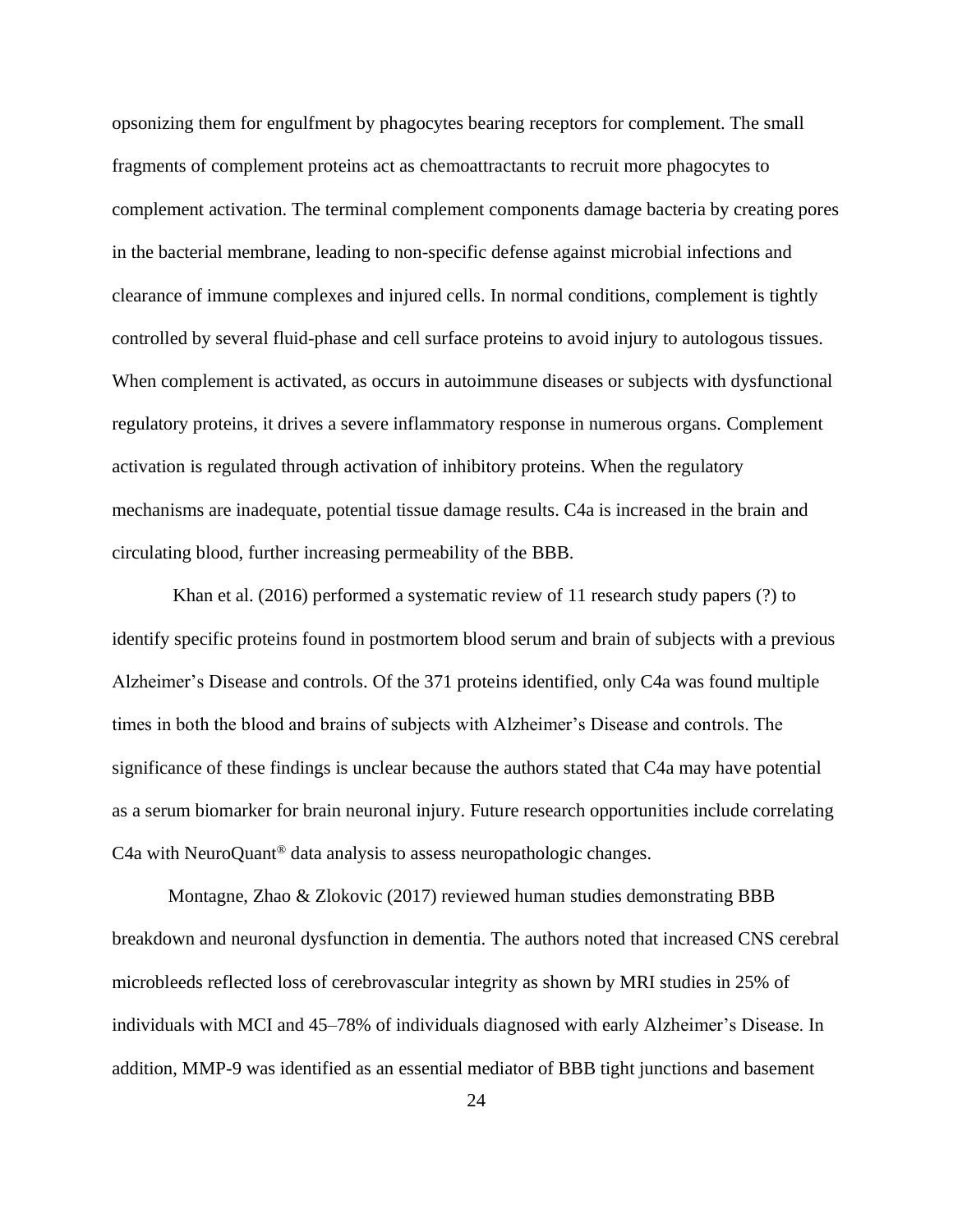membrane proteins resulting in BBB breakdown. Degradation of the BBB results in not only fibrinogen capillary leakage, but also in plasma proteins entering the neuroglial space and becoming neurotoxic.

Ramanet al., (2019), through the third-generation cohort of the Framingham Heart Study, identified serum VEGF as an indicator of small vessel disease and neurodegeneration in middleaged adults. Elevated VEGF was also associated with lower total brain volume, as seen in a volumetric MRI scan.

The use of blood serum biomarkers and sensitive neurovascular imaging as diagnostic tools to identify pathogenesis of dementia before the transition to cognitive decline could promote early diagnosis, with possible adherence to lifestyle modifications to prevent or treat comorbid conditions, including hypertension and Type 2 diabetes mellitus. Ngandu et al. (2015) identified that the potential intervention window to delay the onset of dementia is during the MCI stage. Ngandu et al. (2015) estimated that 33% of dementia cases could be prevented if risk factors were addressed in the SCI stage.

#### **Critique of the Literature**

<span id="page-35-0"></span>The Let Evidence Guide Every New Decision (LEGEND) is an evidence evaluation system that was used to grade the strength of the reported recommendations in the literature (Clark, Burkett, & Stanko-Lopp, 2009). This evaluation system was "created to provide tools for the primary care clinicians and assist them in synthesizing evidence and developing care recommendations based on published studies" (Clark, Burkett, & Stanko-Lopp, 2009, pg. 1058). The LEGEND evaluation criteria to determine strength of a body of evidence include quality (the aggregate of quality ratings), quality (magnitude of the effects of the numbers of studies), and consistency (extend of similar findings reported using a variety of study designs) (Clark, Burkett,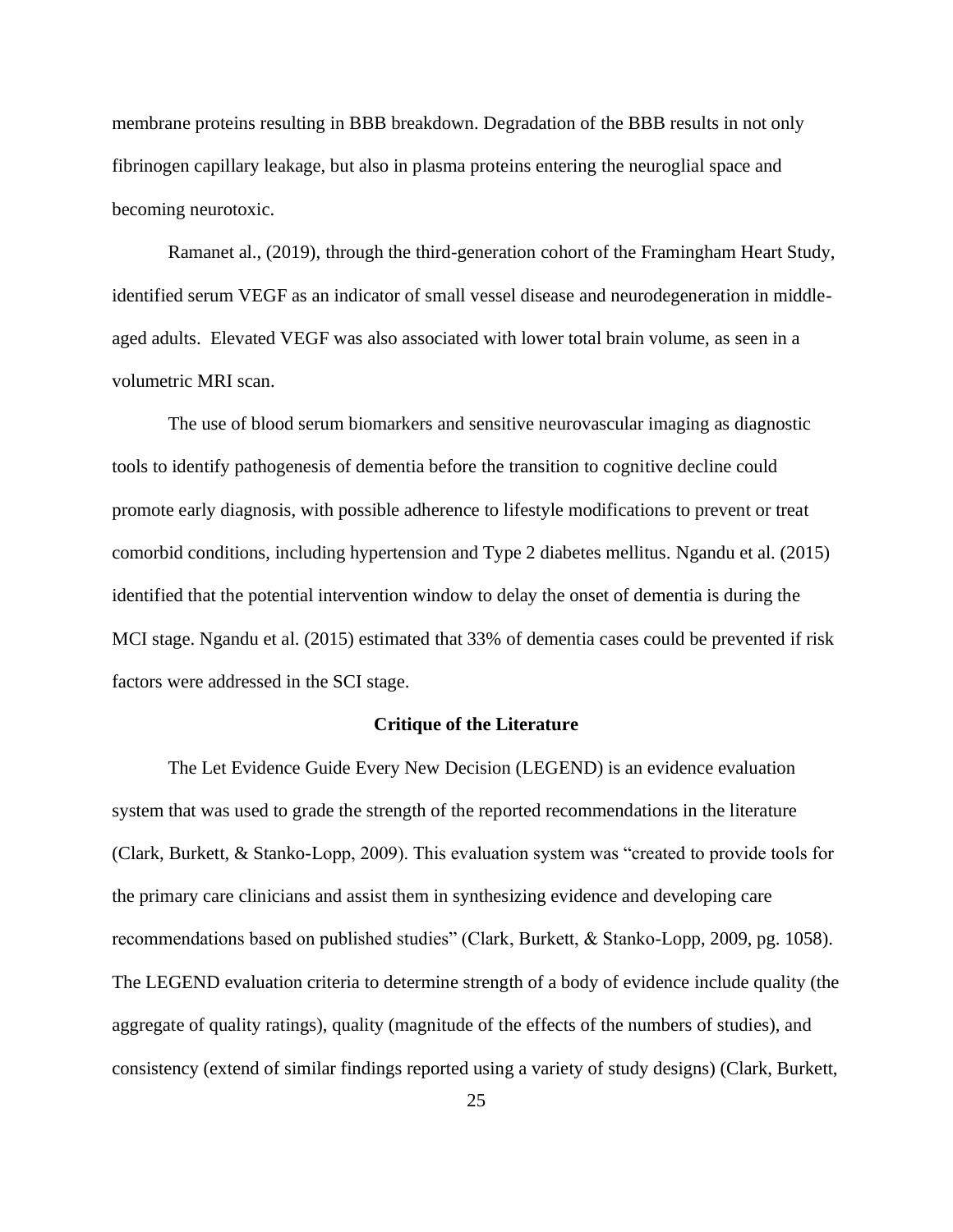& Stanko-Lopp, 2009). The LEGEND system grades the strength of recommendations as follows: grade for the body of evidence; safety versus harm; health benefit to patient; the burden of the patient to adhere to recommendations: cost-effectiveness; the directness of the evidence; and impact on morbidity/mortality of quality of life (Clark, Burkett, & Stanko-Lopp, 2009).

Evaluation criteria for determining the strength of a body of evidence includes three wellestablished variables: quality (the aggregate of quality ratings for individual studies), quantity (magnitude of the effect of the numbers of studies), and consistency (the extent to which similar and different study designs) (Clark, Burkett, Stanko-Lopp, 2009. The levels of individual studies by domain, study design, and quality were graded as  $a =$  "good quality study" and  $b =$  "lesser" quality study". Grades of high, moderate, low, or grade not assignable are used to describe the quality of evidence. The high grade indicates there are a sufficient number of high-quality studies with consistent results. Assigning a moderate grade means there are either multiple studies of lesser quality or with inconsistent results or a single well-done study. The low grade reflects a local opinion, case reports, case studies, and general reviews.

Using the LEGEND algorithm, this body of evidence scored "Moderate – High" due to the research designs with evidence ratings a follows:  $(1a - 1 b)$  for systematic review by Allison et al., (2019); Bennett et al., (2012); England et al., (2014); Khan et al., (2016); Ngandu et al., (2015); Noz et al., (2018); Ochs (2015); Schuff et al., (2009); Yu et al. (2014); and consensus statements (5a – 5b) by Kalaria, (2016); Leandrou (2018); Montagne et al. (2017); Ramen et al., (2019); and Sweeney (2019).

#### **Rationale for Project**

 Multiple studies' results showed that the pathological changes of brain neuronal injury may begin many years before diagnosis of dementia (Braak & Braak, 1997; Crystal et al., 1988;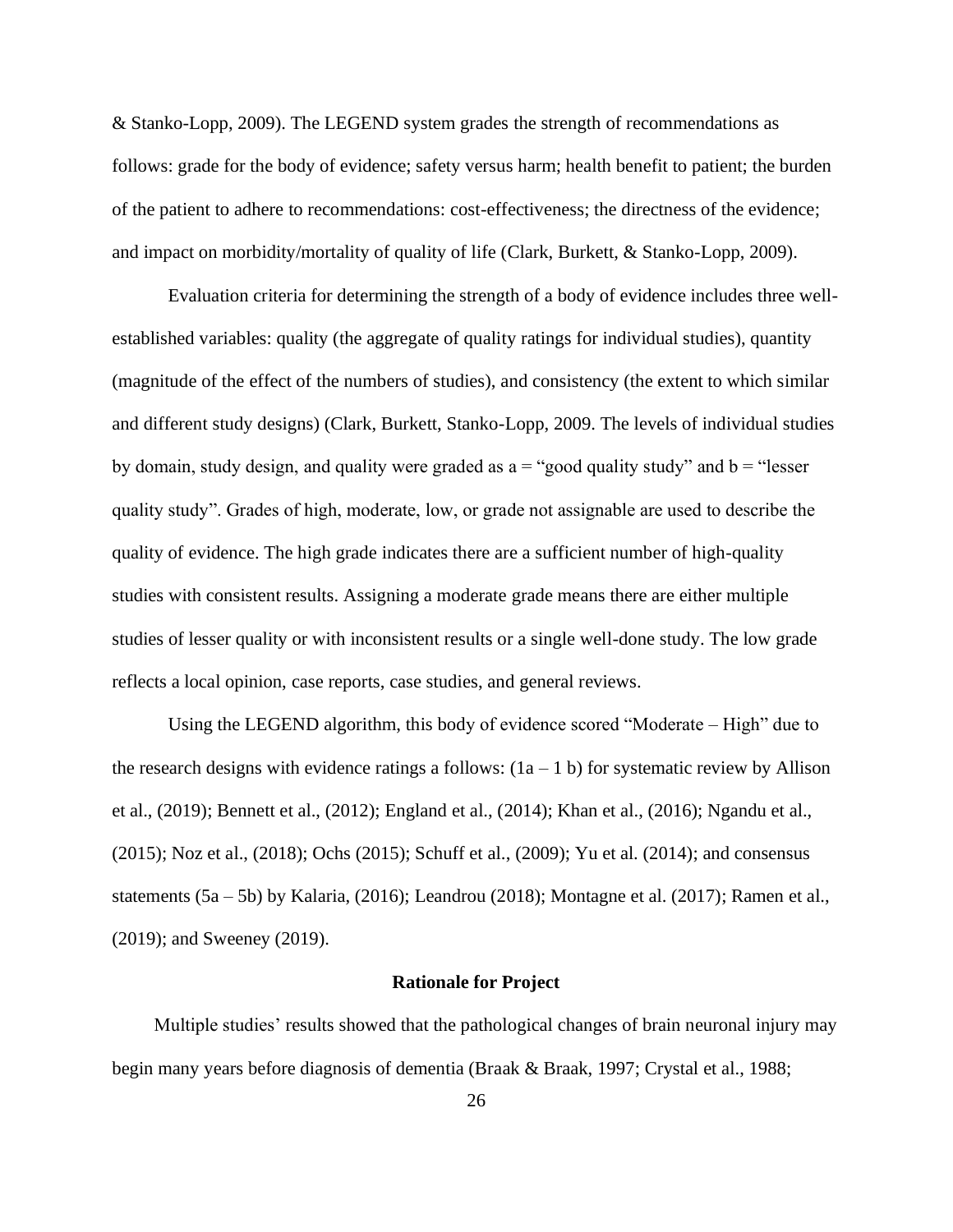Villemagne et al., 2013, Teijido & Cacabelos, 2018, Van Bulck et al., 2019). Clinical importance of identifying serum biomarker(s) and MRI-detected brain changes for early diagnosis of neuronal injury stages is consistently discussed in the literature.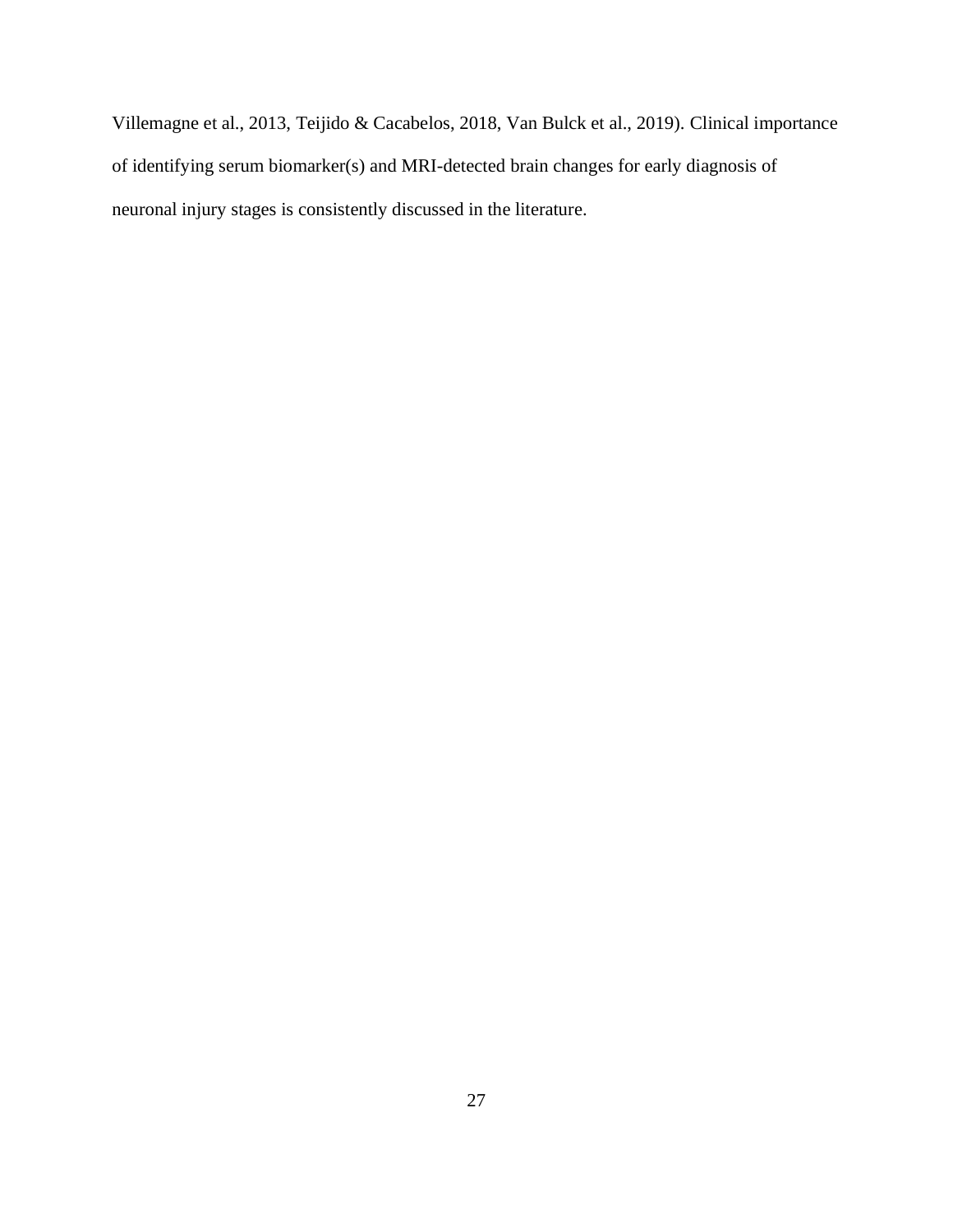### **Chapter III**

### **Methods**

### **Research Question and Hypothesis**

The research question is, "What are the symptoms of brain neuronal injury, symptoms, brain MRI with NeuroQuant® data, and molecular proteomic biomarkers associated with subjective cognitive impairment (SCI) and neuronal injury in adults?"

Two hypotheses will be tested in this study: 1) there will be a statistically significant positive increase in the levels of proteomic plasma biomarkers in the presence of SCI; 2) There will be a positive correlation between SCI and brain MRI with NeuroQuant<sup>®</sup> data.

### **Aims**

Specific aims for this scholarly project are to:

a) Examine correlations among brain MRI with NeuroQuant® data and proteomic biomarkers (TGFβ1, MMP9, VEGF, and C4a) in adults with SCI.

b) Examine correlations among brain MRI with NeuroQuant<sup>®</sup> data and symptoms (fatigue, poor focus and concentration, poor memory, poor assimilation of new knowledge, word recollection difficulties, and confusion) in adults with SCI.

c) Examine correlations among sociodemographic data (age, gender, ethnicity, and race) and proteomic biomarkers (C4a, MMP-9, TGFβ1, and VEGF), and brain MRI with NeuroQuant® data in patients with SCI compared to age-matched controls.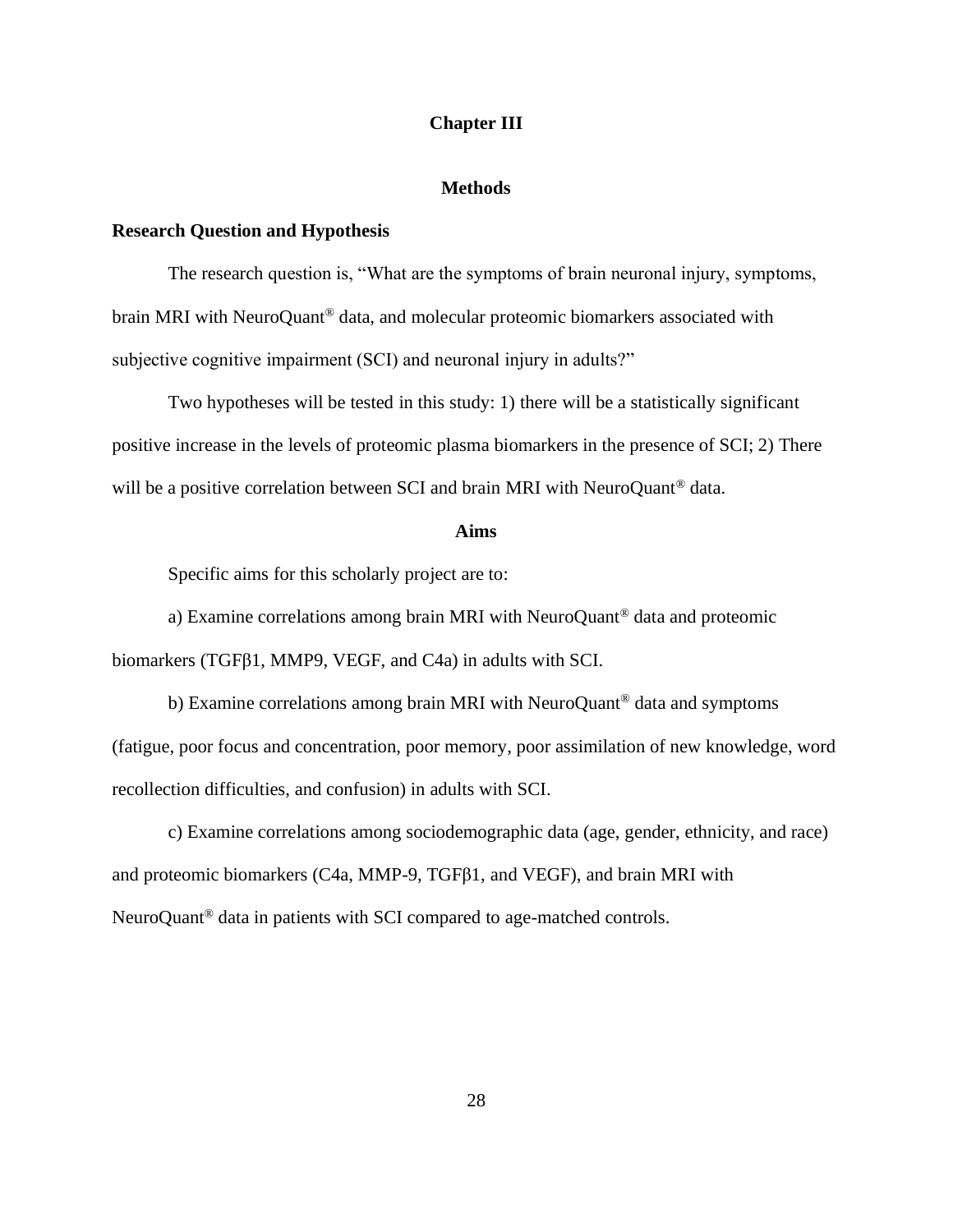#### **Design**

A retrospective study design using secondary data analysis was used to examine the interrelationships among NeuroQuant® data, symptoms, and proteomic biomarkers in patients with SCI. Aged matched controls were used for NeuroQuant<sup>®</sup> data, symptom and proteomic data.

## **Inclusion and Exclusion Criteria**

Inclusion criteria were a) age 30 to 59 years old; b) patients established in the clinical practice between 2010 and 2015; c) patients with subjective cognitive impairment; d) symptom cluster checklist present in the patient's electronic medical record; e) NeuroQuant® data present in the electronic medical record; f) blood-borne biomarker data present in the electronic medical record.

Exclusion criteria was prior history of diagnosed traumatic brain injury (TBI).

## **Setting**

The project setting was a primary care clinic located in a rural area in Southern Maryland. The clinical site team included one primary care physician and one office manager. The office manager supervises the reception desk, handles all billing, and has overall management of the clinic.

#### **Sample Plan**

A convenience sample was used composed of patients ranging in age from 30 to 59 years old, who were seen in the medical practice clinical site located in a Mid Atlantic urban area between 2015-2019. The principal investigator (PI) conducted in consultation with the scholarly project statistician the secondary data analysis of de-identified data abstracted from patients' medical records maintained at the project clinical site.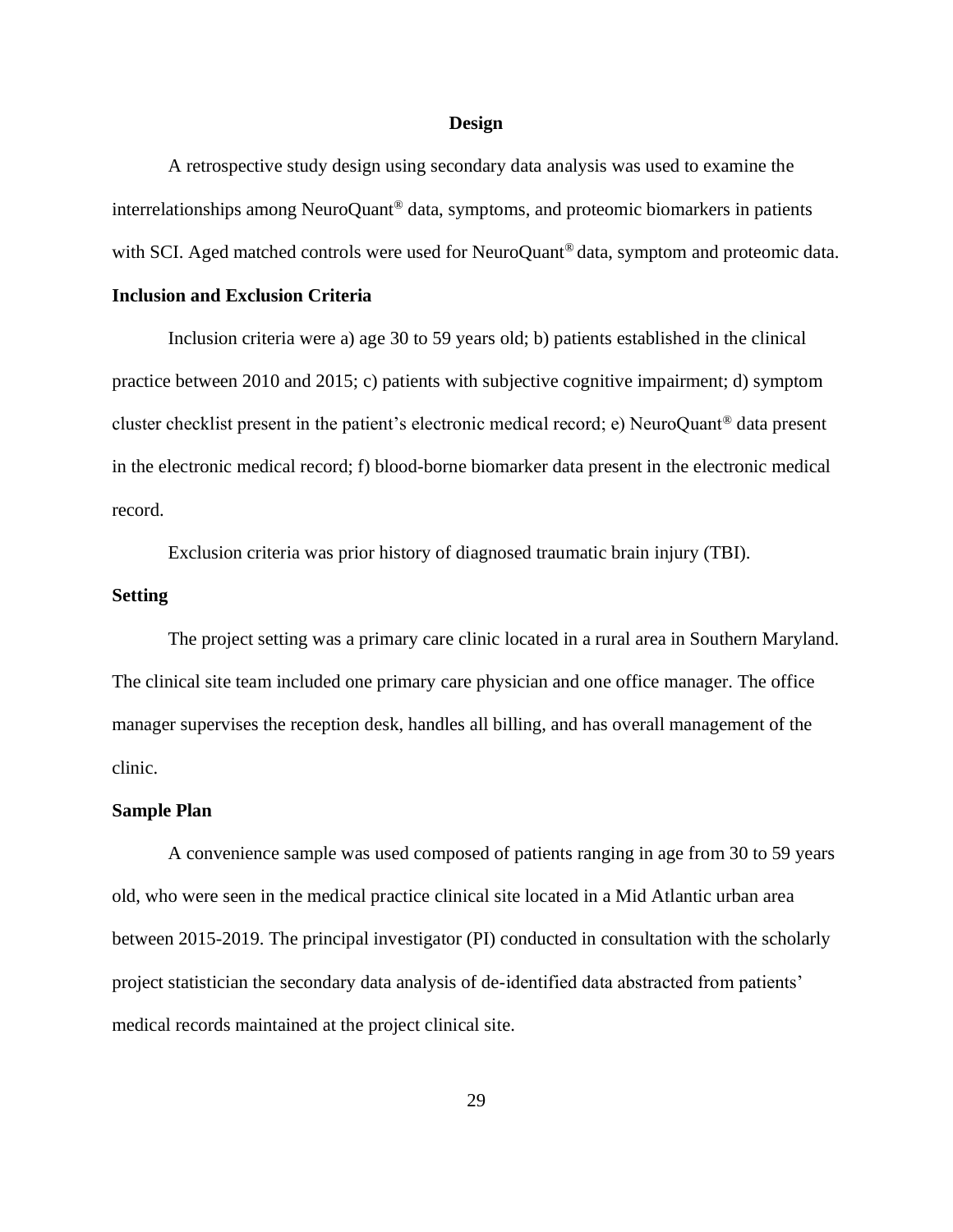### **Instrument**

All project data had previously been entered into the scholarly project data Excel spreadsheet by the office manager. The scholarly project research instruments included a) Sociodemographic Data; b) Proteomic Biomarker Data; c) NeuroQuant® data; and d) visual contrast test (VCS) symptom data.

### **Procedures**

The PI presented the study rationale and planned procedures to the study clinical site leadership team and received written permission to conduct the project at the clinical site. The PI obtained written permission from the clinic site leadership for full access to both EMR and paper chart data. Upon IRB approval from the academic institution associated with this study, chart data will be accessed from the electronic medical record.

### **Data Collection Process**

The clinical site office manager collected study specific retrospective data from the medical record by creating a query for patients seen between 2015 and 2019 before study implementation. The clinic site office manager extracted de-identified retrospective data from the medical record.

#### **Data Management**

The office manager entered all study data into one study Microsoft Excel database on the study-designated laptop computer at the clinic site. The database was uploaded into the project BOX by the PI, which is the password-protected online data-sharing platform maintained within the Georgetown University secure network system. Data was downloaded into the Statistical Package for Social Sciences (SPSS) computer software by the scholarly project statistician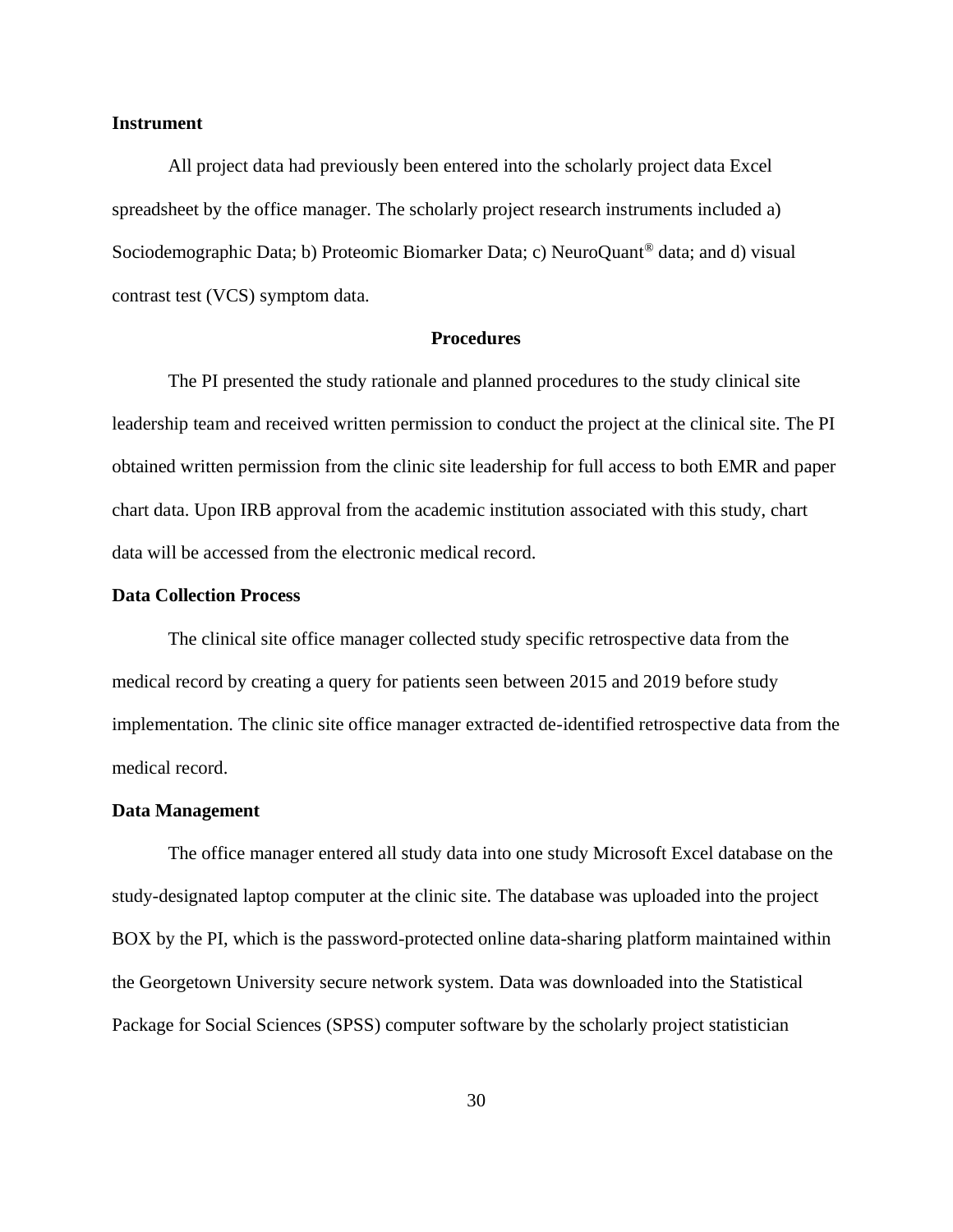maintained on the PI's password-protected personal computer. All data are maintained confidentially on this computer.

#### **Data Cleaning**

The PI and project primary mentor performed data cleaning before data analysis.

#### **Statistical Analyses**

Descriptive statistics, including frequencies, percentages, and central tendency measures, were used to provide a sociodemographic and clinical profile of the sample. Sample size justification for a two-tailed independent samples t-test comparing NeuroQuant® data to selfreported symptoms requires  $N = 352$ , alpha = 0.05 to yield a power = 0.80 with a small to medium effect size of  $d = 0.3$ . Sample size justification for a two-tailed Pearson's correlation analysis of NeuroQuant<sup>®</sup> data and proteomic biomarkers requires  $N = 193$ , alpha = 0.05 to yield a power  $= 0.80$  with a small to medium effect size of  $r = 0.2$ . Minimum sample size required for linear regression with 15 predictors, alpha =  $.05$ , power =  $.80$ , is 389.

# **Human Subjects Considerations**

The project design is a descriptive, correlational study using secondary data analysis with data maintained on the clinical site electronic medical records. There was no human subject interaction. The Georgetown University Institutional Review Board (IRB) gave approval for this study before any study activities were conducted. Deidentified participant data-maintained confidentiality on the PI's password-protected laptop computer. Identifiable data was protected under the Health Insurance Portability and Accountability Act (HIPAA) of 1996. Only the PI, faculty mentor, and the project statistician had access to the data. Study data were shared with the project team electronically through Georgetown University BOX for statistical analysis.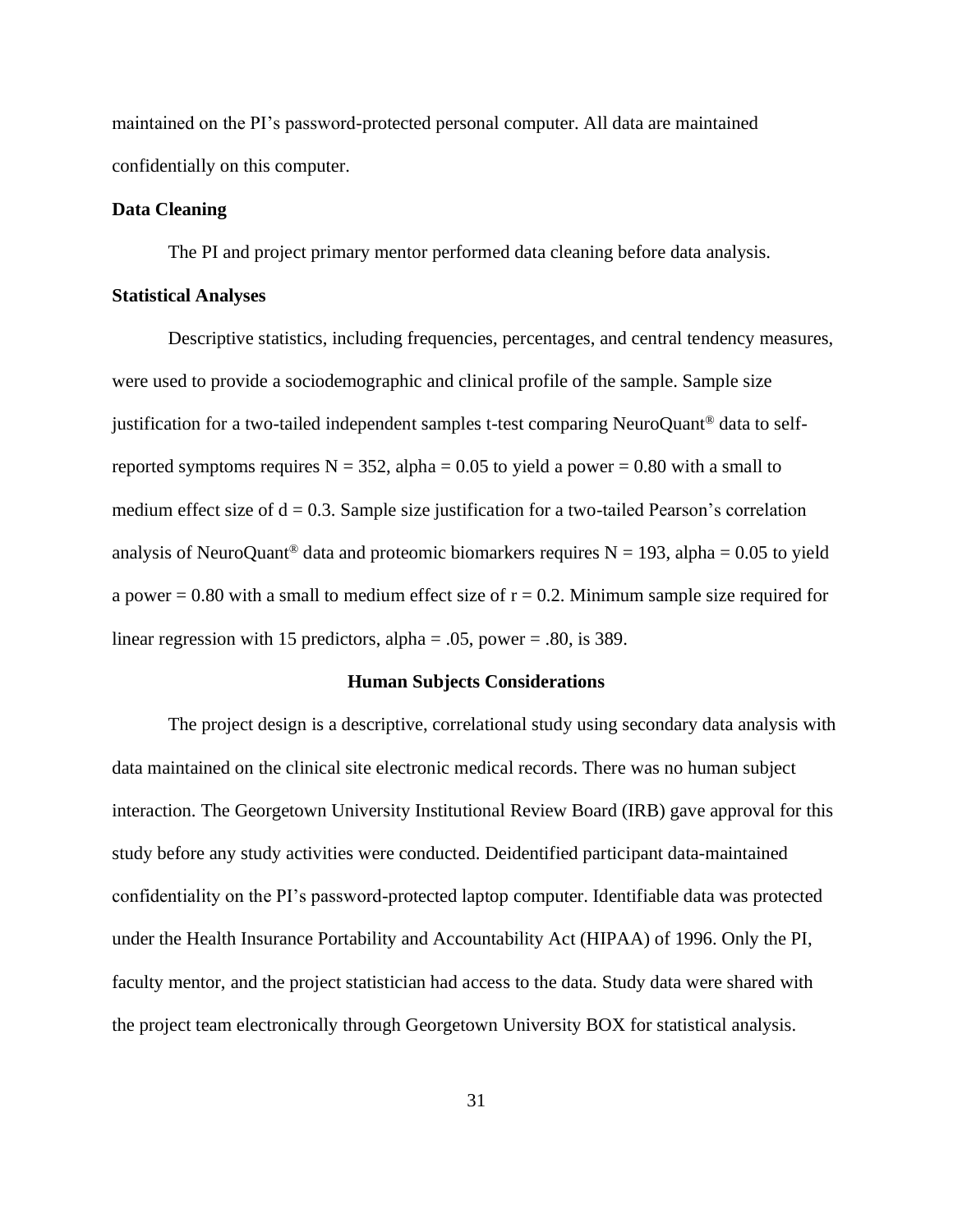Confidentiality of all study data was maintained through the use of an individual participant identification number by the study site office manager. One list of the matching study chart number, electronic medical record number, and participant identification numbermaintained confidentiality in the one medical co-investigator's locked office in a locked file. cabinet in the physician's locked office. To further ensure confidentiality, the data will be reported in aggregate form only.

# **Ethical Considerations**

The PI obtained approval for the study from the Georgetown University (GU) Institutional Review Board (IRB) before any study activities were conducted.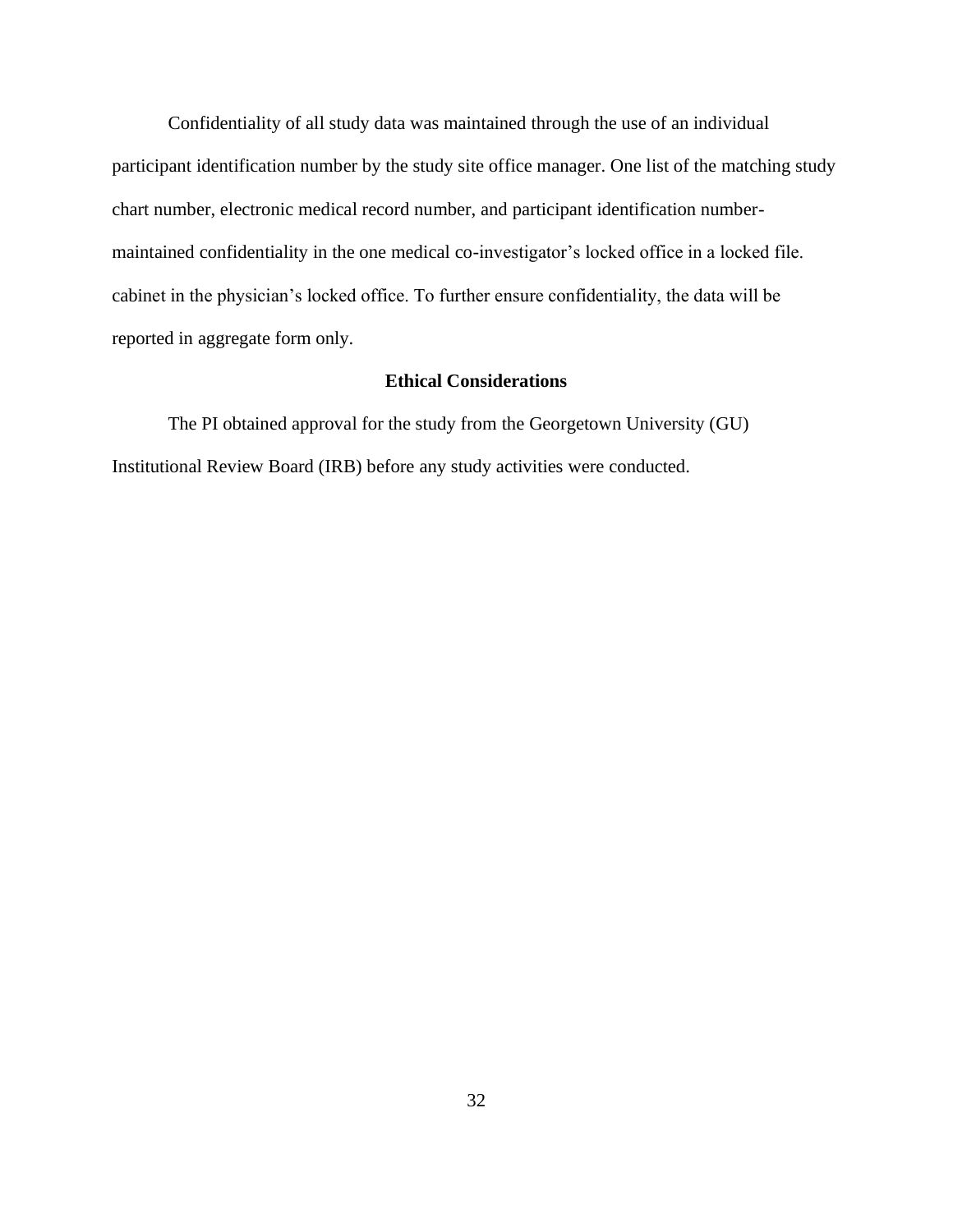#### **Chapter IV**

#### **Results**

This chapter presents the results of the data analysis, which is organized into three sections: a) the first section describes the relationship between proteomic biomarkers and volume percent intracranial volume (ICV) from the MRI with NeuroQuant® data; b) the second section compares brain volume percent by ICV by symptom; and c) the third section presents brain volume percent IVC by age and gender.

# **Sociodemographic Characteristics of the Sample**

As an exploratory analysis of NeuroQuant<sup>®</sup> data has not been done previously. In this sample, a total of 250 NeuroQuant<sup>®</sup> data sets were extracted, 195 female and 55 males. Only 130 patients had all four proteomic biomarkers (C4a, MMP-9, TGFβ1, and VEGF), NeuroQuant® analysis, and symptoms. Therefore, it was appropriate to utilize all the data available for each comparison rather than restricting the sample to only those with all biomarkers. The sample size differs for each test and is noted in Table 1.

| Age Group |               |         |                      |                           |  |
|-----------|---------------|---------|----------------------|---------------------------|--|
|           | Frequency     | Percent | <b>Valid Percent</b> | <b>Cumulative Percent</b> |  |
|           | 30-34 years   | 19      | 7.6                  | 7.6                       |  |
|           | 35-39 years   | 29      | 11.6                 | 11.6                      |  |
|           | 40-44 years   | 54      | 21.6                 | 21.6                      |  |
|           | 45-49 years   | 84      | 33.6                 | 33.6                      |  |
|           | $50-54$ years | 27      | 10.8                 | 10.8                      |  |
|           | 55-59 years   | 37      | 14.8                 | 14.8                      |  |
|           | Total         | 250     | 100.0                | 100.0                     |  |

Table 1 Age Group Distribution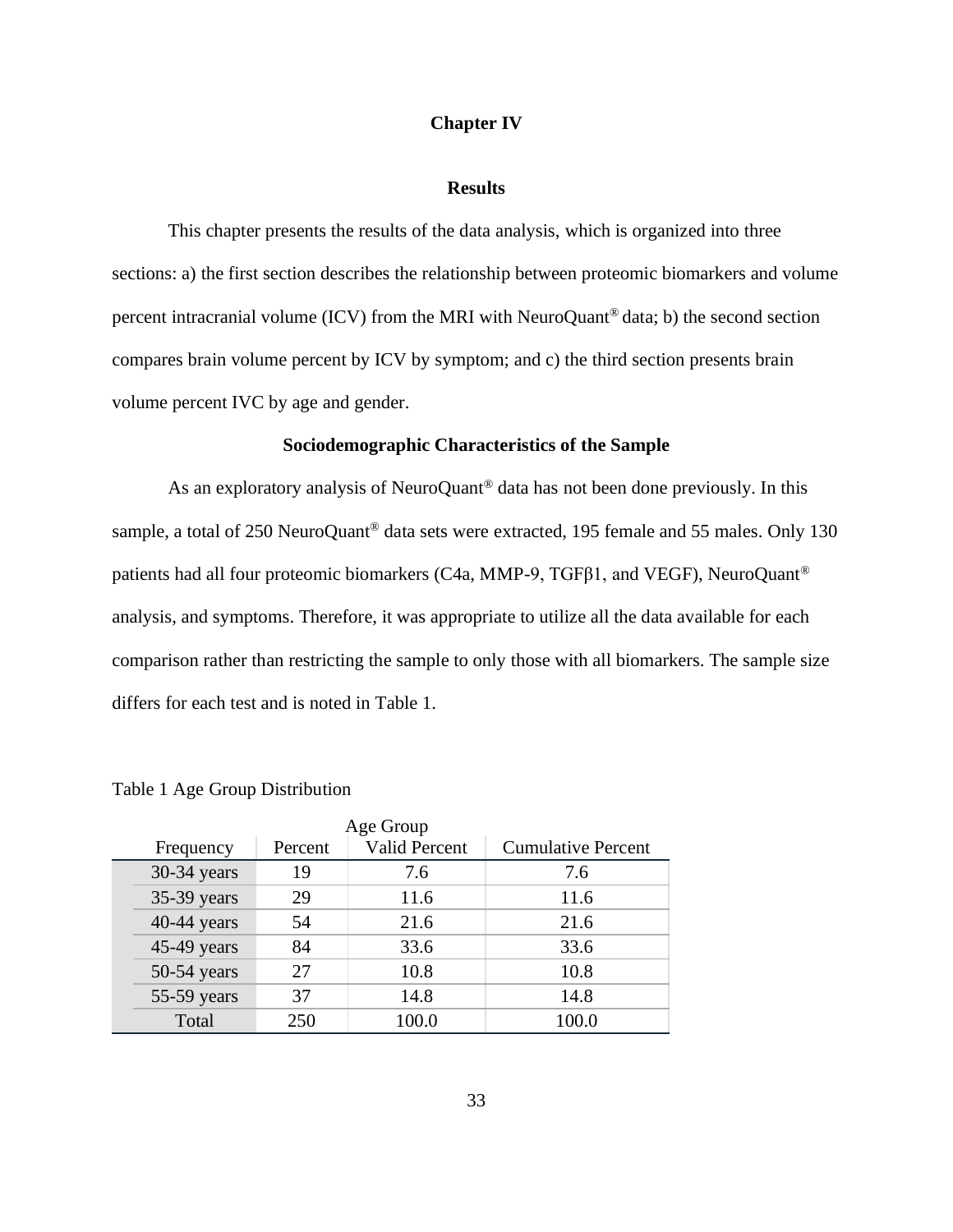# **Aims**

**Aim 1** – Examine correlations among brain MRI with NeuroQuant® data and proteomic biomarkers (TGFβ-1, MMP9, VEGF, and C4a) in adults with SCI.

First, we examined the continuous variables (proteomic serum biomarkers and NeuroQuant® data) to test for normality. The normal distribution is an assumption for all parametric statistics, such as t-tests. Based on the Shapiro Wilks test of normality, none of the variables except for cerebellum volume LH & RH were normally distributed, therefore, nonparametric Mann Whitney tests were used to compare means rather than t-tests, and Spearman's correlation was used rather than Pearson's correlation.

The sample consisted of 130 patients with all four proteomic biomarkers. It was appropriate to utilize all the data available for each comparison rather than restricting the sample to only those with all biomarkers. Therefore, the sample size differs for each test and is noted in Table 2.

Table 2 Spearman's Correlations Between Proteomic Biomarkers and Volume Percent ICV from MRI

|                             | C4a         | $TGF\beta1$ | MMP9        | <b>VEGF</b> |
|-----------------------------|-------------|-------------|-------------|-------------|
|                             | $(n = 189)$ | $(n = 216)$ | $(n = 209)$ | $(n = 170)$ |
|                             | rho(p)      | rho(p)      | rho(p)      | rho(p)      |
| Forebrain LH                | $-.215$     | $-.015$     | $-.109$     | $-.049$     |
|                             | (.003)      | (.832)      | (.116)      | (.528)      |
| Forebrain RH                | $-.211$     | .012        | $-.113$     | $-.037$     |
|                             | (.004)      | (.856)      | (.104)      | (.629)      |
| <b>Cortical Grey LH</b>     | $-.067$     | .028        | .008        | $-.118$     |
|                             | (.356)      | (.677)      | (.906)      | (.125)      |
| <b>Cortical Grey RH</b>     | $-.068$     | .038        | .036        | $-.103$     |
|                             | (.350)      | (.576)      | (.605)      | (.180)      |
| <b>Lateral Ventricle LH</b> | $-.135$     | .056        | $-.018$     | .026        |
|                             | (.063)      | (.413)      | (.791)      | (738)       |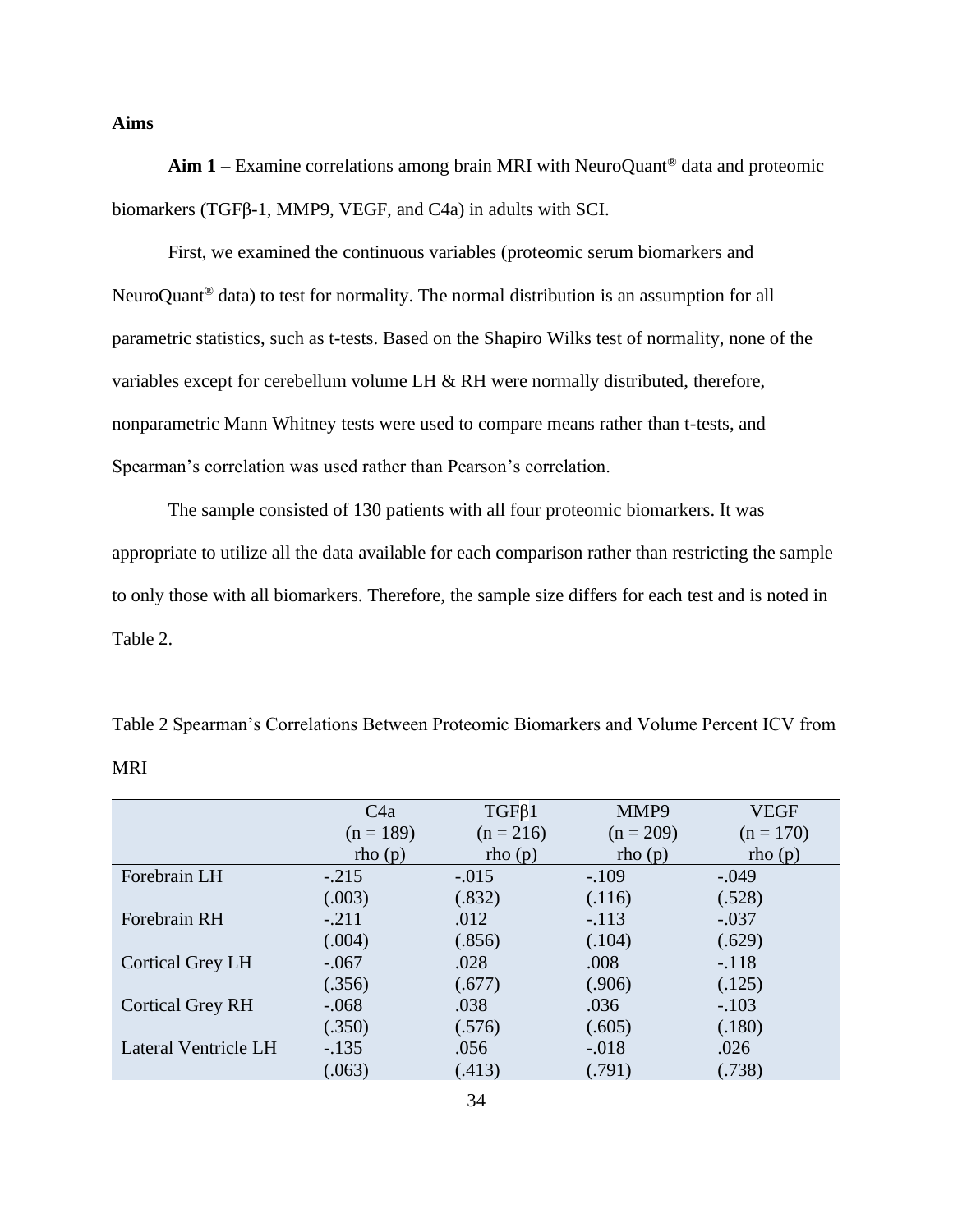| <b>Lateral Ventricle RH</b> | $-.235$ | $-.032$ | .017    | $-.046$  |
|-----------------------------|---------|---------|---------|----------|
|                             | (.001)  | (.637)  | (.807)  | (.552)   |
| <b>Inferior Lateral</b>     | .227    | $-.030$ | .062    | $-0.017$ |
| Ventricle LH                | (.002)  | (.666)  | (.374)  | (.828)   |
| <b>Inferior Lateral</b>     | .160    | .064    | .050    | .087     |
| Ventricle RH                | (.028)  | (.353)  | (.468)  | (.258)   |
| Hippocampus LH              | $-183$  | .101    | .022    | .008     |
|                             | (.011)  | (.141)  | (.753)  | (.917)   |
| Hippocampus RH              | $-.067$ | .158    | .070    | .180     |
|                             | (.362)  | (.020)  | (.315)  | (.019)   |
| Amygdala LH                 | $-.033$ | .012    | $-.110$ | $-.258$  |
|                             | (.652)  | (.863)  | (.113)  | (.001)   |
| Amygdala RH                 | .061    | .013    | $-.111$ | $-.101$  |
|                             | (.40)6  | (.851)  | (.109)  | (.188)   |
| Caudate LH                  | .046    | .168    | $-.052$ | .050     |
|                             | (.529)  | (.014)  | (.451)  | (.515)   |
| <b>Caudate RH</b>           | $-.022$ | .195    | $-.026$ | .030     |
|                             | (.767)  | (.004)  | (.715)  | (.699)   |
| Putamen LH                  | .054    | .006    | $-.007$ | $-.111$  |
|                             | (.464)  | (.934)  | (.920)  | (.149)   |
| Putamen RH                  | .060    | $-.029$ | $-.002$ | $-.079$  |
|                             | (.409)  | (.671)  | (.973)  | (.306)   |
| Pallidum LH                 | .195    | .093    | .106    | .064     |
|                             | (.007)  | (.172)  | (.126)  | (.427)   |
| Pallidum RH                 | .163    | .074    | .027    | .082     |
|                             | (.025)  | (.278)  | (.695)  | (.288)   |
| Thalamus LH                 | .105    | .088    | .073    | .120     |
|                             | (.151)  | (.199)  | (.292)  | (.120)   |
| <b>Thalamus RH</b>          | .164    | .063    | $-.027$ | $-.054$  |
|                             | (.025)  | (.360)  | (.703)  | (.483)   |
| Cerebellum LH               | $-.002$ | .055    | .019    | .005     |
|                             | (.982)  | (.419)  | (.789)  | (.951)   |
| Cerebellum RH               | .005    | .054    | $-.015$ | .015     |
|                             | (.950)  | (.433)  | (.829)  | (.849)   |

Note: ICV= Intracranial volume, MRI= Magnetic resonance imaging, RH = right hemisphere, LH = left hemisphere

# **Complement 4a**

There were eight areas of the brain significantly related to levels of Complement 4a (C4a): forebrain, lateral ventricles, inferior lateral ventricles, hippocampus, thalamus, and pallidum.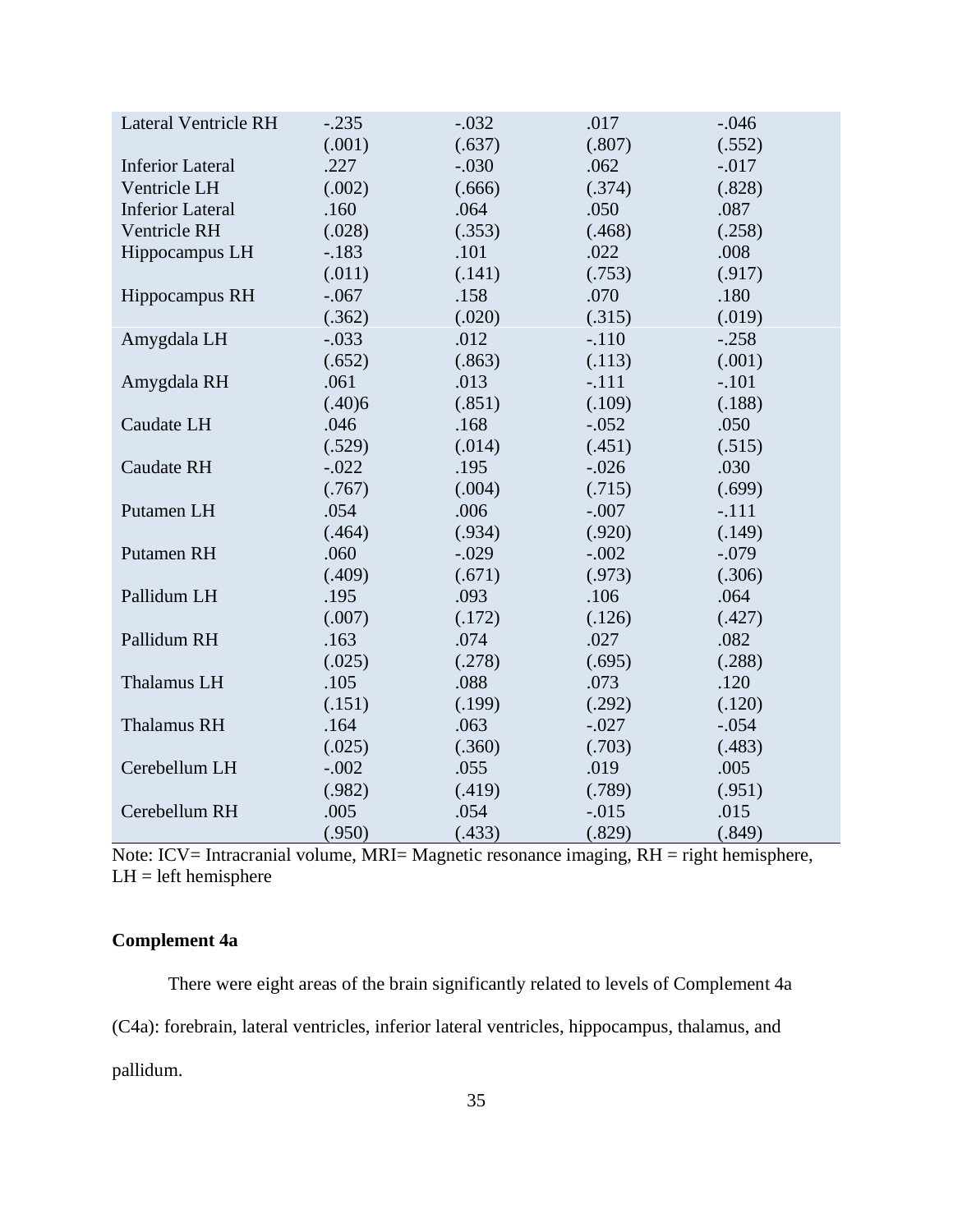Upregulated serum C4a levels were significantly associated with decreased LH forebrain volume, rho =  $-.215$ , p =  $.003$ , decreased RH lateral ventricle volume, rho =  $-.235$ , p = .00l, decreased LH hippocampus volume, rho =  $-.183$ , p = .011.

Upregulated serum C4a levels were significantly associated with increased LH inferior lateral ventricle volume, rho = .225, p = .002, RH inferior lateral ventricle volume, rho = .160, p  $= .028$ , LH pallidum volume, rho  $= .195$ , p  $= .007$ , RH pallidum volume, rho  $= .163$ , p  $= .025$ , and increased RH thalamus volume, rho =  $.164$ , p =  $.025$ .

### **TGFβ-1**

Increased serum TGFβ-1 levels were significantly associated with increased RH hippocampus volume, rho = .158, p = .020. LH caudate volume, rho = .168, p = .014, and RH caudate volume, rho =  $.195$ , p =  $.004$ .

#### **MMP9**

There were no significant correlations between MMP9 and any brain area volumes.

#### **VEGF**

Increased serum VEGF levels were significantly associated with increased RH hippocampus volume, rho = .180,  $p = .019$  and a decreased LH amygdala volume, rho = -.258, p .001.

**Aim 2** - Examine correlations between brain MRI with NeuroQuant® data and fatigue, poor focus and concentration, poor memory, poor assimilation of new knowledge, word recollection difficulties, and confusion in adults with SCI.

To examine this aim, we used the Mann Whitney test to compare mean NeuroQuant® volume percent for each brain area between subjects who exhibited a symptom and those who did not. The frequency distribution of symptoms is reported in Figure 1.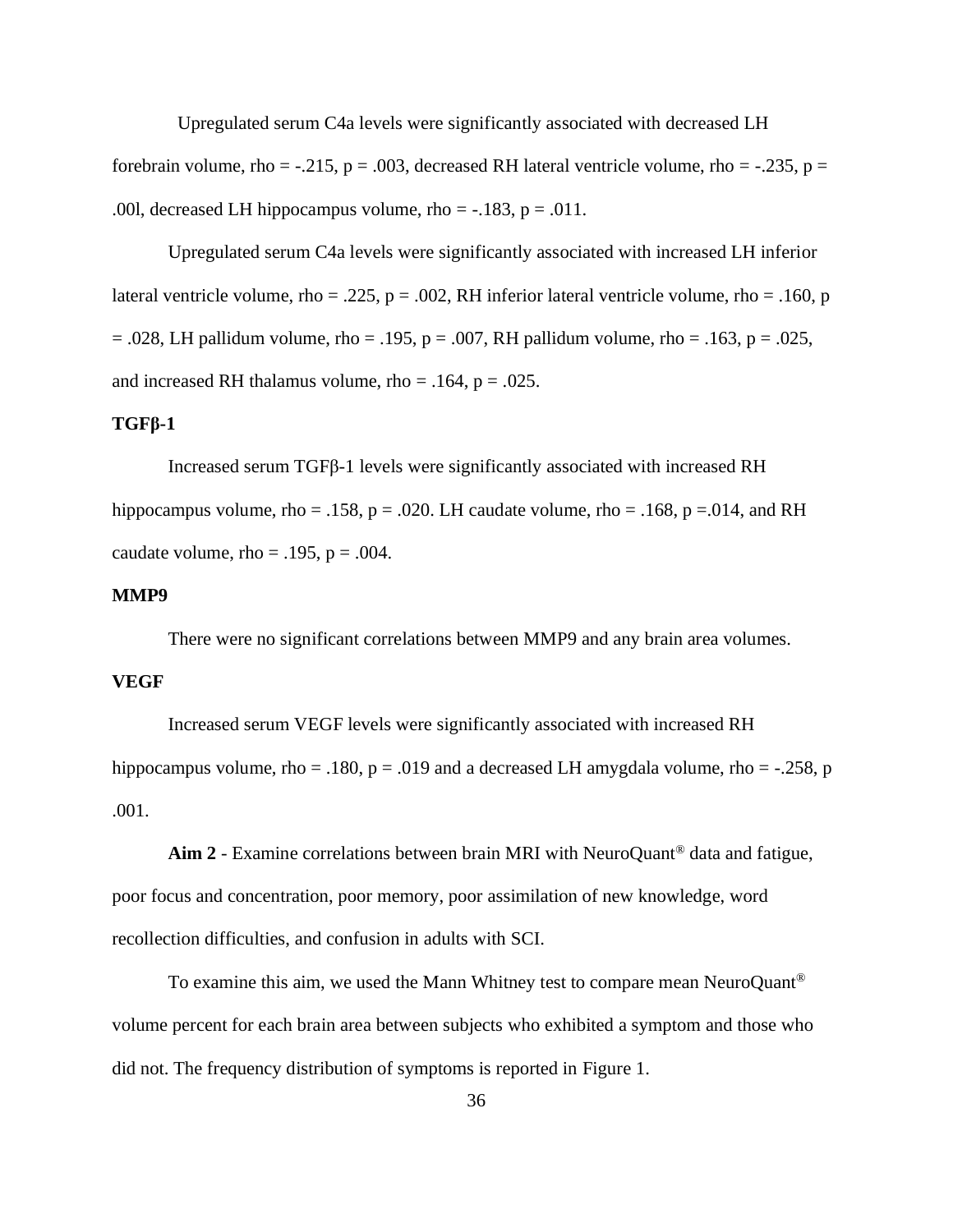

Figure 1 Distribution of Symptoms

The majority of subjects reported confusion, word recollection difficulty, poor assimilation of new knowledge, poor focus and concentration, and fatigue. Only 50% of the subjects reported poor memory as a symptom. This distribution of symptoms would lead us to expect no significant differences in volumes because almost all subjects reported these symptoms and there were not enough non-symptomatic subjects for comparison. Therefore, we only examined differences for poor memory. Our findings are noted in Table 3 and are significantly associated with a decreased volume in the LH cortical grey, LH inferior lateral ventricle, LH and RH hippocampus, and the LH and RH cerebellum.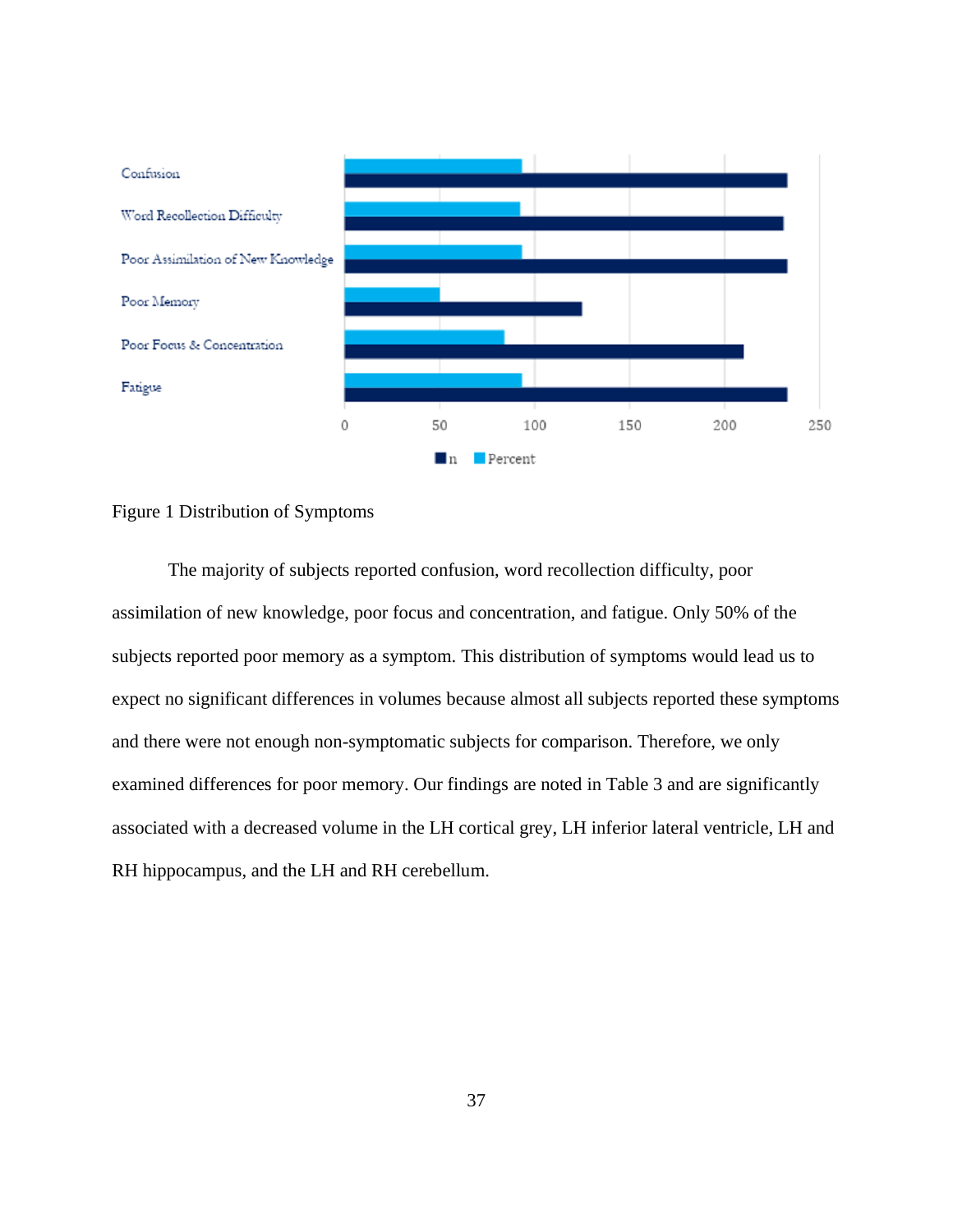|                                      | Poor Memory    |
|--------------------------------------|----------------|
|                                      | Z(p)           |
| Forebrain LH                         | $-1.134(.217)$ |
| Forebrain RH                         | $-1.357(.175)$ |
| <b>Cortical Grey LH</b>              | $-1.976(.048)$ |
| <b>Cortical Grey RH</b>              | $-1.458(.145)$ |
| Lateral Ventricle LH                 | $-0.177(.860)$ |
| <b>Lateral Ventricle RH</b>          | $-0.817(.414)$ |
| Inferior Lateral Ventricle LH        | $-2.392(.017)$ |
| <b>Inferior Lateral Ventricle RH</b> | $-0.866(.387)$ |
| Hippocampus LH                       | $-2.469(.014)$ |
| Hippocampus RH                       | $-2.176(.030)$ |
| Amygdala LH                          | $-0.188(.851)$ |
| Amygdala RH                          | $-0.815(.415)$ |
| Caudate LH                           | $-1.206(.228)$ |
| Caudate RH                           | $-0.221(.825)$ |
| Putamen LH                           | $-0.202(.840)$ |
| Putamen RH                           | $-0.267(.789)$ |
| Pallidum LH                          | $-0.603(.546)$ |
| Pallidum RH                          | $-1.115(.265)$ |
| Thalamus LH                          | $-0.751(.453)$ |
| Thalamus RH                          | $-0.835(.404)$ |
| Cerebellum LH                        | $-2.419(.016)$ |
| Cerebellum RH                        | $-2.303(.021)$ |

Table 3 Comparison of Volume % by intracranial volume (IVC by symptom (n=250)

Note: based on Mann Whitney (Z reported because Z associated with Mann Whitney is easier to interpret than U – remember that Z is the standard normal distribution with  $z = \pm 1.96$  having a p  $= .05$ ). ICV = intracranial volume, RH = right hemisphere. LH = left hemisphere.

**Aim 3** - Examine relationships between demographics and serum proteomic biomarkers and NeuroQuant® data in patients with SCI compared to age-matched controls.

There were only 18 aged-matched controls, and thus, this aim could not be met.

However, we did examine the relationships between the demographic variables of age and

gender and NeuroQuant® data. There were too many missing race and ethnicity variables for

analysis. For age, Spearman's Correlations were used. For gender, Mann Whitney was used.

Table 4 shows mean volumes by gender for the areas with significant differences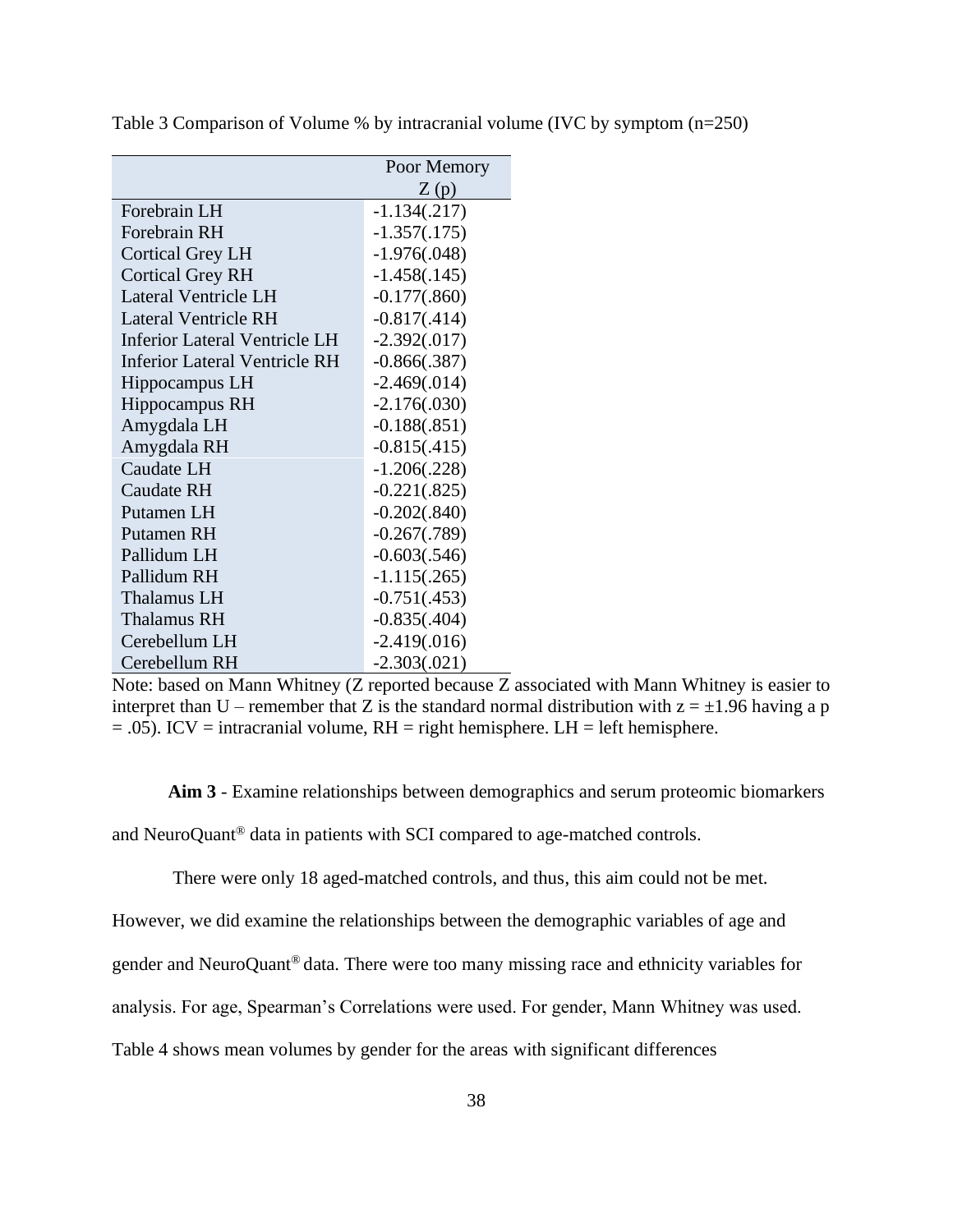Age: There were significant decreases in volume with age in the following areas: LH forebrain, LH amygdala, LH & RH putamen, LH & RH pallidum, and RH thalamus. There were significant increases with age in the following areas: LH & RH lateral ventricle and RH hippocampus. Gender: There were significant differences by gender for the following areas: LH and RH forebrain, RH hippocampus, LH caudate, and LH thalamus Table 4 shows mean volumes by gender for the areas with significant differences. Males had higher volumes than females for forebrain LH and RH, caudate LH, and thalamus LH. Females had higher volumes than males for hippocampus RH.

|                                   | Age $(n = 250)$ |              | Gender ( $n = 250$ ) |      |
|-----------------------------------|-----------------|--------------|----------------------|------|
|                                   | rho             | $\mathbf{P}$ | Z                    | D    |
| Forebrain LH                      | $-.118$         | .061         | $-3.427$             | .001 |
|                                   |                 |              |                      |      |
| Forebrain RH                      | $-.050$         | .427         | $-2.529$             | .011 |
| <b>Cortical Grey LH</b>           | $-.054$         | .394         | $-0.829$             | .407 |
| <b>Cortical Grey RH</b>           | $-.007$         | .910         | $-0.850$             | .395 |
| Lateral Ventricle LH              | .308            | < .001       | $-1.833$             | .067 |
| <b>Lateral Ventricle RH</b>       | .280            | < .001       | $-1.826$             | .068 |
| <b>Inferior Lateral Ventricle</b> | $-.004$         | .954         | $-0.138$             | .891 |
| LH                                |                 |              |                      |      |
| <b>Inferior Lateral Ventricle</b> | .059            | .352         | $-1.599$             | .110 |
| <b>RH</b>                         |                 |              |                      |      |
| Hippocampus LH                    | .074            | .242         | $-0.009$             | .993 |
| Hippocampus RH                    | .163            | .010         | $-3.151$             | .002 |
| Amygdala LH                       | $-.135$         | .033         | $-1.304$             | .192 |
| Amygdala RH                       | .008            | .896         | $-0.588$             | .557 |
| Caudate LH                        | .042            | .511         | $-2.309$             | .021 |
| Caudate RH                        | .012            | .850         | $-1.624$             | .104 |
| Putamen LH                        | $-.223$         | < .001       | $-0.152$             | .880 |
| <b>Putamen RH</b>                 | $-.285$         | < .001       | $-1.550$             | .121 |
| Pallidum LH                       | $-.182$         | .004         | $-0.219$             | .827 |
| Pallidum RH                       | $-.133$         | .035         | $-0.069$             | .945 |
| <b>Thalamus LH</b>                | $-.037$         | .556         | $-2.590$             | .010 |
| <b>Thalamus RH</b>                | $-134$          | .034         | $-0.781$             | .435 |
| Cerebellum LH                     | $-0.015$        | .818         | $-1.045$             | .296 |
| Cerebellum RH                     | $-.007$         | .916         | $-1.498$             | .134 |

Table 4 Brain Area Volume % ICV by Age and Gender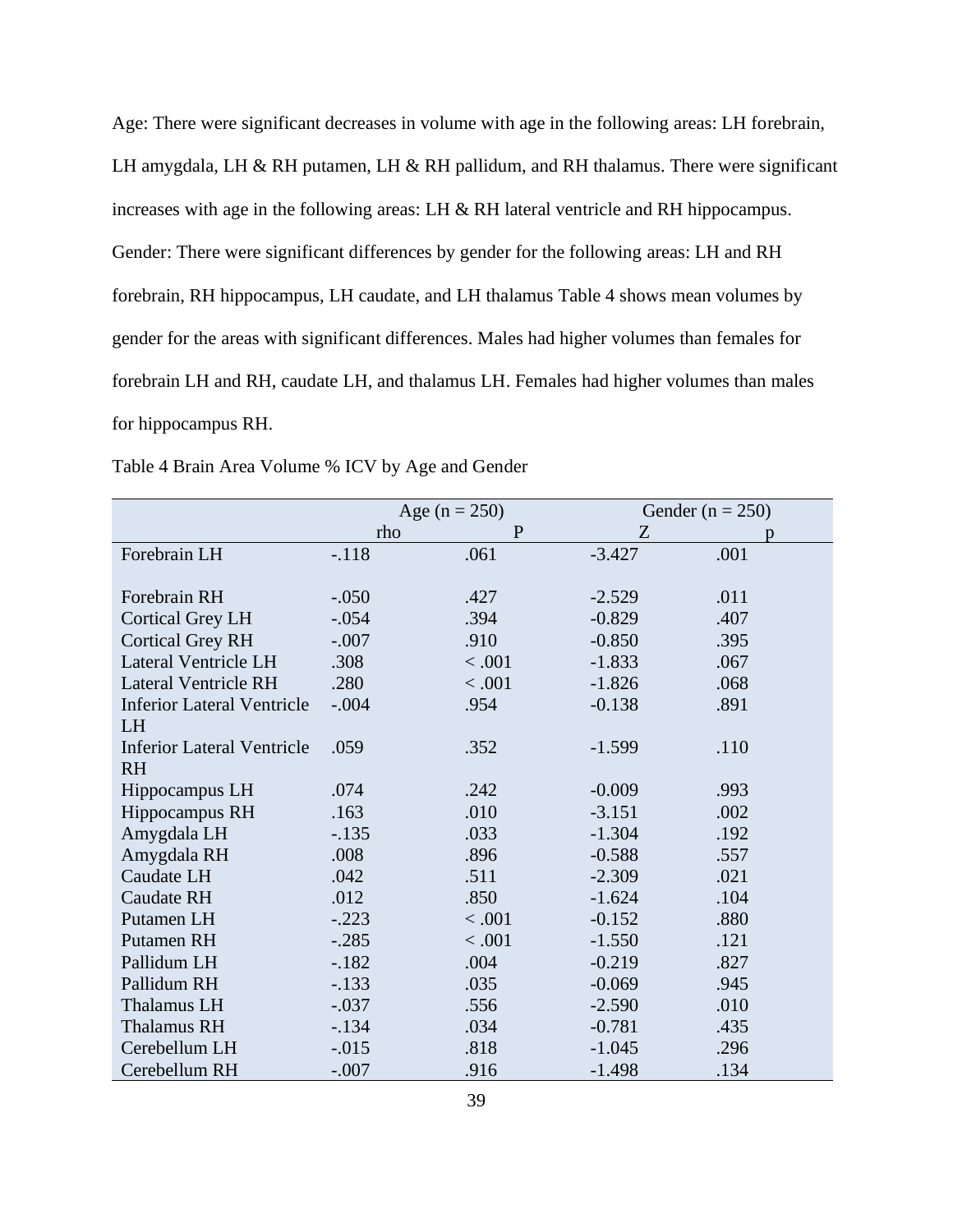Note: significance levels for age based on Spearman's correlation; significance levels for gender based on Mann Whitney. ICV = Intracranial volume.  $LH = left$  hemisphere.  $RH = right$ hemisphere.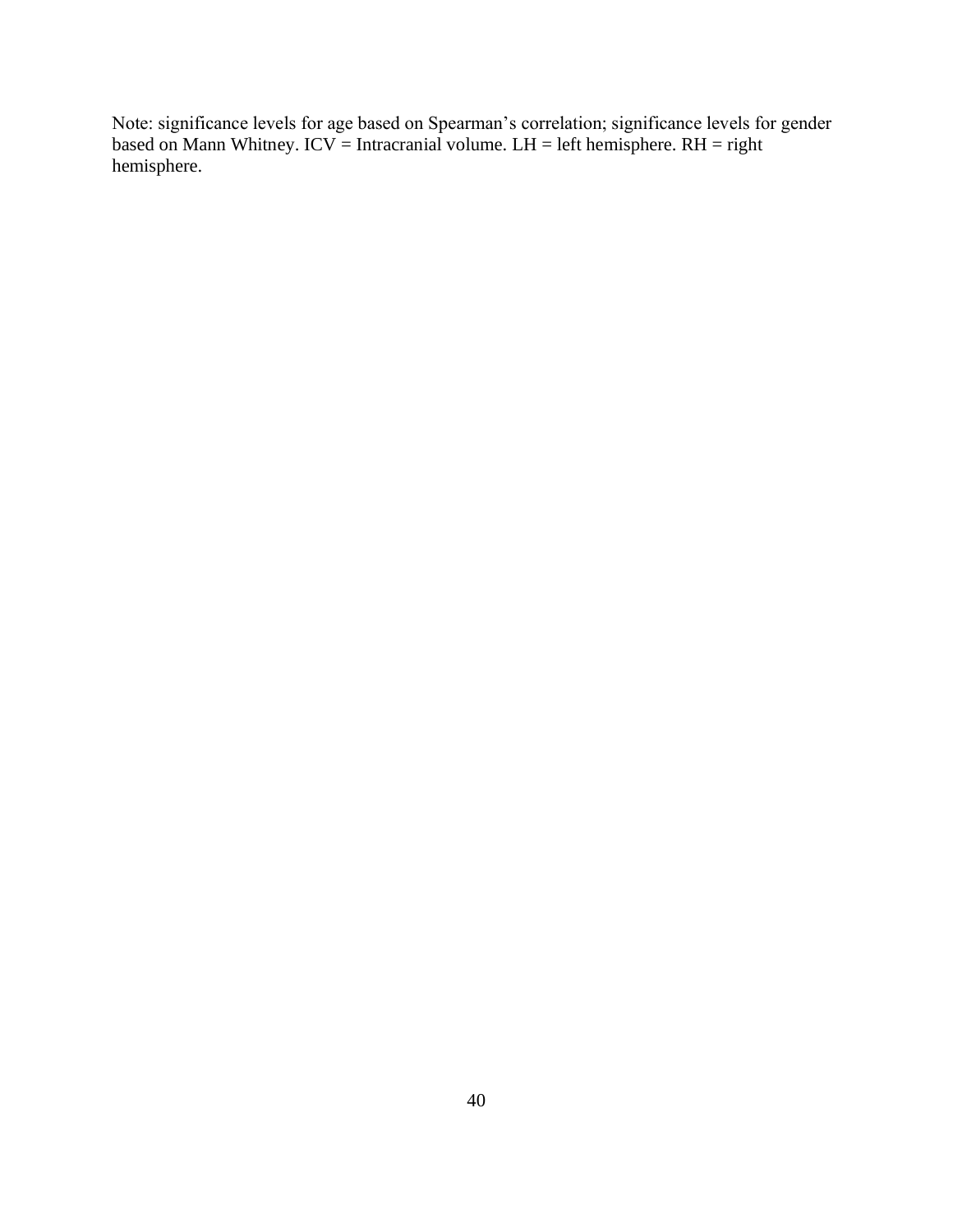### **Chapter V**

#### **Discussion**

The research question was "What are the symptoms, brain MRI with NeuroQuant<sup>®</sup> data, and serum proteomic biomarkers associated with SCI and neuronal injury in adults with subjective cognitive impairment?" The study's primary aim was to examine correlations among brain MRI with NeuroQuant® data and proteomic biomarkers (C4a, MMP9, TGFβ1, and VEGF) in adults with SCI.

Complement C4a, an inflammatory marker in both the blood and brain, was significantly correlated with architectural changes throughout the brain parenchyma. Notably, upregulation of serum C4a was associated with atrophic changes in the forebrain, the lateral ventricle, and the hippocampus. Our findings support the hypothesis that complement C4a negatively impacts the integrity of the BBB. Dysfunction of this critical barrier occurs in brain neuronal injury and possibly in subsequent neurodegenerative diseases. Our data suggests upregulated C4a contributes to BBB disruption and may be implicated in subjective cognitive impairment.

Transforming Growth Factor β1 (TGFβ1) has pleiotropic functions in various organs, regulating growth, differentiation, and survival of different cell types. Considered both a growth factor and neuroprotective, TGFβ1 influences the immune system and is also considered a cytokine. Our findings are congruent with the literature suggesting TGFβ1 excess was seen in brain neuronal injury and neurodegenerative diseases and implicated in their pathogenesis (Grammas & Ovase, 2002). With this background, we speculate that the upregulation of TGFβ1 in brain neuronal injury may represent an adaptive response. Glucose intolerance increases the brain's availability of glucose and assists in molecular stress management (Peters, McEwon, &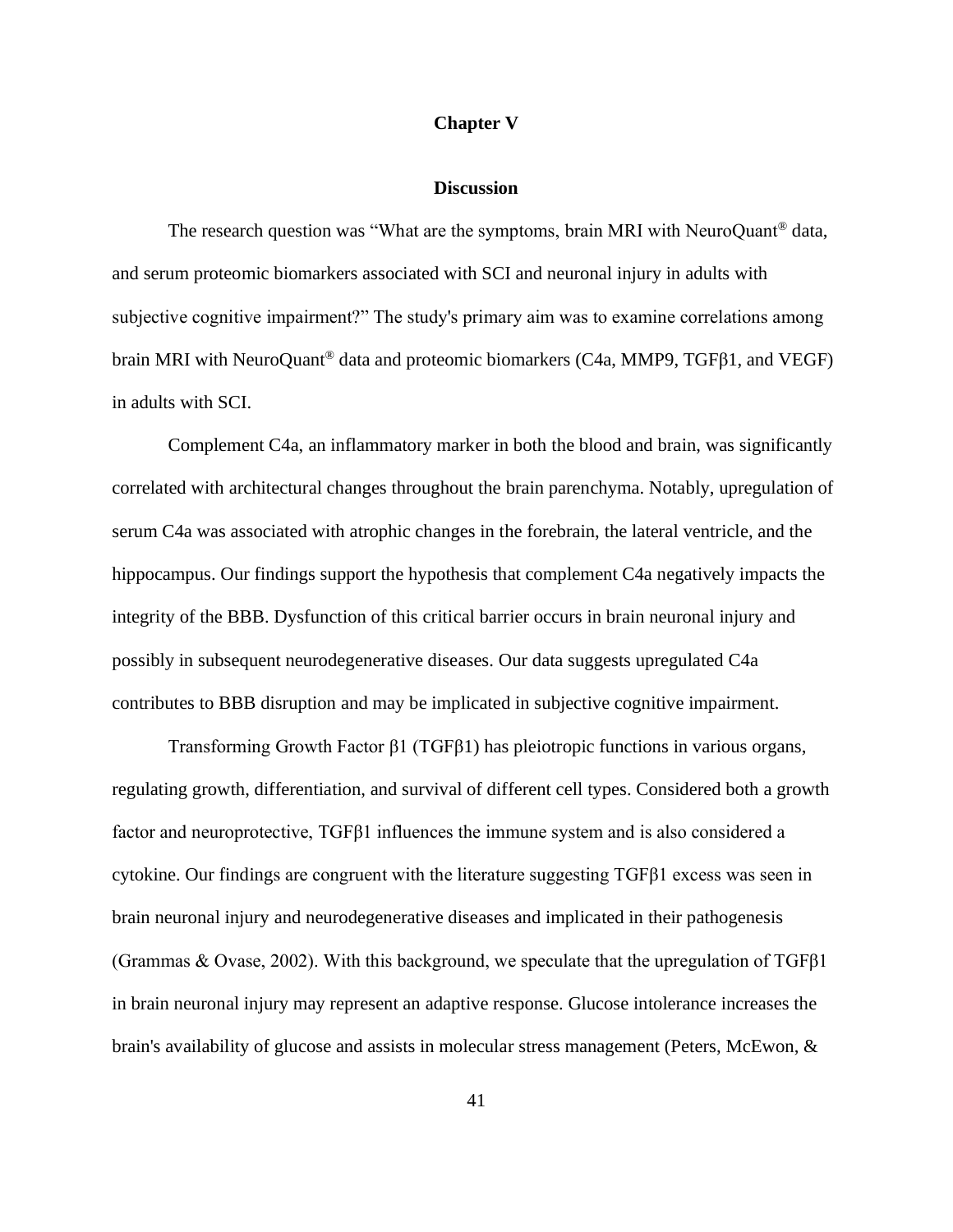Friston, 2017). However, when induction of glucose intolerance is chronic, it lowers the threshold of developing mitochondrial disorders. As discussed by Shoemaker (2020), molecular hypometabolism depends on the dual role of energy conservation versus energy expenditure to support cell proliferation. The observation of the cortical grey, hippocampal, and cerebellar atrophy on the NeuroQuant® is expected in MCI and patients diagnosed with dementia. Future research should examine the potential utility of TGF-β1, molecular hypometabolism, and the downstream mechanism as a viable target for treatment.

Vascular endothelial growth factor (VEGF) is essential for maintaining the vasculature's optimal function. Our finding verifies VEGF as a candidate for detecting vascular alterations in acquired brain neuronal injury. Essential for maintaining the cerebral vasculature optimal function, upregulated VEGF may induce pathological vessel formation through angiogenesis. Locally produced and secreted by astrocytes, VEGF regulates neuronal cell survival, angiogenesis, and vascular cell permeability (Koch & Claesson-Welsh, 2012; Rosenstein, Krum, & Ruhrberg, 2010). Additionally, VEGF's downregulation was reported in cerebral capillaries in postmortem brain tissue derived from patients with neurodegenerative diseases, indicating pathological vessel formation (Provias & Jernes, 2014).

The second aim was to examine correlations between brain MRI with NeuroQuant® data and symptoms in adults with SCI. The majority of patients suffered from fatigue, poor focus and concentration, poor assimilation of new knowledge, word recollection difficulty, and confusion. However, only half of the subjects reported poor memory as a symptom which was associated with atrophy of the hippocampus and cerebellum, two key indicators of Alzheimer's disease.

We observed an interesting interaction between C4a, and the baseline hippocampal volume driven by a strong association in SCI participants reporting poor memory, fatigue, poor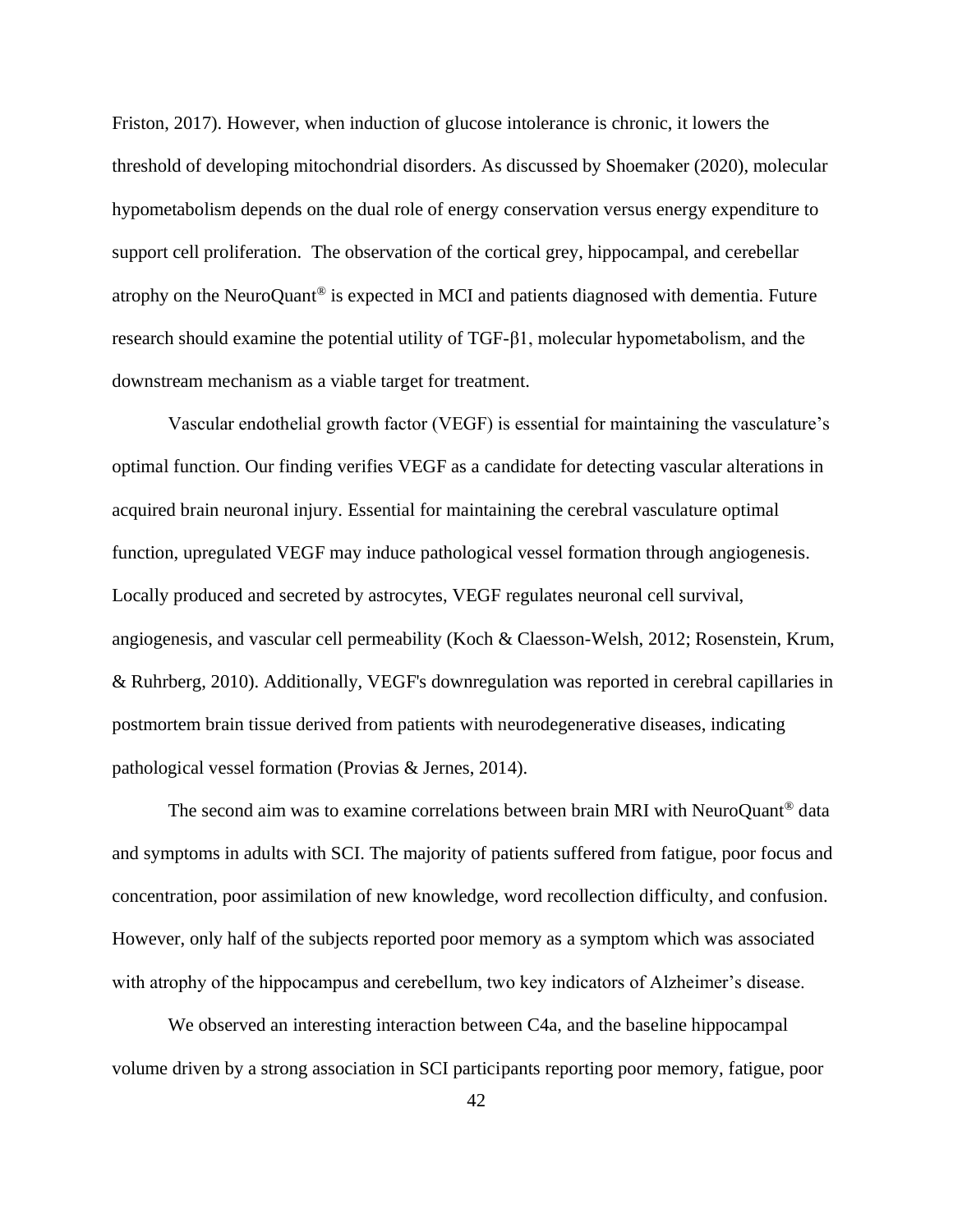focus and concentration, poor assimilation of new knowledge, word recollection difficulties, and confusion. Although the study was somewhat underpowered to fully investigate biomarkers, NeuroQuant® data, and SCI symptoms, the identified diagnostic interaction and the stratified results suggest that C4a, TGFβ1, and VEGF have relevance in individuals at highest risk for future neurodegeneration.

The tertiary aim was to examine relationships between the sociodemographic data (age, gender, ethnicity, and race) and proteomic biomarkers (C4a, MMP-9, TGFβ1, and VEGF), and brain MRI with NeuroQuant<sup>®</sup> data in patients with SCI compared to age-matched controls. Because there were only 18 aged matched controls, this aim could not be met. However, we did examine the relationships between the demographic variables of age and gender and NeuroQuant® volumes.

Cellular and molecular changes naturally occur during normal aging and may render specific neurons vulnerable to degeneration. During the normal aging process, brain cells undergo changes in oxido-reduction (redox) reactions and experience increasing levels of oxidative stress, perturbed energy homeostasis, and accumulation of damaged proteins and lipid membranes (Mattson & Magnus. 2006). Aging is associated with decreases in mitochondrial function, increased vulnerability of mitochondria to biotoxins or endotoxins, and impaired neuronal glucose uptake into the cell which compromises the brain's ability to maintain ion homeostasis and other energy-dependent cellular processes (Keller et al., 1997). Many of the age-related deficits in energy metabolism might be a consequence of oxidative stress (Ames, Shigenaga, and Hagen, 1993). Excessive oxidative stress may in turn provide an unfavorable cellular environment that puts individuals at increased risk. Aging is a primary risk factor for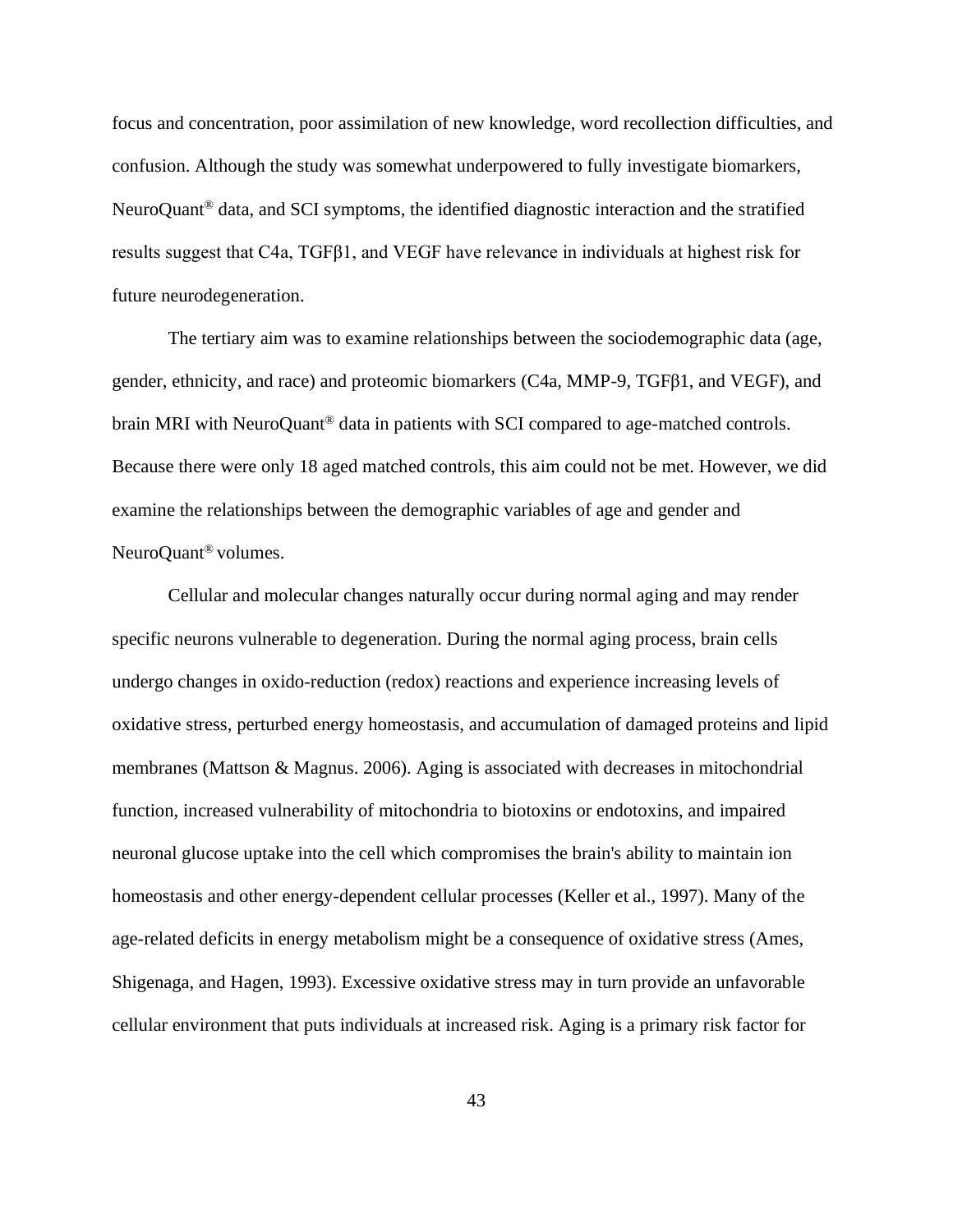neurodegeneration, and oxidative stress has been implicated in the pathogenesis and progression of neurodegeneration disease like Alzheimer's (Ames, Shigenaga, Hagen, 1993; Beal, (1995).

Our project identified multiple areas of atrophic changes in adults aged 30 to 59 years old. Notably, the forebrain, amygdala, putamen, and the thalamus are significantly smaller with age. The effects of aging on the brain has multiple potential etiologies. Aging has its effects on the molecules, cells, vasculature, and gross morphology. Genetics, neurotransmitters, cell hypometabolism, mitochondrial dysfunction, hormones, and environmental interactions all have a part to play in brain aging. Higher levels of education or occupational attainment may act as a protective factor. Also protective are a healthy diet, low to moderate alcohol intake, and regular exercise. The aging brain also suffers from cell hypometabolism and reduced glucose and oxygen input as vascular efficiency fails. This is an area for future scholarship.

Gender differences in volume loss in the brain were widespread in our data set. It is known that sex hormones can affect cognitive processes in adulthood and that changes in sex hormones occur in aging, particularly in women during the perimenopause and menopausal transition in the female brain. Future research is needed to elucidate the facilities to and barriers to positive aging. Having a comprehensive understanding of the cellular metabolic and respiratory profiles among chromosomal sex traits can help identify potential therapeutic targets and windows of opportunities for testing and treatment of brain neuronal injury.

#### **Limitations**

There are numerous limitations of this scholarly project. The study design was cross sectional, and thus, results are limited to only one time point. The retrospective data collection was conducted at one primary care clinic, limiting its generalizability to only the study clinic. Also, the lack of age-matched control data significantly impacted the results.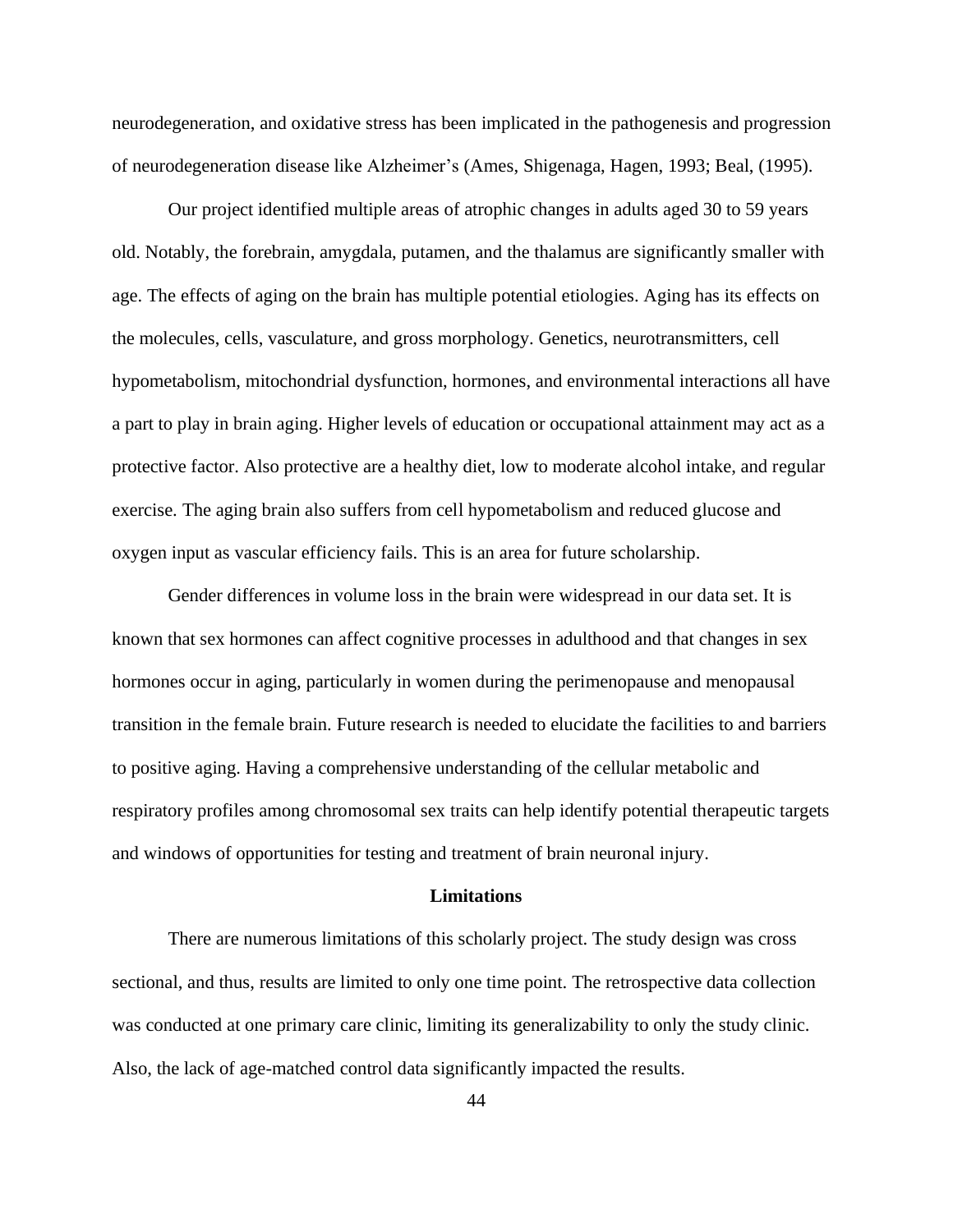#### **Strengths**

This retrospective study had multiple strengths built into the design to include access to an organized data source. The unexpected SARS-CoV-2 pandemic disrupted research globally. Using a retrospective, secondary data source allowed for the generation of new knowledge during an extended period of social distancing.

### **Generalizability of Results**

The small sample size and use of one clinical site limits the study results to only this clinical study site.

#### **Implications for Scholarship, Education, and Practice**

Research emphasis has recently been focused on discovering unique proteomic markers in the peripheral blood circulation that are indications of central brain changes. These data suggest that pathologies associated with neuronal injury present in the brain are also in the plasma. The proteomic biomarkers C4a, TGFβ1, and VEGF are potential peripheral indicators of neuronal damage. Early screening for acquired neuronal injury is clinically essential to allow prompt interventions and prevent mild cognitive impairment progression to mild cognitive impairment. Adopting the easy-to-order NeuroQuant® and widely available proteomic biomarkers is the first step in adopting a screening process.

Future scholarship should include examination of estrogen as a master regulator of brain glucose metabolism, mitochondrial function and cellular hypometabolism. Genetic factors such as mitochondrial genetic variance, APOE genotype, and chromosomal sex difference should also be explored.

Routine screening for brain neuronal injury is appropriate in the primary care settings. Clinical research is needed to evaluate the benefits of early screening of 30- to 59-year-old adults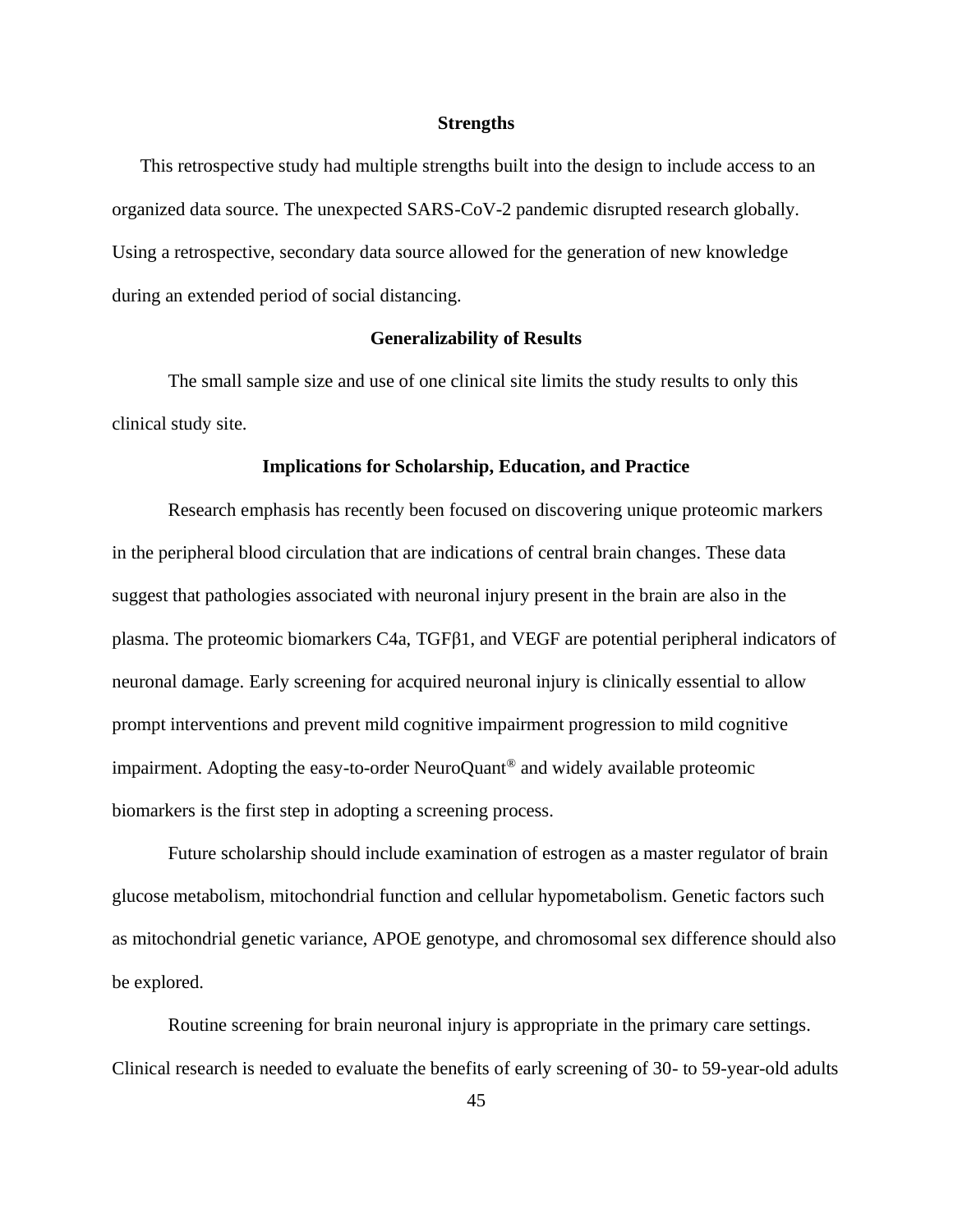with poor memory as a vascular phenomenon. Research and education for health care providers are required to distinguish the difference between memory impairment and psychological disorders, which frequently occur together and share similar phenomenological features. The positive benefits of identifying early brain neuronal injury diagnosis to the patient include clarifying and validation of the symptoms. Early diagnosis and subsequent access to lifestyle changes and nonpharmacological interventions may delay or prevent progression of subjective cognitive impairment to cognitive decline as demonstrated in the 2-year observational FINGER study (2015). Ngandu et al. (2015) demonstrated a 25 to 150% improvement in cognition due to non-pharmaceutical interventions, a 25% improvement in overall cognition, 83% improvement in executive function, and a 150% improvement in processing speed with diet and lifestyle alterations. Further, vascular disease may share risk factors, including hypertension, type 2 diabetes mellitus, smoking, diet, and exercise habits. This has led the WHO (2019) to recommend the combined implementation of their recent guidelines on risk reduction of cognitive decline with interventions related to managing risk factors for cardiovascular disease and diabetes.

There also are numerous potentially reversible causes of poor memory. Patients with an abnormal NeuroQuant® data may have treatable conditions that could slow down further brain damage and possibly the development of dementia when controlled. These include hypertension, diabetes, hyperlipidemia, smoking, and atrial fibrillation (Pantoni, 2010). Both heart failure and chronic obstructive pulmonary disease are associated with an increased risk of cognitive impairment (Singh, Mielke, Parsaik, Cha, Roberts, & Scanlon, 2014). This suggests early treatment and improvement of oxygenation may slow the development of cognitive impairment. Persons with diabetes mellitus have an early onset of cognitive impairment and a higher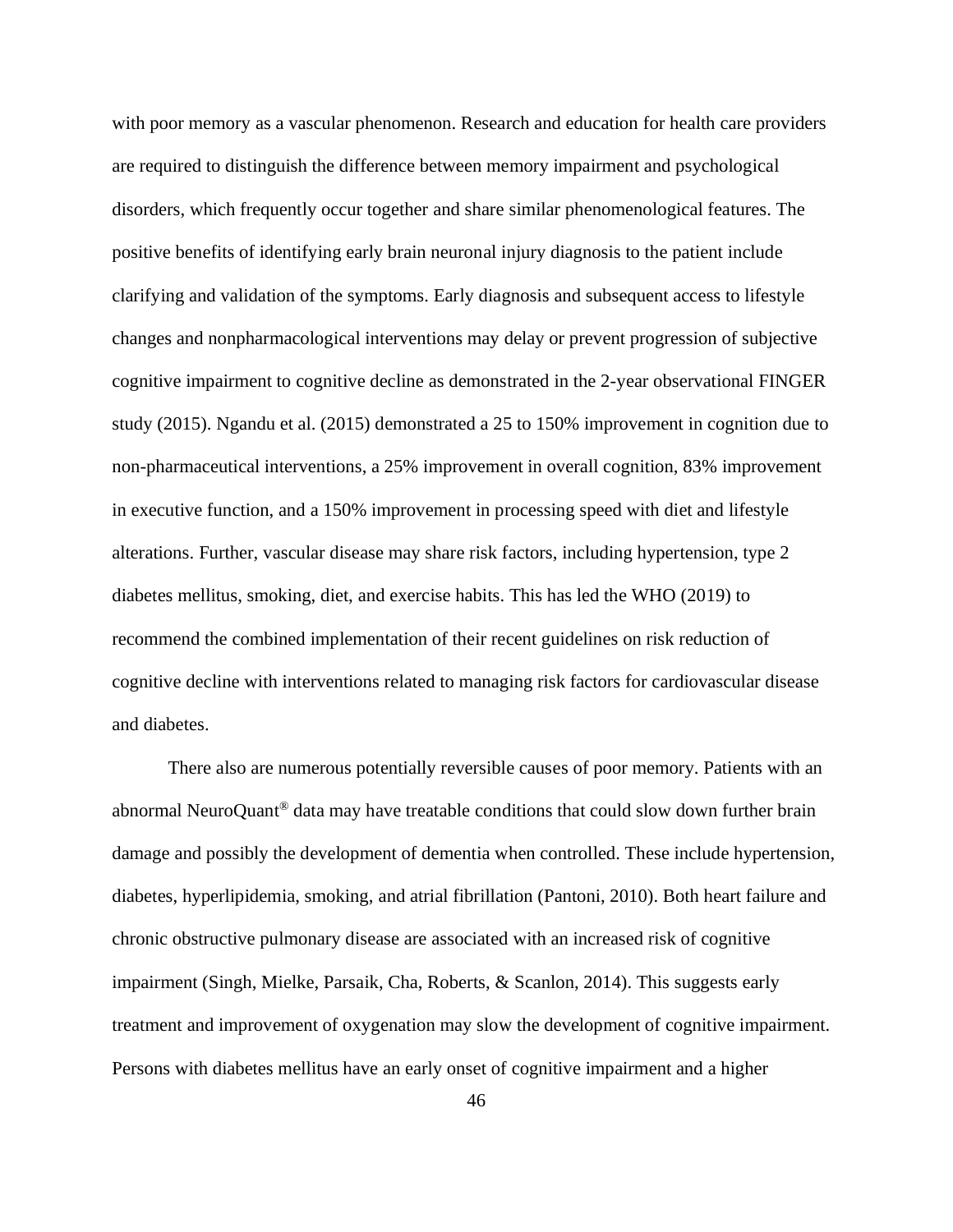likelihood of developing dementia (Morley et al., 2016). Hyperglycemia has been associated with reversible cognitive impairment in humans and animals (Reaven, Thompson, Nahum, & Edmund, 1990).

The significant economic burden of advanced acquired brain neuronal injury is reported primarily in three main sectors: healthcare; social care; and informal care. The majority of costs fall on informal caregivers. Everyday care costs relate to family providing unpaid care for people living with advanced neuronal injury. Recognition and management of risk for the all-cause neuronal injury earlier in adult life are essential to have the most significant impact. Individuals with these risk factors can be advised to improve lifestyle choices and control their modifiable risk factors to minimize their risk for future dementia and other chronic neurodegenerative conditions. Also, brain health should be protected throughout life by avoiding alcohol and substance abuse, supporting lifelong learning, social interaction, and stimulation later.

Primary care workers and other healthcare professionals in contact with people with mild cognitive impairment should routinely ask questions as part of their standard patient review to identify symptoms. Primary care providers are ideally positioned to monitor patients at risk of dementia as they have access to an individual's medical and family history. However, recognition is not just the responsibility of general practitioners but also other professionals who have regular contact with patients and may notice changes in cognitive functioning, including community pharmacists, nurses, and social care.

## **Conclusions**

This study examined the impact of proteomic biomarkers, NeuroQuant® data, and brain neuronal injury symptoms in one clinic setting. The central hypothesis was that there would be a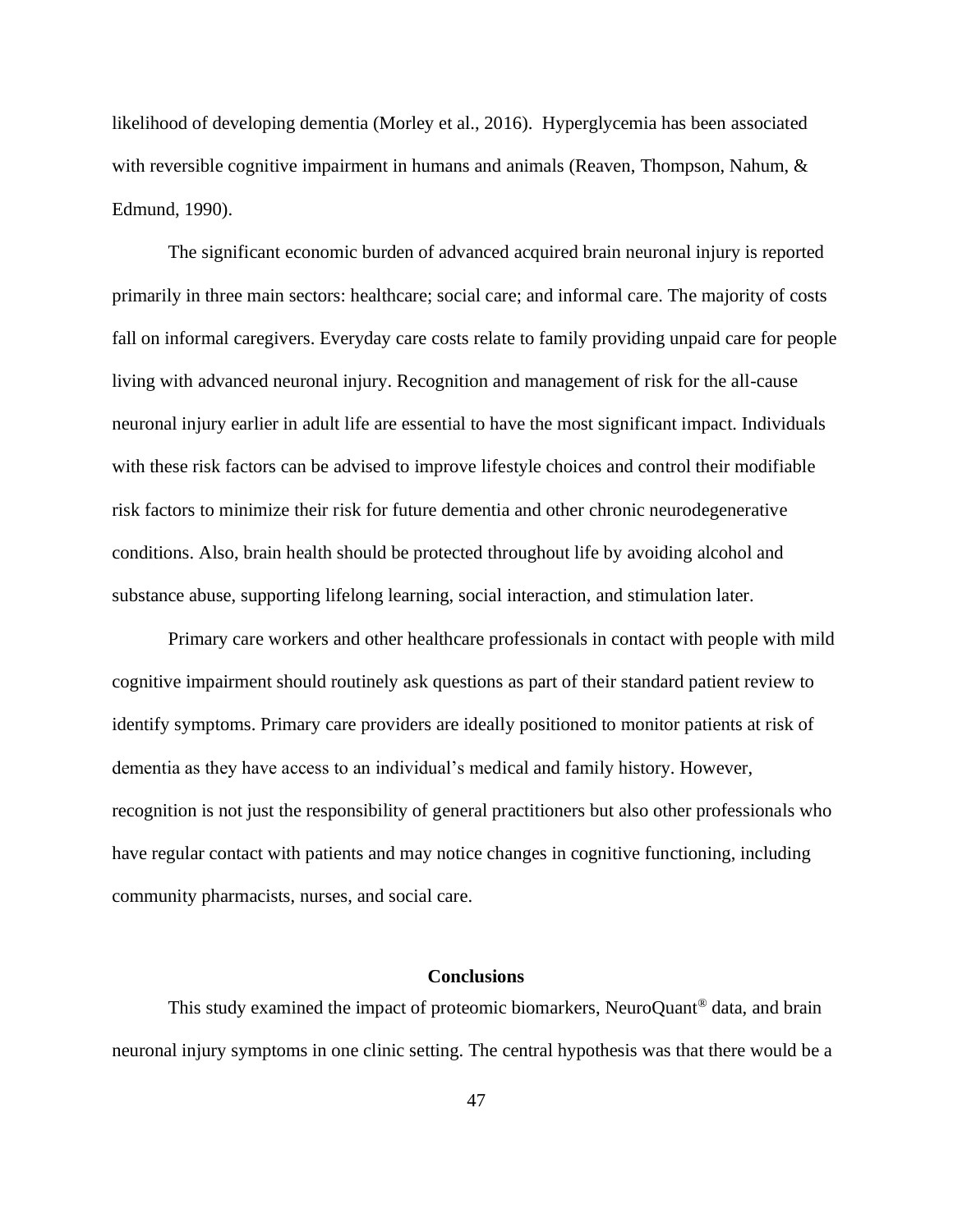positive increase in proteomic plasma biomarkers' levels with volumetric changes observed in the brain MRI with NeuroQuant® data in adults with SCI. Atrophy to the forebrain, lateral ventricles, hippocampus, and amygdala was observed in the presence of upregulated C4a, TGFβ1, and VEGF. There was a positive correlation between SCI symptoms and volumetric atrophy to the brain, specifically the hippocampus and cerebellum.

A key feature seen with cerebral neuronal injury is chronic inflammation, whether occurring primarily as part of the disease or as the body's response to the pathological effects. Our study results validate brain neuronal injury as an inflammatory process. While the mechanism underlying brain neuronal injury remains undetermined, it is clear during the 20-year prodromal period, mitochondrial dysfunction and brain molecular hypometabolism are evident.

Future scholarship should elucidate the chromosomal sex differences in brain neuronal injury, the impact of the female brain's perimenopausal transition to develop a comprehensive understanding of the dynamic metabolic aging process, potential interventions, and possible window of prevention for brain neuronal injury. The availability of aged-match controls will help future scholarly work examine the relationship between NeuroQuant®, age, and gender. Conceivably, serum proteomic biomarkers C4a, TGFβ1, and VEGF and the NeuroQuant® could act as a prescreening tool to signal neuropathological presence changes in the presence of subjective cognitive impairment in adults.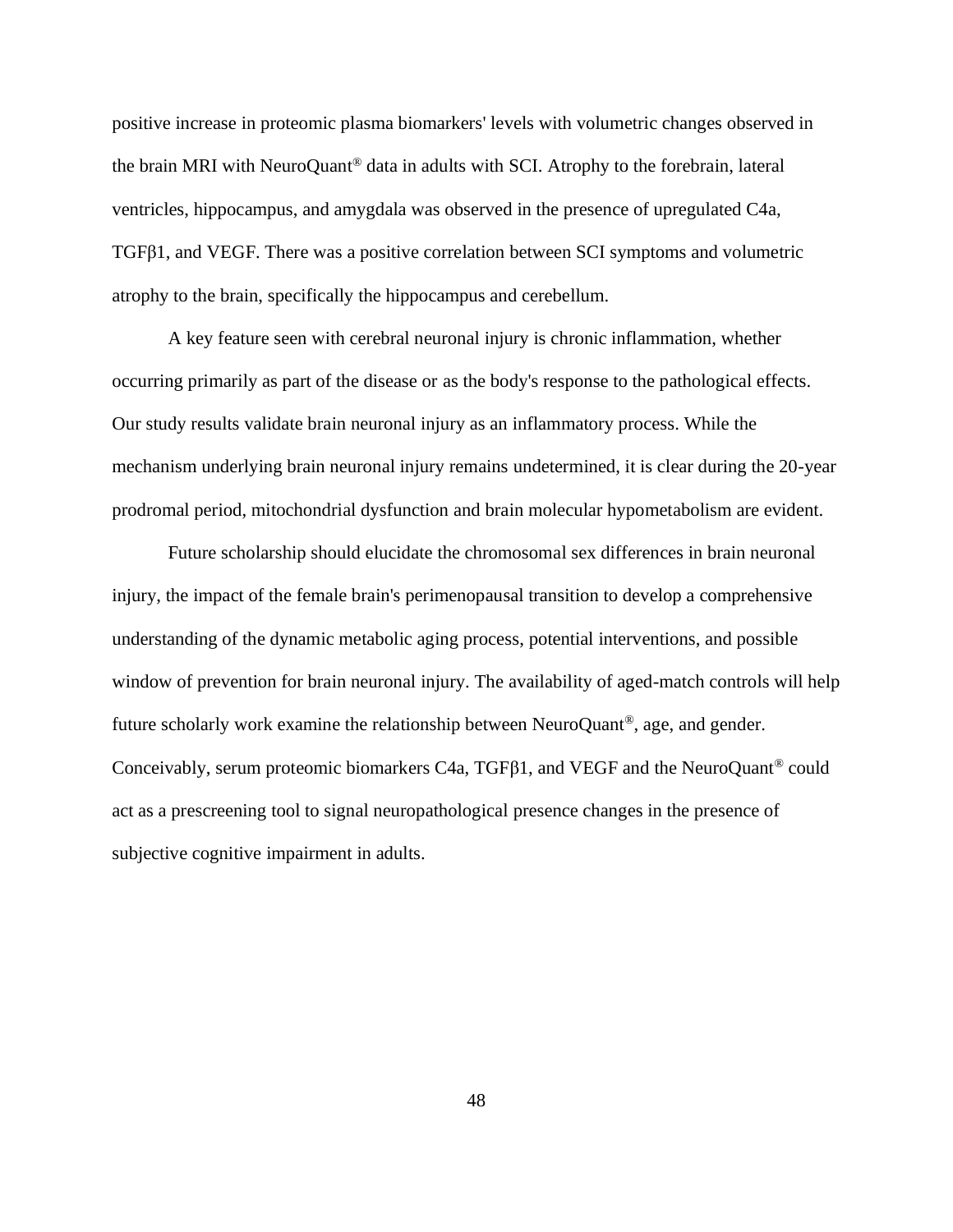### **Bibliography**

- Abdul-Muneer, P., Schuetz, H., Wang, F., Skotak, M., Jones, J., & Gorantla, S. (2013). Induction of Oxidative and Nitrosative Damage Leads to Cerebrovascular Inflammation in an Animal Model of Mild Traumatic Brain Injury Induced by Primary Blast. Free Radical Biology & Medicine. 60: 282-91.
- Aklyama, H., Barger, S., Barnum, S, Bradt, B., Bauer, J., Cole, G., & Wyss-Coray, T. (2000). Inflammation and Alzheimer's disease. Neurobiology of Aging. 21(3): 383-421. Retrieved from [https://www.sciencedirect.com/ science/article/abs/pii/S](https://www.sciencedirect.com/science/article/abs/pii/)019745800 00012
- Allison, S., Koscik, R., Cary, R., Jonaitis, E., Rowley, H., Chin, N…. Johnson, S. (2019). Comparison of different MRI-based morphometric estimates for defining neurodegeneration across the Alzheimer's disease continuum. NeuroImage Clinical, 23, 101895. doi: 10.1016/j.nicl.2019.101895
- Alzheimer's Association. (2018). 2018 Alzheimer's disease facts and figures. Alzheimer's Dementia. 14(3): 367-429.
- Alam, S., & Emmanuel P. (2010). Formulating a researchable question: A critical step for facilitating good clinical research. Sexually Transmitted Diseases and AIDS. 31(1): 47-50. Retrieved from<https://www.ncbi.nlm.nih.gov/pmc/articles/PMC3140151/>
- Apte, R., Chen, D., & Ferrara, N. (2019). VEGF in signaling and disease: Beyond discovery and development. Cell. 176(6): 1248-1264. Retrieved from <https://www.sciencedirect.com/science/article/pii/S0092867419300546>
- Arba, F., Mair, G., Carpenter, T., Sakka, E., Sandercock, P., Lindley, R…. IST-3 Collaborators. (2017). Cerebral White Matter Hypoperfusion Increases with Small-Vessel Disease Burden. Data from the Third International Stroke Trial. Journal of Stroke and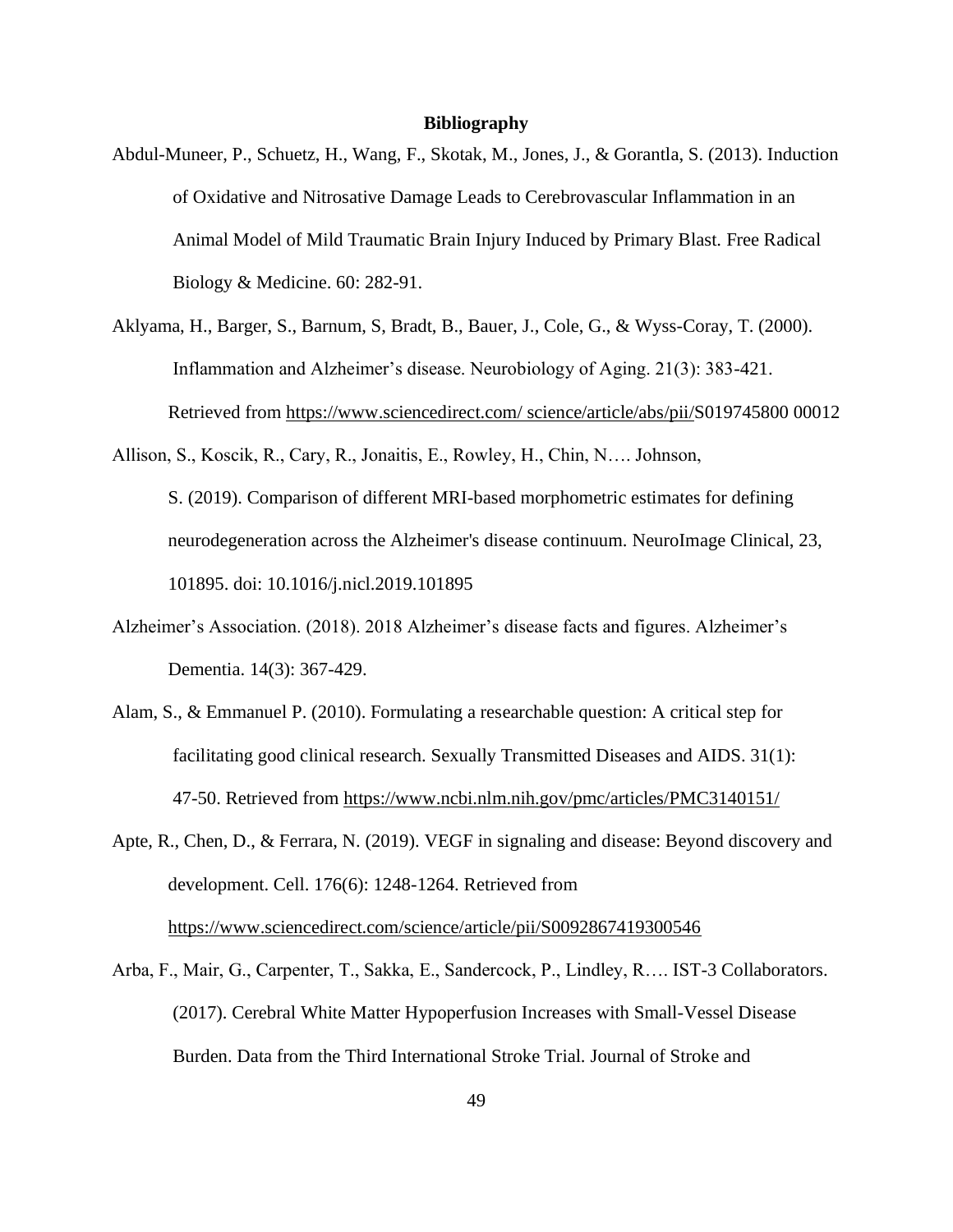Cerebrovascular Disease. 26: 1506–1513,

<https://doi.org/10.1016/j.jstrokecerebrovasdis.2017.03.002>.

Bates, D. (2010). Vascular endothelial growth factors and vascular permeability. Cardiovascular Research. 87(2): 262-271. Retrieved from

<https://academic.oup.com/cardiovascres/article/87/2/262/444769>

Beason-Held, L., Goh, J., An, Y., Kraut, M., O'Brian, R., Ferrucci, L…. Resnick, S. (2013). Changes in brain function occur years before the onset of cognitive impairment. Journal of Neuroscience. 33(46): 18008-18014. Retrieved from <https://www.ncbi.nlm.nih.gov/pmc/articles/PMC3828456/>

- Bennett, S., Grant, M., Creese, A., Mangialasche, F., Cecchetti, R., Cooper, H... Aldred, S. (2012). Plasma levels of complement 4a proteins are increased in Alzheimer's disease. Alzheimer Disease and Associated Disorders. 26(4): 329–334.
- Bredesen, D., Amos, E., Canick, J., Ackerley, M., Raji, C., Fiala, M., Ahdidan, J. (2016). Reversal of cognitive decline in Alzheimer's disease. *Aging. 8*(6): 1250-8.
- Bredesen, D. (2016). Inhalational Alzheimer's disease: an unrecognized and treatable epidemic. Aging. 8(2): 304-13.
- Brickman, A., Muraskin, J., & Zimmerman, M. (2009). Structural neuroimaging in Alzheimer's disease: do white matter hyperintensities matter? Dialogues in Clinical Neuroscience. 11(2): 181-190.
- Broughton, B., Reutens, D., & Sobey, C. (2009). Apoptotic mechanisms after cerebral ischemia. Stroke 40: e331–339, Retrieved from [https://doi.org/10.1161/STROKEAHA. 108.531632.](https://doi.org/10.1161/STROKEAHA.108.531632)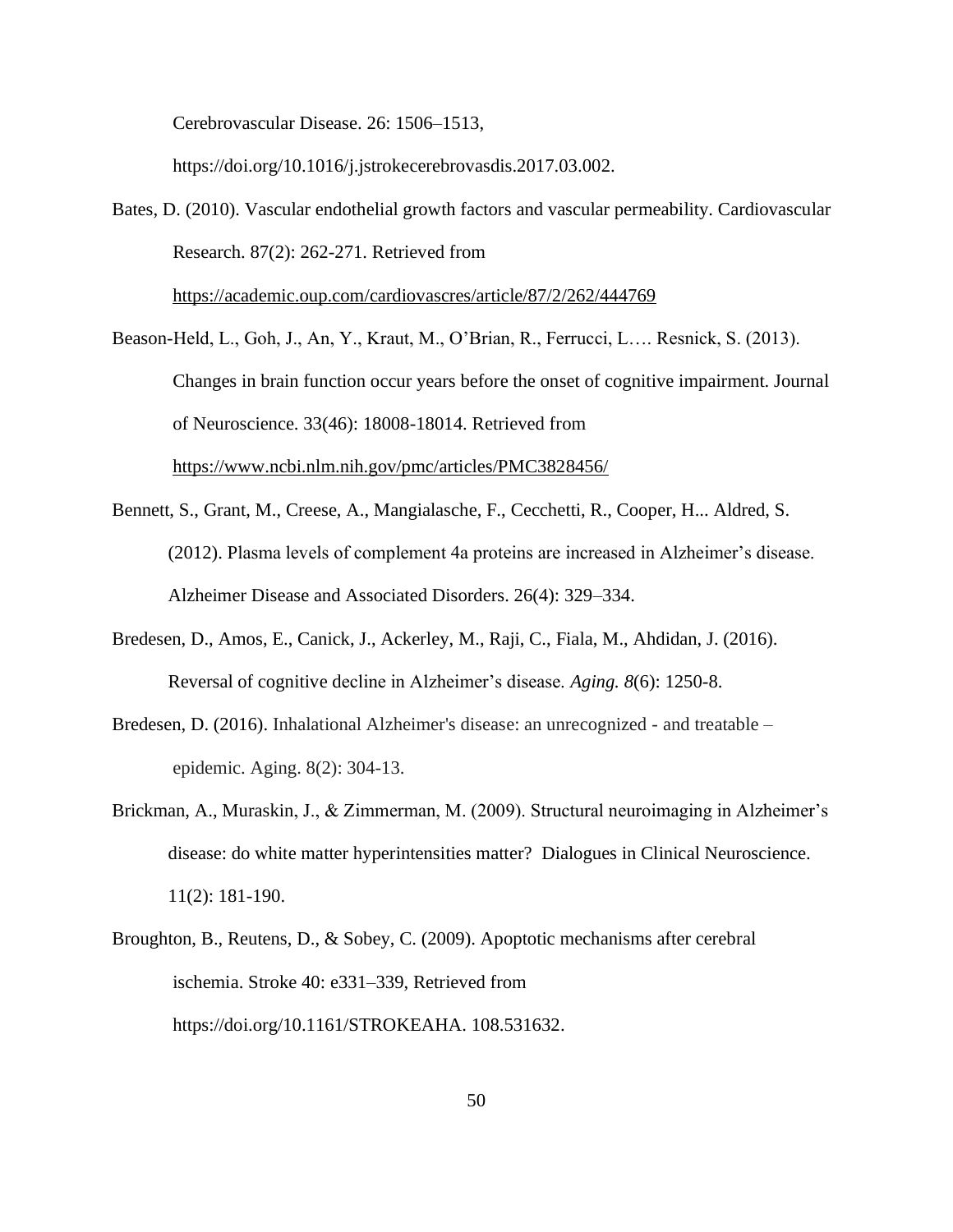- Broux, B., Gowing, E., & Prat, A. (2015). Seminal Immunopathology. 37: 577-590. Retrieved from [https://www.researchgate.net/profile/Elizabeth\\_Gowing/publication/280871374\\_](https://www.researchgate.net/profile/Elizabeth_Gowing/publication/280871374_) Glial\_regulation\_of\_the\_blood-brain\_barrier\_in\_health\_and\_ disease/links/5e1cdec292851c8364cbc25b/Glial-regulation-of-the-blood-brainbarrier-in-health-and-disease.pdf
- Camara, A., Zhou, Y., Wen, P., Tajkorshid, E., & Kwok, W. (2017). Mitochondrial VDAC1: A Key Gatekeeper as Potential Therapeutic Target. Frontiers in Physiology. Retrieved from <https://www.frontiersin.org/articles/10.3389/fphys.2017.00460/full>
- Chan, V., Pole, J., Keightley, M., Mann, R., & Colantonio, A. (2016). Children and youth with non-traumatic brain injury: a population-based perspective. BMC Neurolog. 16(110): https://bmcneurol.biomedcentral.com/articles/10.1186/s12883-016-0631-2
- Chen, Z., Thomas, I., Bugge, T., Kombrink, K., Degen, J., & Strickland, S. (1999) Neuronal death and blood brain barrier breakdown after excitotoxic injury are independent processes. Journal of Neuroscience. 19(22): 9813-9820. Retrieved from <https://www.jneurosci.org/content/19/22/9813.full>
- Chowen, J., Argente-Arizon, P., Freire-Regatillo, A., Frago, L., Horvath, T., & Argente, J. (2016). The role of astrocytes in the hypothalamic response and adaptation to metabolic signals. Progress in Neurobiology. 144: 68-87. Retrieved from https://linkinghub.elsevier.com/retrieve/pii/S0301008215300733
- Chutinet, A., & Rost, N. (2015) White matter disease as a biomarker for long-term CVD and dementia. Current Treatment Options in Cardiovascular Medicine. 16(3): 292. Retrieved from https://www.ncbi.nlm.nih.gov/pmc/articles/PMC3964019/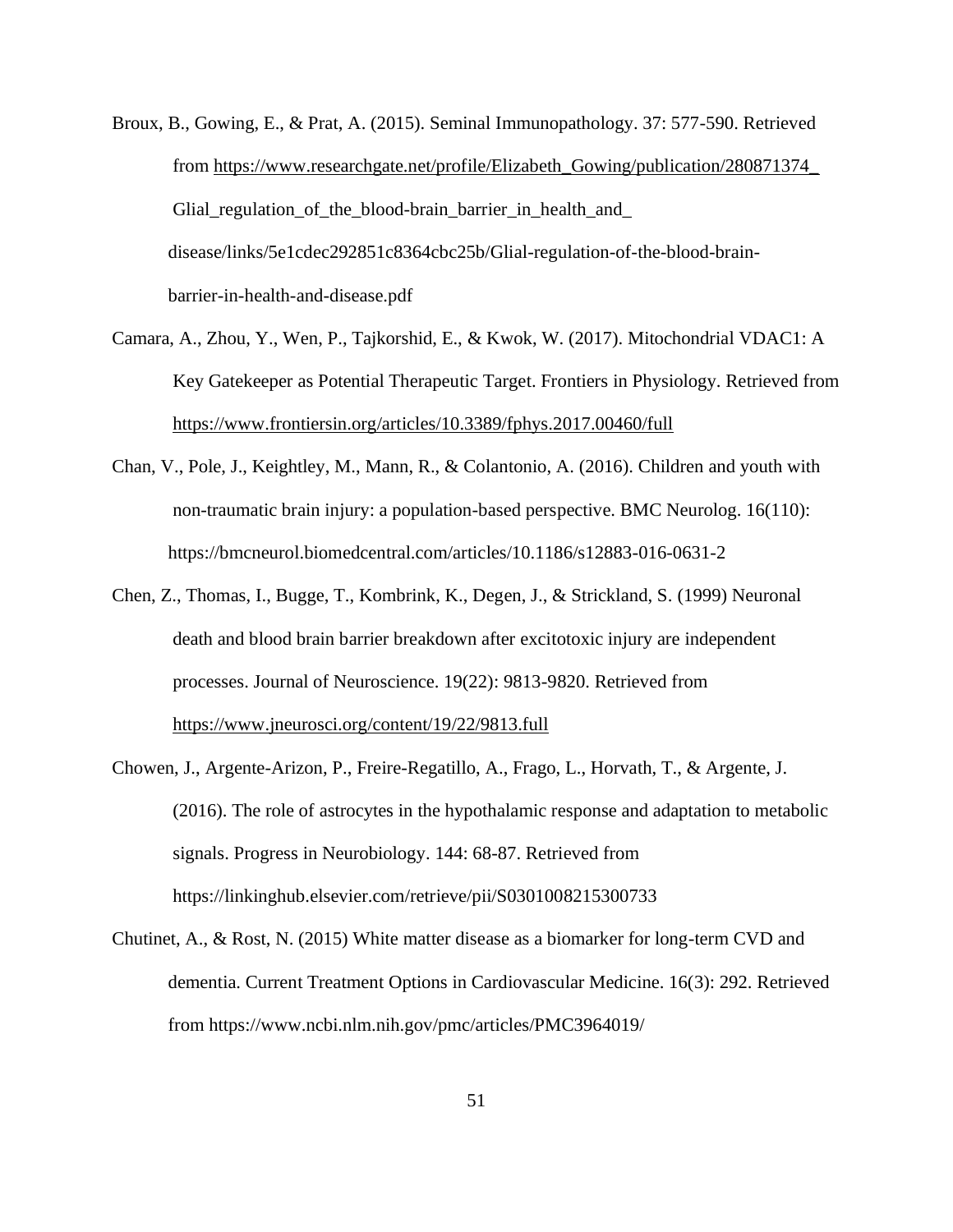- Clark, E., Burkett, K., & Stanko-Lopp, D. (2009). Let evidence guide every new decision (LEGEND): An evidenced evaluation system for point-of-care clinicians and guideline development teams. Journal of Evaluation in Clinical Practice. 15(6): 1054-60. Retrieved from https://pubmed.ncbi.nlm.nih.gov/20367705/
- Cui, C., Sun, Y., Wang, X., Zhang, Y., & Xing, Y. (2019). The effect of anti-dementia drugs on Alzheimer disease-induced cognitive impairment; A network meta-analysis. Medicine. 98(27): e16091. Retrieved from

<https://www.ncbi.nlm.nih.gov/pmc/articles/PMC6635177/>

- Debette, S., & Markus, H. (2010). The clinical importance of white matter hyperintensities on brain magnetic resonance imaging: systematic review and meta-analysis. British Medical Journal. 341: c3666
- Daneman, R, & Prat, A. (2015). The blood-brain barrier. Cold Spring Harbor Perspectives in Biology. Retrieved from<https://cshperspectives.cshlp.org/content/7/1/a020412.full.pdf>
- DeBerardinis, R., Mancuso, A., Daikhin, E., Nissim, I., Yudkoff, M., Wehril, S., & Thompson, C.(2007). Beyond aerobic glycolysis: transformed cells can engage in glutamine metabolism that exceeds the requirement for protein and nucleotide synthesis. Proceedings of the National Academy of Sciences of the United States of America. 104(49): 19345-19350. Retrieved from

https://www-pnas-org.eu1.proxy.openathens.net/content/104/49/19345

Dejana, E., Orsenigo, F., & Lampugnani, M. (2008). The role of adherens junctions and VEcadherin in the control of vascular permeability. Journal of Cell Science. 121(13): 2115- 2122.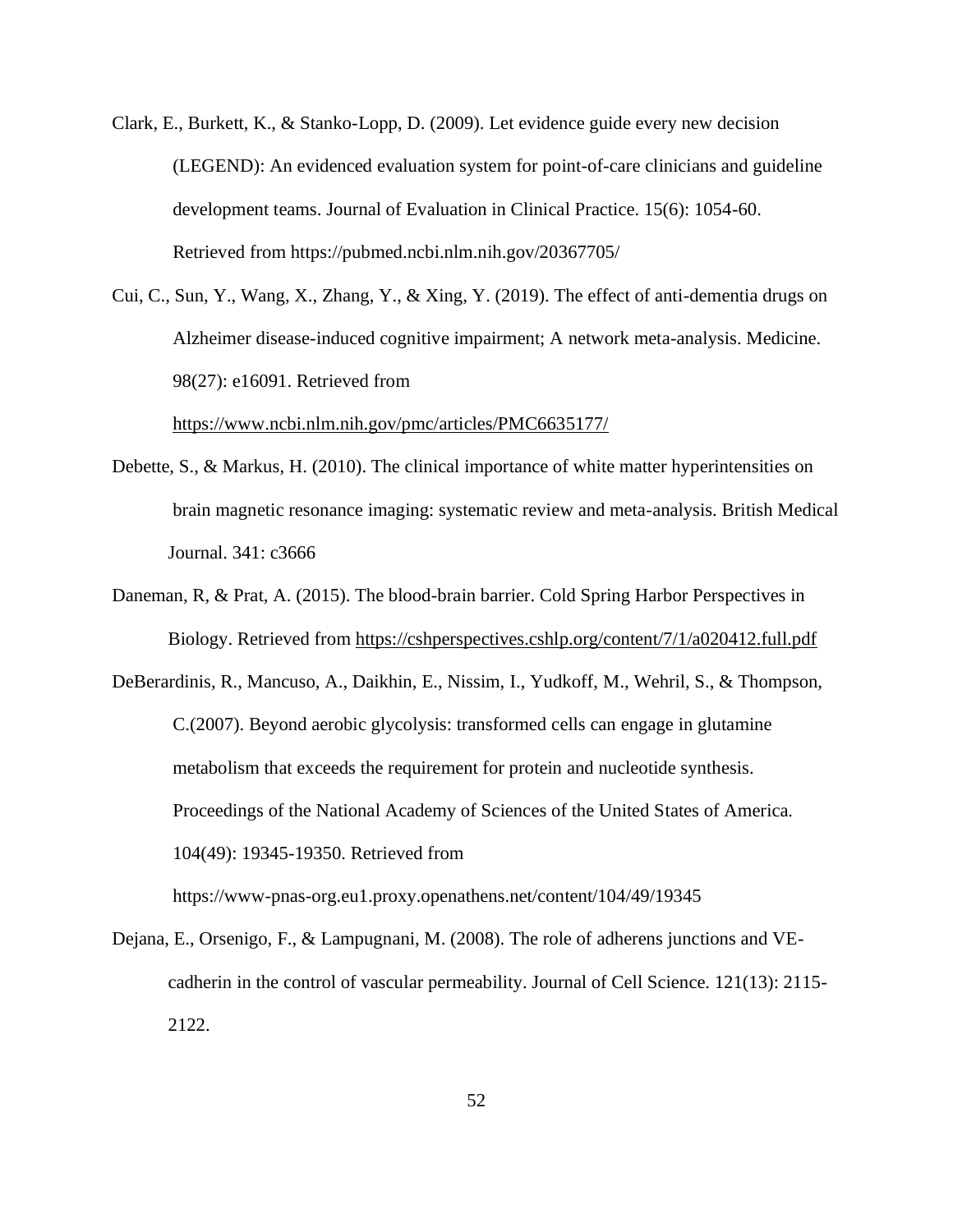- Dejana, E., Tournier-Lasserve, E., & Weinstein, B. (2009). The control of vascular integrity by endothelial cell junctions: molecular basis and pathological implications. Developmental Cell.16(2): 209-21.
- Duncombe, J., Kitamura, A., Hase, Y., Ihara, M., Kalaria, R., & Horsburgh, K. (2017). Chronic cerebral hypoperfusion: a key mechanism leading to vascular cognitive impairment and dementia. Closing the translational gap between rodent models and human vascular cognitive impairment and dementia. Clinical Science. 131(19): 2451–2468. Retrieved from<https://portlandpress.com/clinsci/article/131/19/2451/71528/> Chronic-cerebral-hypoperfusion-a-key-mechanism
- England, H., Gillis, M. & Hampstead, B. (2014). RBANS memory indices are related to medial temporal lobe volumetric in healthy older adults and those with mild cognitive impairment. Archives of Clinical Neuropsychology: The Official Journal of the National Academy of Neuropsychologists, 29(4), 322-328. doi:10.1093/arclin/acu012
- Erecinska, M., & Silver, I.. (1989). ATP and brain function. Journal of Cerebral Blood Flow and Metabolism. 9: 2–19. Retrieved from <https://doi.org/10.1038/jcbfm.1989.2>
- Erdő, F., Denes, L., & De Lange, E. (2016). Age-associated physiological and pathological changes at the blood–brain barrier: A review. Journal of Cerebral Brain Flow and Metabolism. 37, 4–24. Retrieved from https://journals.sagepub.com/doi/full/10.1177/0271678X16679420
- Ferrara, N. & Adamis, A. (2016). Ten years of anti-vascular endothelial growth factor therapy. Natural Reviews Drug Discovery. 15: 385-403. Retrieved from <https://www.nature.com/articles/nrd.2015.17#citeas>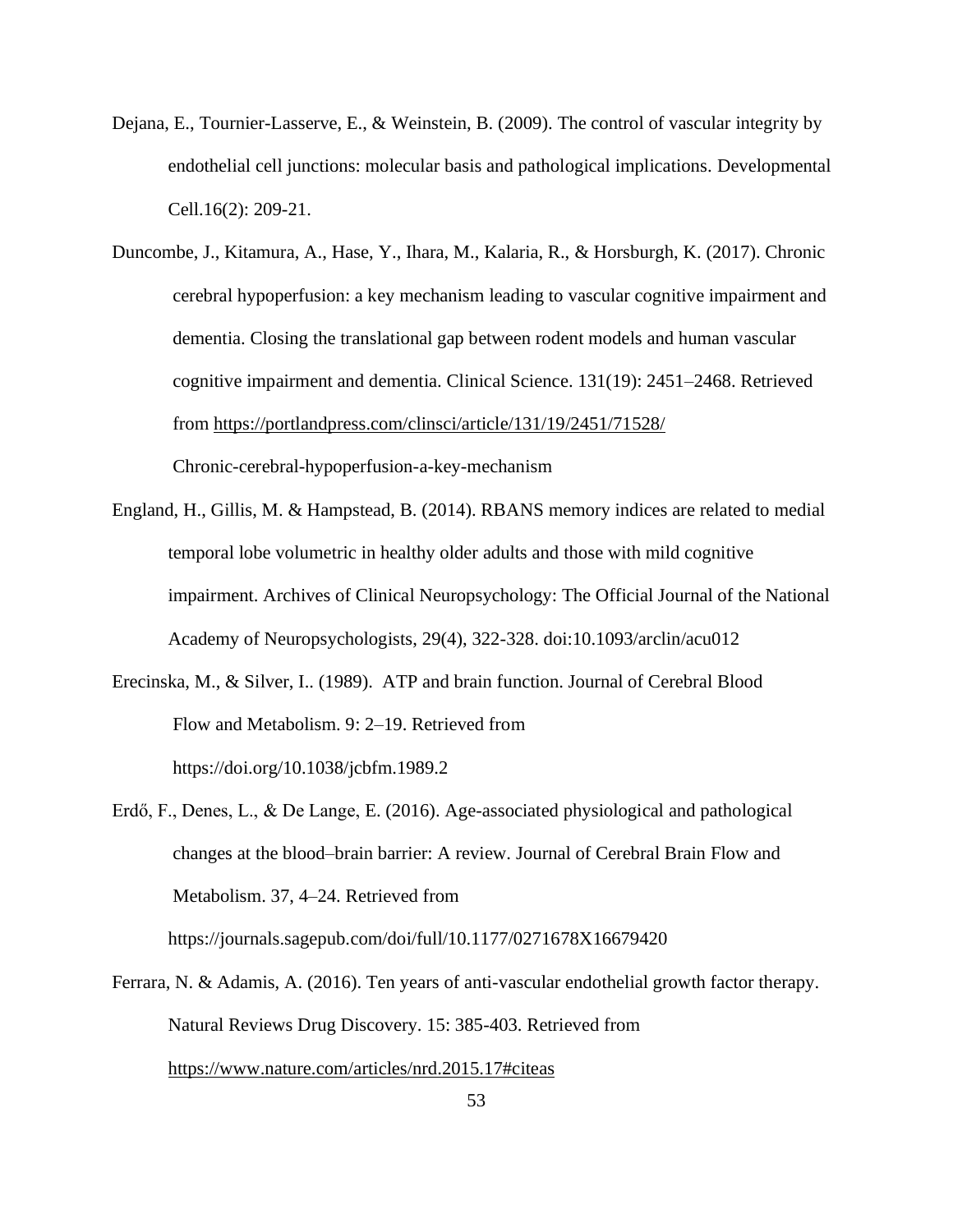- Ferrari, G. Cook, B., Terushkin, V., Pintucci, G., & Mignatti, P. (2009). Transforming growth-factor beta 1 (TGF $\beta$ -1) induces angiogenesis through vascular endothelial growth factor (VEGF)-mediated apoptosis. Journal of Cell Physiology. 219(2): 449- 458. Retrieved from https://www.ncbi.nlm.nih.gov/pmc/articles/PMC2749291/
- Furman, D., Campisi, J., Verdin, E., Bastos, P., Tang, S., Franceschi, C…. Slavich, G. (2019). Chronic inflammation in the etiology of disease across the lifespan. Nature Medicine. 25: 1822-1832. Retrieved from<https://www.nature.com/articles/s41591-019-> 0675-0
- Grammas, P., Martinez, J., & Miller, B. (2011). Cerebral microvascular endothelium and the pathogenesis of the neurodegenerative disease. Expert Reviews of Molecular Medicine. 13(e19). doi:10.1017/S1462399411001918
- Grammas, P., Ovase, R. (2002). Cerebrovascular transforming factor-β contributes to inflammation in Alzheimer's disease brain. The American Journal of Pathology. 160(5): 1583-1587.
- [Grattan, L., Oldach, D., Perl, T., Lowitt, M., Matuszak, D., Dickson, C., Parrott, C., Shoemaker,](https://www.survivingmold.com/docs/Learning_and_Memory.PDF) [R…. Morris, G. \(1998\). Learning and memory difficulties after environmental exposure](https://www.survivingmold.com/docs/Learning_and_Memory.PDF) [to waterways containing toxin-producing Pfiesteria or Pfiesteria-like dinoflagellates. The](https://www.survivingmold.com/docs/Learning_and_Memory.PDF) [Lancet. 352: 532-539.](https://www.survivingmold.com/docs/Learning_and_Memory.PDF) Retrieved from https://pubmed.ncbi.nlm.nih.gov/9716058/

Hainsworth, A., Allan, S., Boltze, J., Cunningham, C., Farris, C., & Head, E. (2017). Translational models for vascular cognitive impairment: a review including larger species. BioMedical Central. 15(16). Heo, S., Prakash, R., Voss, M., Erickson, K., Ouyang, C., Sutton, B., & Kramer, A. (2010). Resting hippocampal blood flow, spatial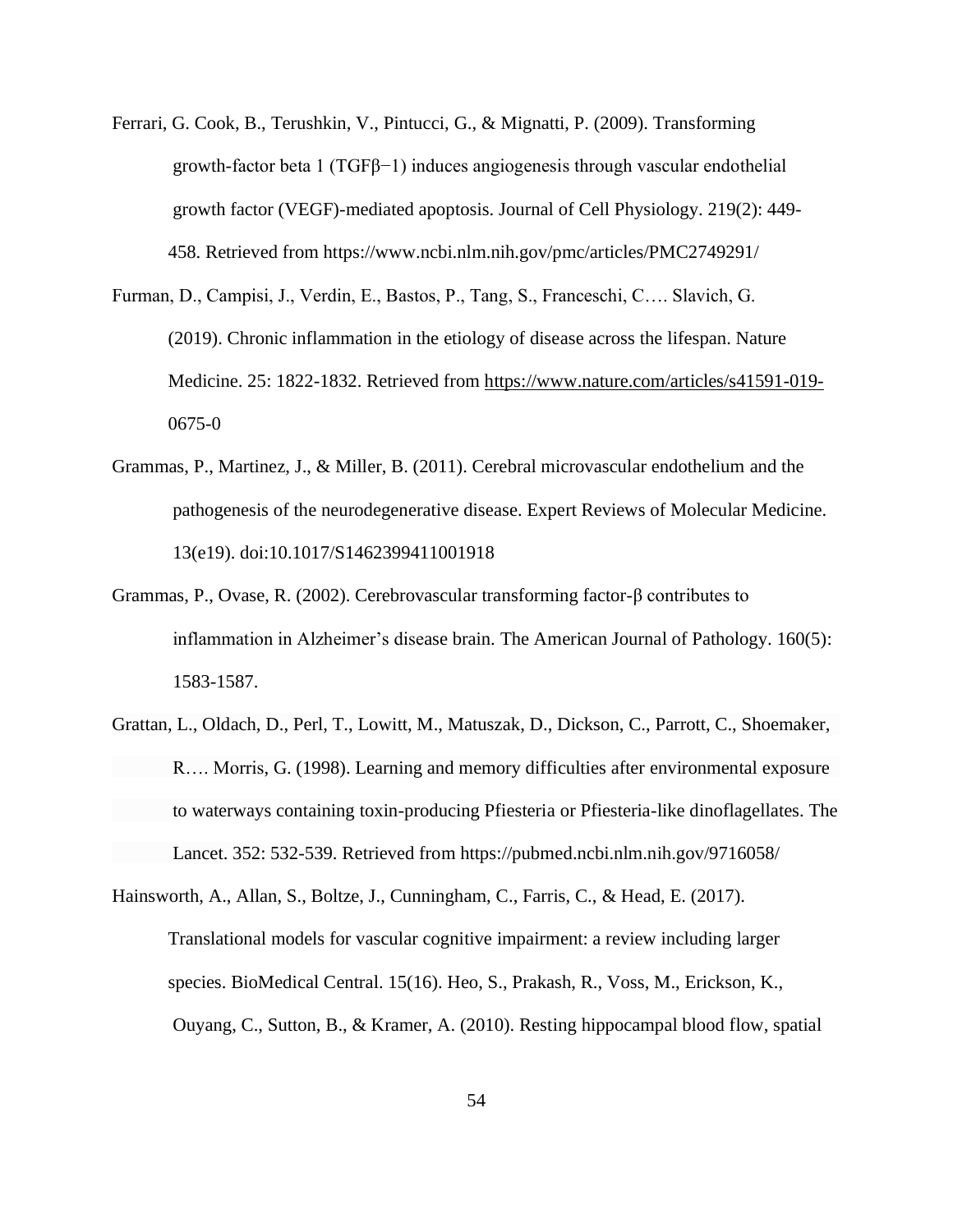memory, and aging. Brain Research. 1315: 119-27. Retrieved from https://www.ncbi.nlm.nih.gov/pmc/articles/PMC2822086/

- Horsburgh, K., Wardla, J., van Agtmael, T., Allan, S., Ashford, M, Bath, P.,… Work, L. (2018). Small vessels, dementia, and chronic diseases - molecular mechanisms and pathophysiology. Clinical Science. 132 (8):851–868. Retrieved from [https://portlandpress.com/clinsci/article/132/8/851/72031/Small-vessels-dementia-and](https://portlandpress.com/clinsci/article/132/8/851/72031/Small-vessels-dementia-and-)chronic-diseases
- Kalaria, R. (2016). Neuropathological diagnosis of vascular cognitive impairment and vascular dementia with implications for Alzheimer's disease. Acta Neuropathologica. 131: 659 – 685. Retrieved from<https://www.ncbi.nlm.nih.gov/pmc/articles/PMC4835512/>
- Keane, M., Strieter, R. (2000). Chemokine signaling in inflammation. Critical Care Medicine. 28(4): N13-N26. Retrieved at [https://journals.lww.com/ccmjournal/Abstract/2000/04001/Chemokine\\_signaling\\_in\\_infl](https://journals.lww.com/ccmjournal/Abstract/2000/04001/Chemokine_signaling_in_infl)

ammation.3.aspx

- Khan, A., Dobson, R., Sattlecker, M., & Kiddler, S. (2016). Alzheimer's disease: Are blood and brain markers related? A systematic review. Annals of Clinical and Translational Neurology. 3(6): 455-462.
- Kim, S., Senatorov, V., Morrissey, C., Lippmann, K., Vazquez, D., Milikovsky, D., & Kaufer, D. (2017). TGFβ signaling is associated with changes in inflammatory gene expression and perineuronal net degradation around inhibitory neurons following various neurological insults. Scientific Reports. 7(7711). Retrieved from https://www.nature.com/articles/s41598-017-07394-3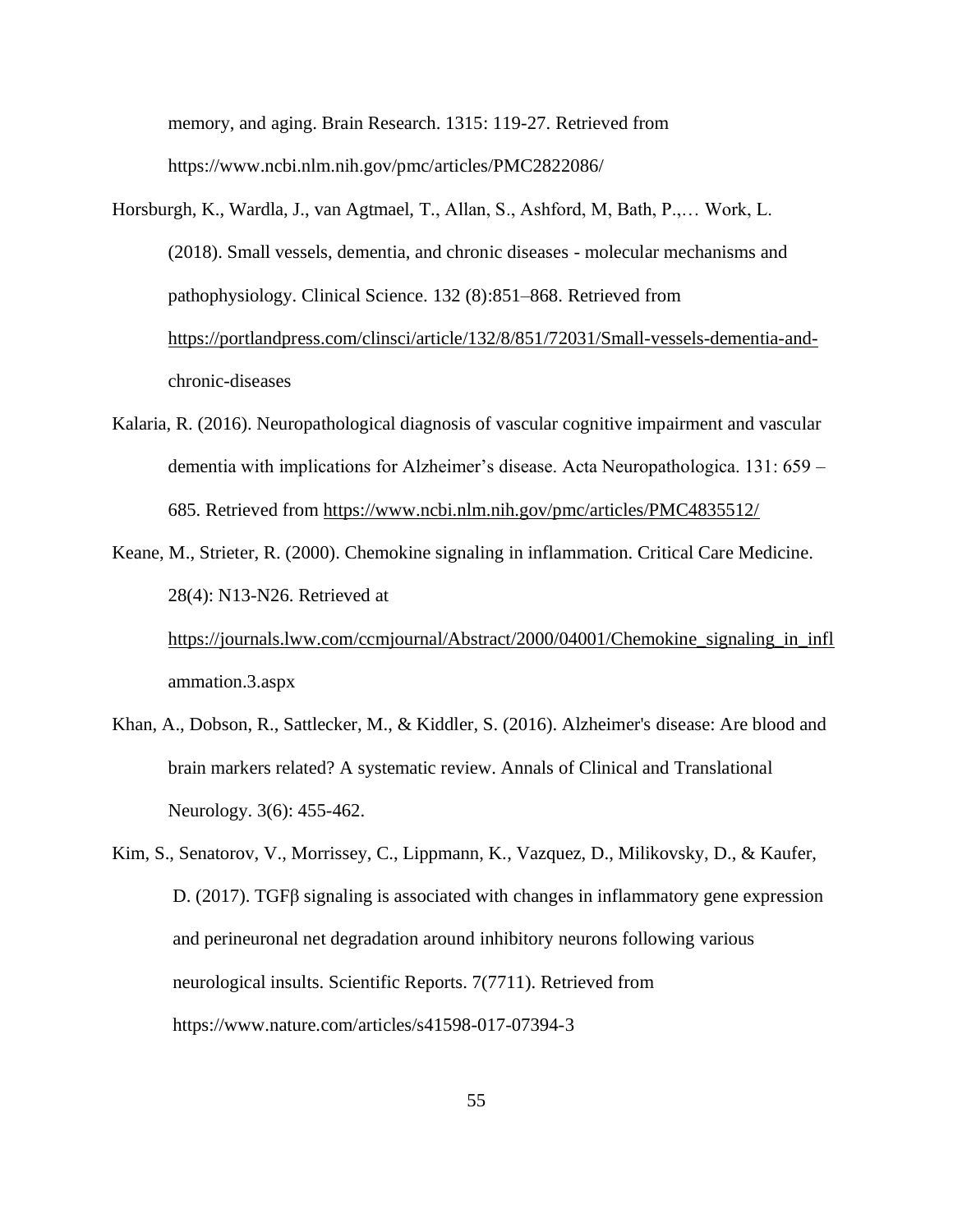- Koch, S., Claesson-Welsh, L. (2012). Signal transduction by vascular endothelial growth factor receptors. Cold Spring Harbor Perspectives in Medicine. 2(7): a006502.
- Konig, H., Kogel, D., Rami, A., & Prehn, J. (2005). TGFb1 activates two distinct type 1 receptors in neurons. Journal of Cell Biology. 168 (7): 1077-1087. Retrieved from https://www.ncbi.nlm.nih.gov/pmc/articles/PMC2171851/#\_\_ffn\_sectitle
- Ladak, A., Enam, S., & Ibrahim, M. (2019). A Review of the Molecular Mechanisms of Traumatic Brain Injury. World Neurosurgery. 131: 126–132. Retrieved from [https://www.clinicalkey.com/#!/content/playContent/1-s2.0-S187887501931945X?](https://www.clinicalkey.com/#!/content/playContent/1-s2.0-S187887501931945X) returnurl=null&referrer=null
- Leandrou, S., Petroudi, S., Kyriacou, P., Reyes-Aldasoro, C., & Pattichis, C. (2018). Quantitative MRI brain studies in mild cognitive impairment and Alzheimer's disease: A methodological review. IEEE Reviews in Biomedical Engineering., 11: 97-111.
- Lindholm, D., Castren, R., Kiefer, F., Zafra, & Thoenen, H. (1992). Transforming growth factor-beta 1 in the rat brain: Increase after injury and inhibition of astrocyte proliferation. Journal of Cell Biology.117: 395–400. Retrieved from https://www.ncbi.nlm.nih.gov/pmc/articles/PMC2289420/
- Lusis, A. (2000). Genetics of Atherosclerosis. Nature. 407(6801): 233–241. Retrieved at https://www.annualreviews.org/doi/abs/10.1146/annurev.genom.5.061903.175930
- McKee, A., & Daneshvar, D. (2015). The neuropathology of traumatic brain injury. Handbook of Clinical Neurology. 125: 45-66.
- McMillin, Frampton, G., Seiwell, A., Patel, N., Jacobs, A., & DeMorrow, S. (2015). ΤGFβ1 exacerbates blood-brain barrier permeability in a mouse model of hepatic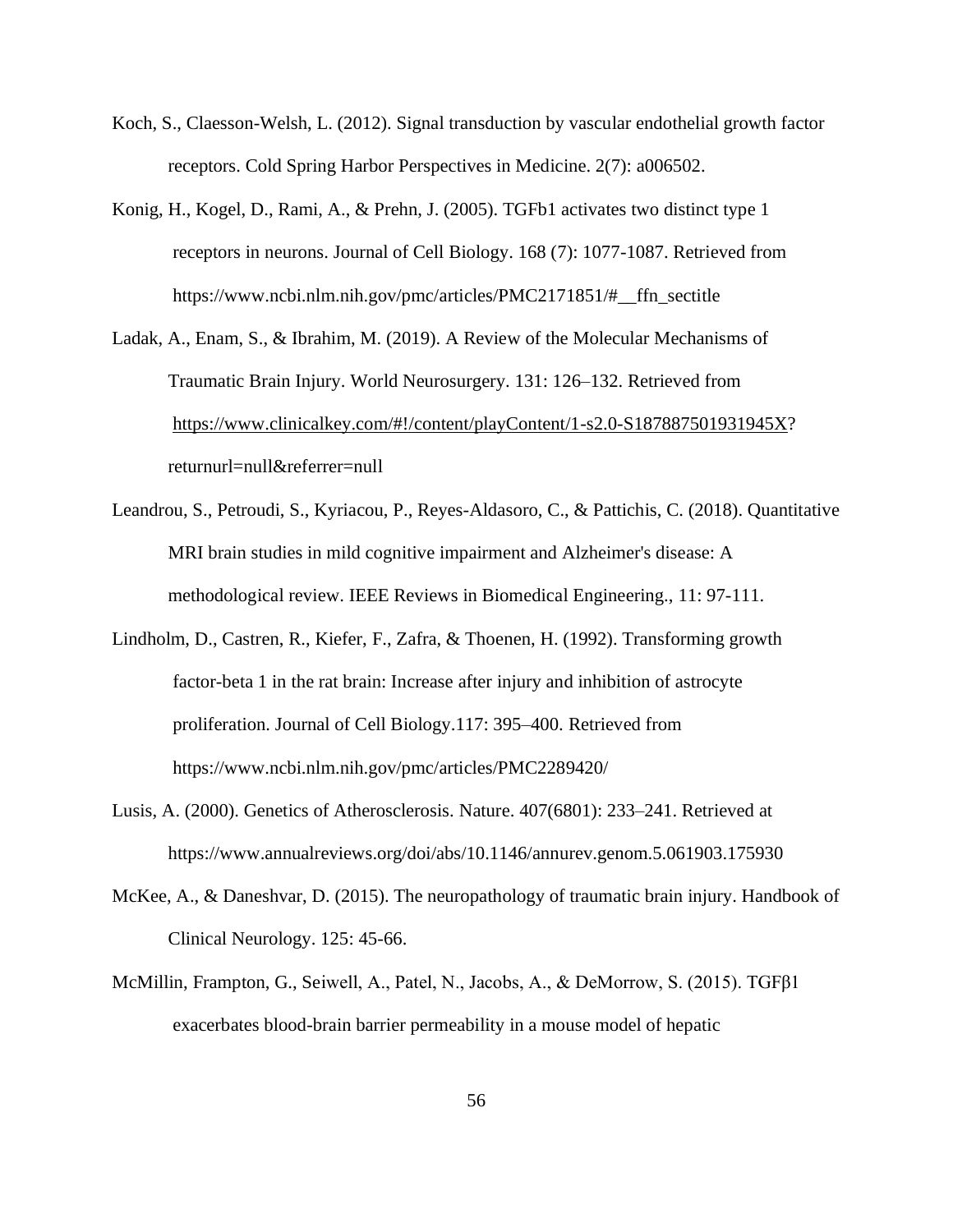encephalopathy via upregulaton of MMP9 and downregulation of claudin-5. Laboratory Investigation. 95(8): 903-913.

- Mittal, M., Siddiqui, M. R., Tran, K., Reddy, S. P., & Malik, A. B. (2014). Reactive oxygen species in inflammation and tissue injury. Antioxidants & redox signaling, 20(7): 1126–1167. https://doi.org/10.1089/ars.2012.5149
- Mok, V., & Kim, J. (2015). Prevention and management of cerebral small vessel disease. Journal of Stroke. 17(2): 111-122. Retrieved from https://www.ncbi.nlm.nih.gov/pmc/articles/PMC4460330/
- Montagne, A., Barnes, S., Sweeney, M., Halliday, M., Abhay, P, Zhao, A…. Zlokovic, B (2015). Blood brain barrier breakdown in the aging human hippocampus. Neuron. 85(2): 296-302.
- Montagne, A., Zhao, & Zlokovic, B (2017). Alzheimer's disease: A matter of blood-brain barrier dysfunction. Journal of Experimental Medicine. 2414(11): 3151-3169. Retrieved from [https://rupress.org/jem/article/214/11/3151/42256/Alzheimer-s-disease-A-matter-of](https://rupress.org/jem/article/214/11/3151/42256/Alzheimer-s-disease-A-matter-of-)blood-brain
- Morley, J., Morris, J., Berg-Weger, M., Borson, S., Carpenter, B., Del Campo, … Vellas, B. (2015). Brain health: the importance of recognizing cognitive impairment: an IAGG consensus conference. Journal of the American Medical Directors Association, 16(9), 731–739. https://doi.org/10.1016/j.jamda.2015.06.017
- Muradashvili, N., & Lominadze, D. (2013). Role of fibrinogen in cerebrovascular dysfunction after traumatic brain injury. Brain Injury. 27: 1508–1515.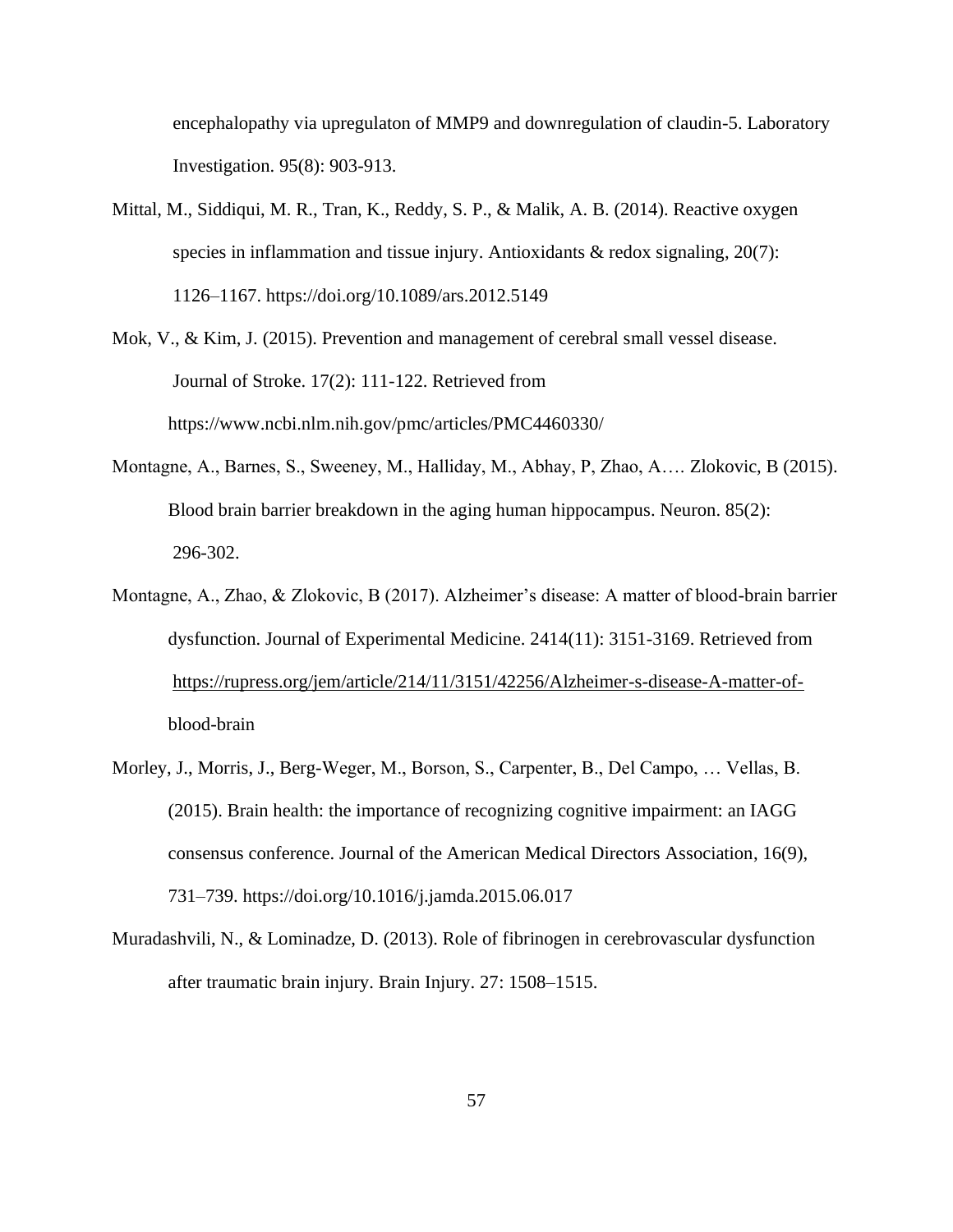- Nag, S., Manias, J., Eubanks, J., & Stewart, D. (2019). Increased expression of vascular endothelial growth factor-D following brain injury. International Journal of Molecular Sciences. 20(7). Retrieved from [https://www.mdpi.com/1422-0067/20/7/1594.](https://www.mdpi.com/1422-0067/20/7/1594)
- Nag, S., Takahaski, J., & Kilty, D. (1997). Role of vascular endothelial growth factor in blood brain barrier breakdown and angiogenesis in brain trauma. Journal of Neuropathology and Experimental Neurology. 56(8): 912-921.
- National Institutes of Health (n.d.). Your guide to understanding genetic conditions. Retrieved from<https://ghr.nlm.nih.gov/gene/C4A>
- Nelson, A., Sweeney, M., Sagare, A., & Zlokovic, B. (2016). Neurovascular dysfunction and neurodegeneration in dementia and Alzheimer's disease. Molecular Basis of Disease. 1862(5): 887-900.
- Ngandu, T., Lehtisalo, J., Solomon, A., Levalahti, E., Ahtiluoto, S., Antikainen, R…. Kivipelto, M. (2015). A 2-year multidomain intervention of diet, exercise, cognitive training, and vascular risk monitoring versus control to prevent cognitive decline in at-risk elderly people (FINGER): a randomized controlled trial. Lancet. 385(9984): 2255-63. Retrieved from https://pubmed.ncbi.nlm.nih.gov/25771249/
- Noz, M., Telgte, A., Wiegertjes, K., Joosten, L., Netea, M., de Leeuw, F., & Riksen, N. (2018). Trained immunity characterizes are associated with progressive cerebral small vessel disease. Stroke. 49(12). Retrieved from

<https://www.ahajournals.org/doi/10.1161/STROKEAHA.118.023192>

Ochs, A., Ross, D., Zannoni, M., Abildskov, T., Bigler, E. & Alzheimer's Disease Neuroimaging Initiative. (2015). Comparison of automated brain volume measures obtained with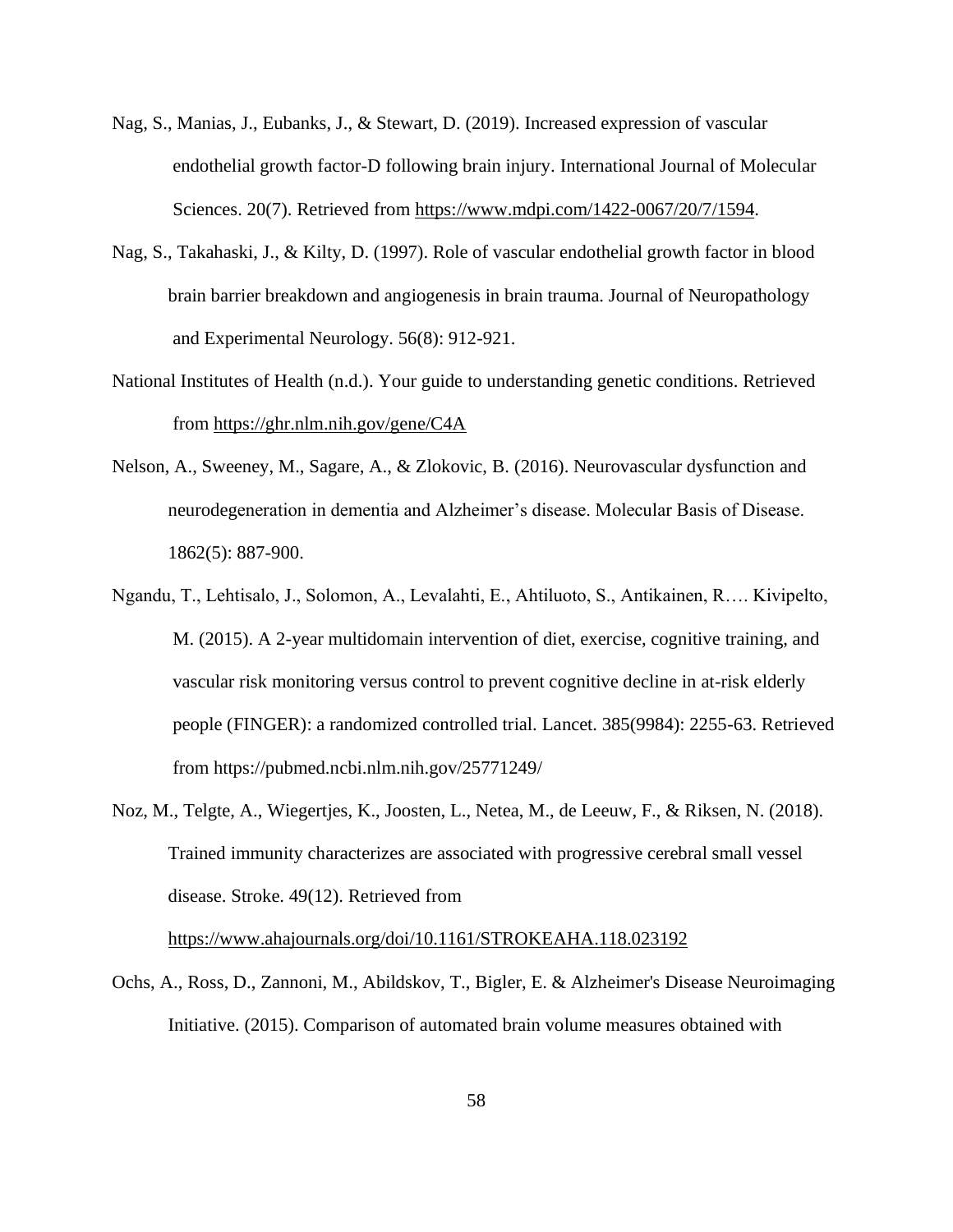NeuroQuant® and Free Surfer. Journal of Neuroimaging: Official Journal of the American Society of Neuroimaging, 25(5), 721-727. doi:10.1111/jon.12229

Pantoni, L. (2010). Cerebral small vessel disease: from pathogenesis and clinical characteristics to therapeutic challenges. Lancet Neurology. 9(7):689-701. doi: 10.1016/S1474-4422(10)70104-6. PMID: 20610345.

Peters, A., McEwen, B., Friston, K. (2017). Progress in Neurobiology. 156. 164-188.

- Poggesi, A., Pasi, M., Pescini, F., Pantoni, L., & Inzitari, D. (2016). Circulating biologic markers of endothelial dysfunction in cerebral small vessel disease: A review. Journal of Cerebral Blood Flow & Metabolism. 36(1): 72-94. Retrieved from <https://www.ncbi.nlm.nih.gov/pmc/articles/PMC4758546/>
- Prehn, J., Backhauss, C., & Krieglstein, J. (1993). Transforming Growth Factor-Beta 1 Prevents Glutamate Neurotoxicity in Rat Neocortical Cultures and Protects Mouse Neocortex from Ischemic Injury in Vivo. Journal of Cerebral Blood Flow and Metabolism. 13(3): 521-5. Retrieved from<https://journals.sagepub.com/doi/abs/10.1038/jcbfm.1993.67>
- Prehn, J., Bindokas, V., Marcuccilli, C., Krajewski, S., Reed, J., & Miller, R. (1994). Regulation of neuronal Bcl2 protein expression and calcium homeostasis by transforming growth factor type beta confers wide-ranging protection on rat hippocampal neurons. Proceedings of the National Academy of Sciences of the United States of America. 91: 12599–12603. Retrieved from<https://www.ncbi.nlm.nih.gov/pmc/articles/PMC45486/>
- Price, L., Wilson, C., & Grant, A . Blood–brain barrier pathophysiology following traumatic brain injury. Translational Research in Traumatic Brain Injury; CRC Press: Boca Raton, FL, USA, 2015; pp. 85–96.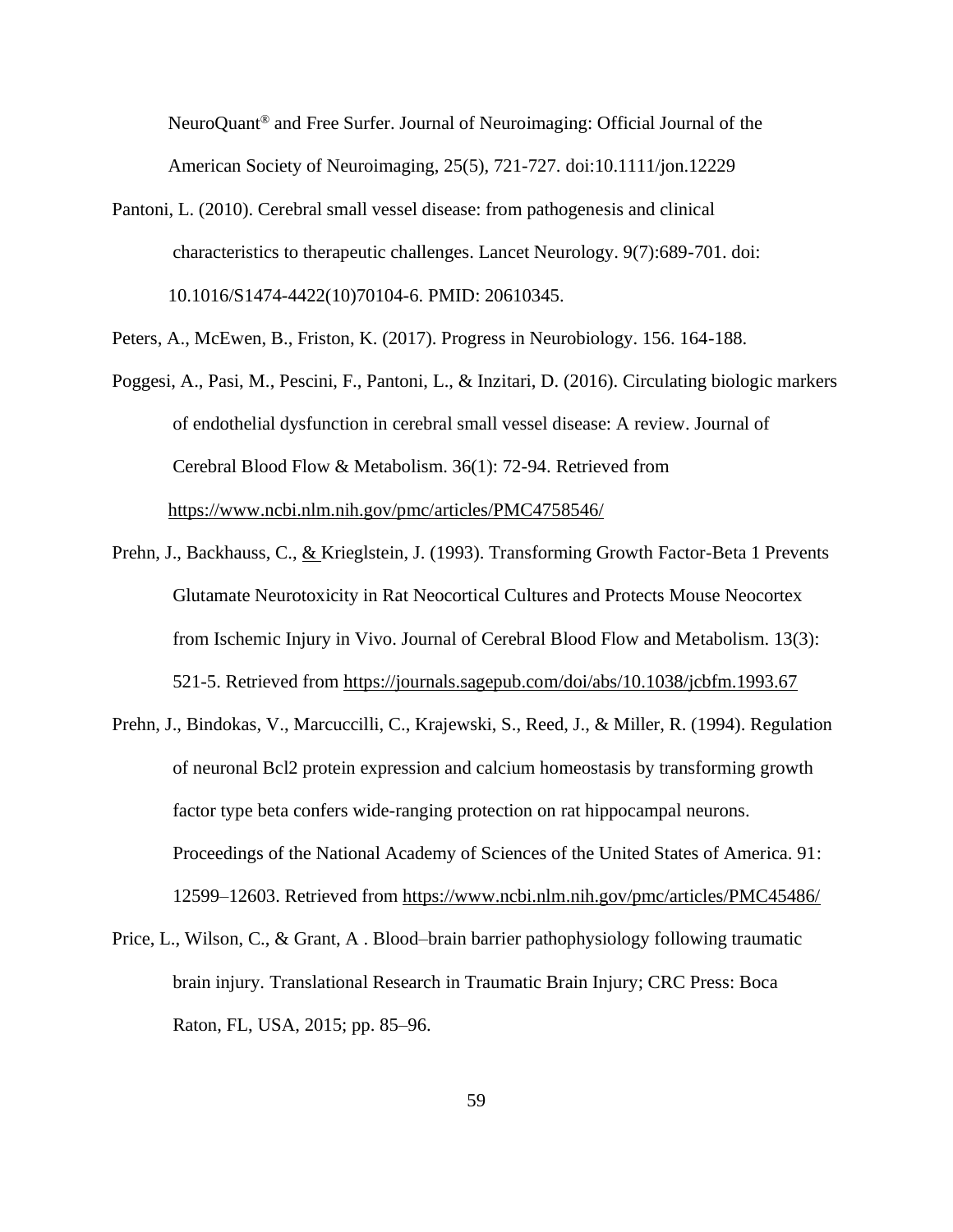- Provias, J., Jeynes, B. (2014). Reduction in vascular endothelial growth factor expression in the superior temporal, hippocampal, and brainstem regions in Alzheimer's disease. Current Neurovascular Research. 11(3).: 202-209.
- Raman, M., Jayandra, H., Conner, S., DeCarli, C., Vasan, R., Beiser, A., Seshadri, S…. Satizabal, C. (2019). Circulating vascular growth factors and MRI markers of small vessel disease and atrophy in middle-aged adults. Stroke. 49(9): 2227-2229.
- Reaven, G., Thompson, L., Nahum, D., & Haskins, E. (1990). Relationship between hyperglycemia and cognitive function in NIDDM patients. Diabetes Care. 13(1): 16-21.
- Ricklin, D., Reis, E., & Lambris, J., (2016). Complement in disease: A defense system turning offensive. Nature Reviews. 12(7): 383-401. Retrieved from <https://pubmed.ncbi.nlm.nih.gov/27211870/?dopt=Abstract>
- Robinson, J., Geser, F., Corrada, M., Berlau, D., Arnold, S., Lee, V… Trojanowski, J. (2011). Brain.134(Pt 12): 3708-15.
- Romania, L., Rayes, J., Frimat, M., & Fremeaux-Bacchi, V. (2016). Endothelial cells: Source, barrier, and target of defensive mediators. Immunology Reviews. 274(1): 307-329. Retrieved from<https://pubmed.ncbi.nlm.nih.gov/27782324/>
- Rosenberg, G., Wallin, A., Wardlaw, J. Markus, H., Montaner, J., Wolfson, L…. Hachinski, V. (2016). Consensus statement for diagnosis of subcortical small vessel disease. Journal of Cerebral Blood Flow and Metabolism. 36:6–25.
- Rosenstein, J., Krum, J., Ruhrberg, C. VEGF in the nervous system. Organogenesis. 6(2): 107-14.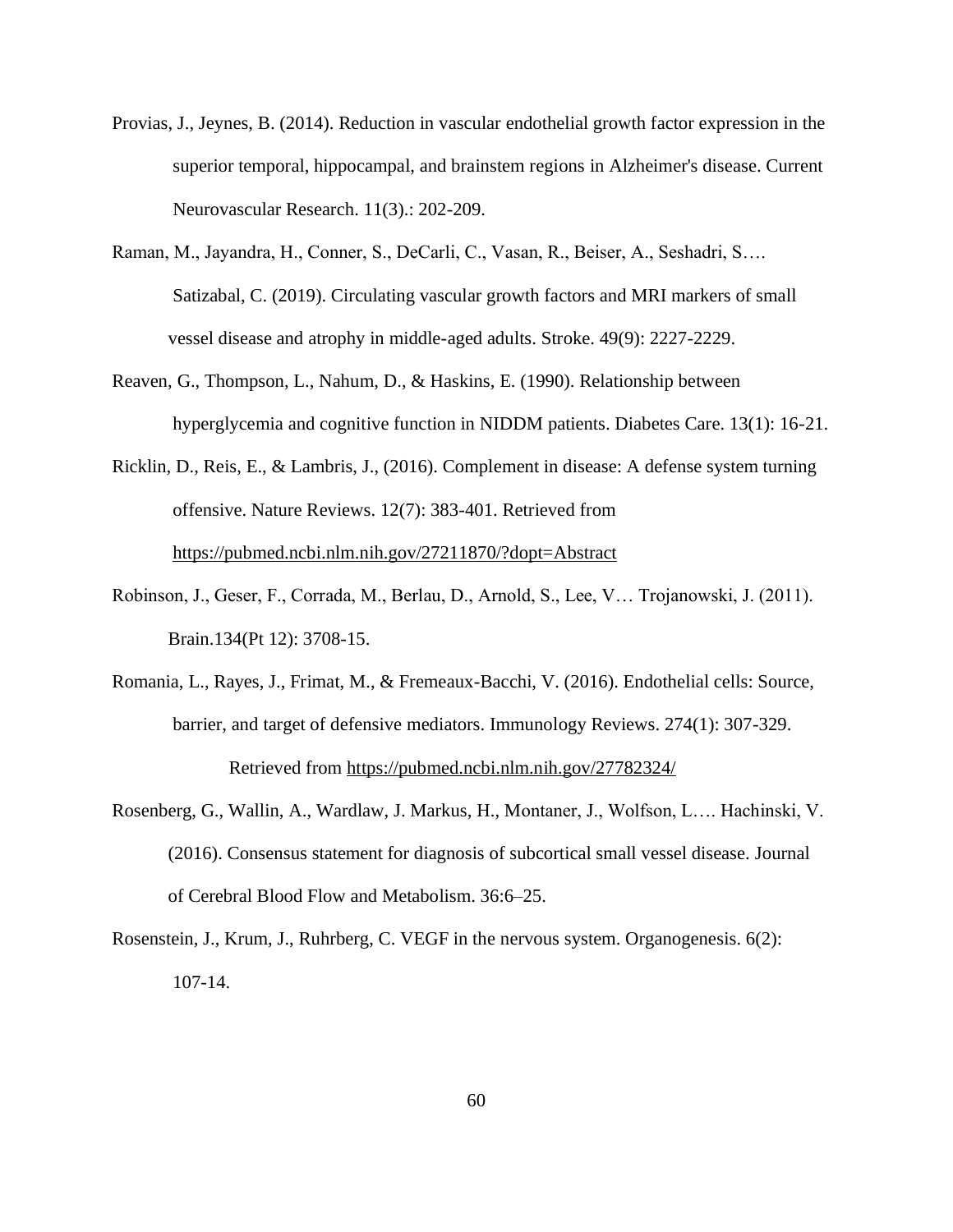- Schuff, N., Woerner, N., Boreta, L., Kornfield, T., Shaw, L., Trojanowski, J…. the Alzheimer's disease Neuroimaging initiative. Brain. 132(4): 1067-1077. Retrieved from https://academic.oup.com/brain/article/132/4/1067/286394
- Sharma, D., & Hassan, K. (2010). Pathophysiologic mechanisms of acute ischemic stroke: An overview with emphasis on therapeutic significance beyond thrombolysis. Pathophysiology. 17: 197–218. Retrieved from

<https://pubmed.ncbi.nlm.nih.gov/20074922/>

- Shoemaker, R. (2020). Metabolism, molecular hypometabolism and inflammation: Complications of proliferative physiology include metabolic acidosis, pulmonary hypertension, T reg cell deficiency, insulin resistance and neuronal injury. *Trends in Diabetes and Metabolism. 3:*1-15.
- Shoemaker, R., & Hudnell, K. (2001). Possible estuary-associated syndrome: Symptoms, vision, and treatment. Environmental Health Perspectives. 109: 539-545. Retrieved from [https://www.survivingmold.com/docs/Resources/Shoemaker%](https://www.survivingmold.com/docs/Resources/Shoemaker%25)

20Papers/EHP109-5p539-GrandRounds.pdf

- Shoemaker, R., House, D., & Ryan, J. (2010). Defining the neurotoxin derived illness chronic ciguatera using markers of chronic systemic inflammatory disturbance: A case/control study. Neurotoxicology and Teratology. 633-639. Retrieved from <https://www.sciencedirect.com/science/article/pii/S0892036210001273>
- Singh, B., Mielke, M., Parsaik, A., Cha, R., Roberts, R., Scanlon, P…. Petersen, R.. (2014). A prospective study of chronic obstructive pulmonary disease and the risk for mild cognitive impairment. JAMA Neurology. 71(5):581-8. doi: 10.1001/jamaneurol.2014.94.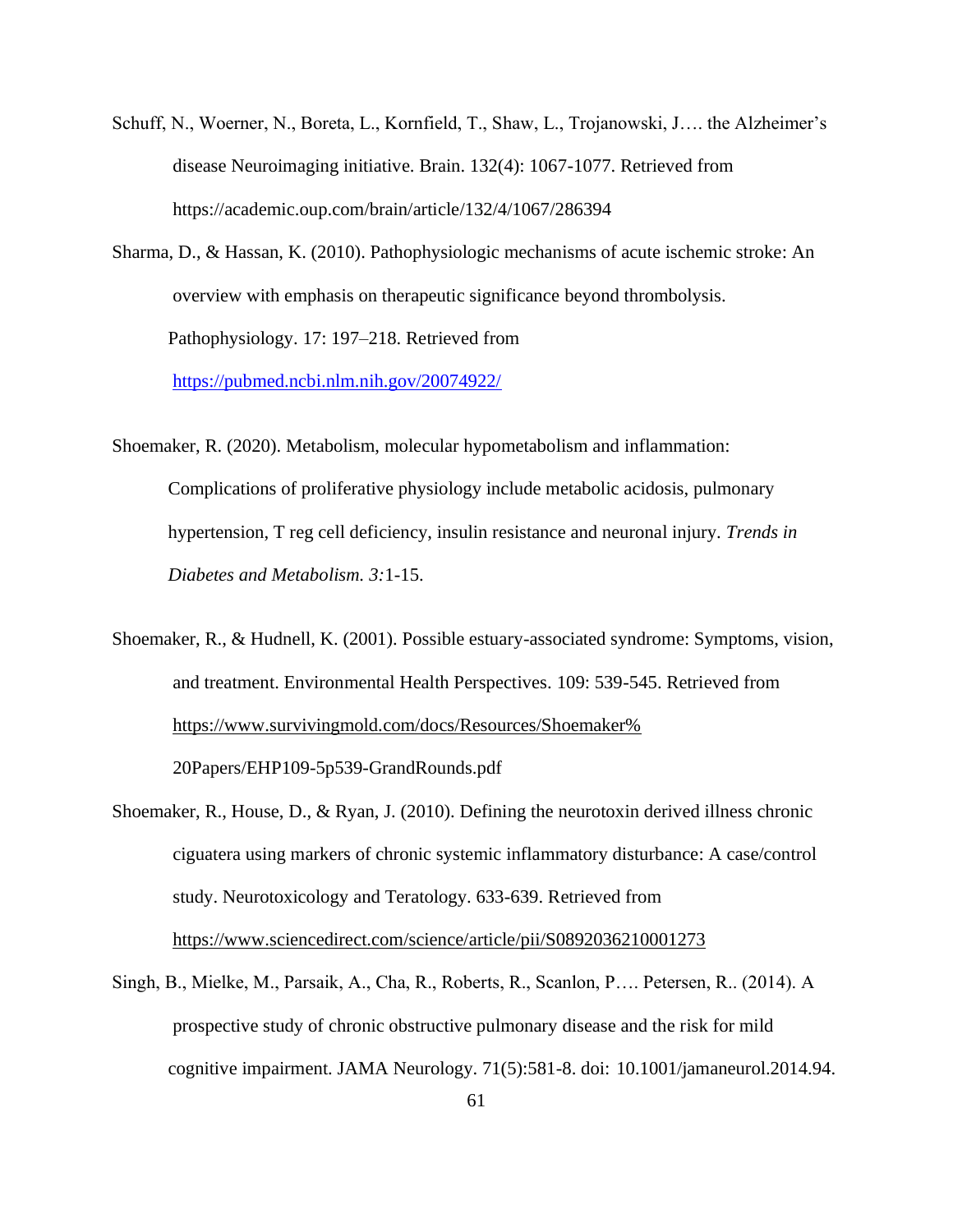- Sivande, F., & Cucullo, L. (2018). In-vitro brood-brain modeling: A review of modern and fast advancing technology. Journal of Cerebral Blood Flow and Metabolism. 38(10): 1667-1681. Retrieved from https://www.ncbi.nlm.nih.gov/pmc/articles/PMC6168917/
- Strickland, S. (2018). Blood will out: Vascular contributions to Alzheimer's disease. Journal of Clinical Investigation. 128(2): 556-563. Retrieved from <https://www.ncbi.nlm.nih.gov/pmc/articles/PMC5785254/>
- Suzuki, Y., Nagai, N., & Umemura, K. (2016). A review of the mechanisms of blood-brain barrier permeability by tissue-type plasminogen activator treatment for cerebral ischemia. Frontiers in Cellular Neuroscience. Retrieved from <https://doi.org/10.3389/fncel.2016.00002>
- Sweeney, M., Montagne, A., Sagare, A., Nation, D., Schneider, L.,Chui, H….Zlokovik. Vascular dysfunction – the disregarded partner of Alzheimer's disease. (2919). Alzheimer's Dementia. 15(1): 158 – 167. Retrieved from

<https://www.ncbi.nlm.nih.gov/pmc/articles/PMC6338083/>

- Teijido, O., & Cacabelos, R. (2018). Pharmacoepigenomic interventions as novel potential treatments for Alzheimer's and Parkinson's Diseases. International Journal of Molecular Sciences., 19(10). doi:10.3390/ijms19103199
- VanBulck, M., Sierra-Margo, A., Alarcon-Gil, J., Perez-Castillo, A., & Morales-Garcia, J. (2019). Novel approaches for the treatment of Alzheimer's and Parkinson's disease. International Journal of Molecular Sciences. 20(8): 719. Retrieved from https://pubmed.ncbi.nlm.nih.gov/30743990/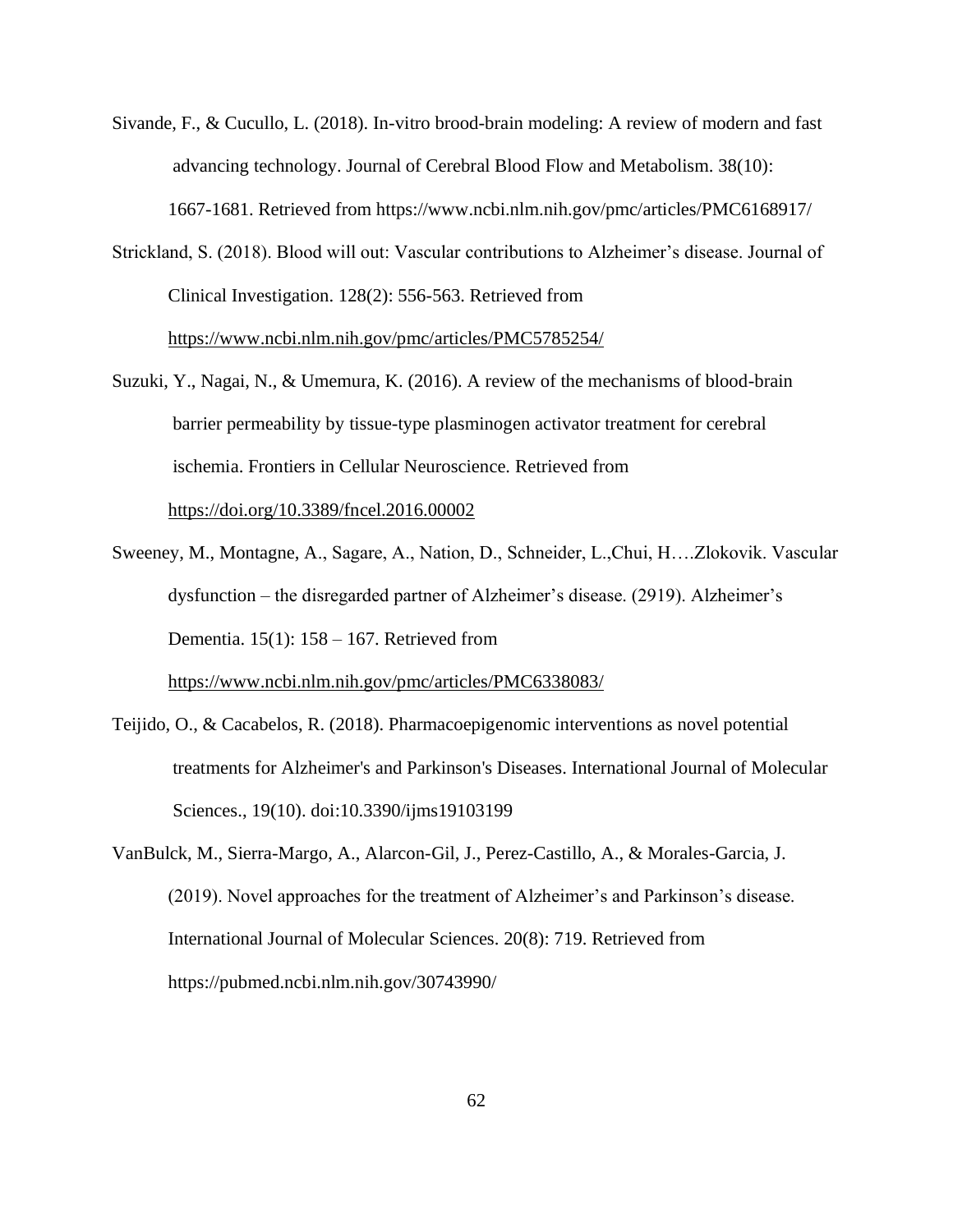- Verhaaren, B., Debette, S., Bis, J., Smith, J., Ikram, M., Adams, H…. Fornage, M. (2015). Multiethnic genome-wide association study of cerebral white matter hyperintensities on MRI. Circulation. 8:398–409.
- Wang, T., Marquardt, C., & Foker, J. (1976). Aerobic glycolysis during lymphocyte proliferation. Nature. 261(5562): 702-705.
- Wang, H., Ricklin, D., & Lambris, J. (2017). Complement-activation fragment C4a mediates effector functions by binding as untethered agonst to protease-activated receptors 1 and 4. Proceedings of the National Academy of the Sciences of the United States. 114 (41): 10948-10953. Retrieved from https://www.ncbi.nlm.nih.gov/pmc/articles/PMC5642699/
- Wardlaw, J., Smith, C., & Dichgans, M. (2013). Mechanisms underlying sporadic cerebral small vessel disease: Insight from neuroimaging. Lancet Neurology. 12(5). Retrieved from <https://www.ncbi.nlm.nih.gov/pmc/articles/PMC3836247/>
- Warburg, O., Wind, F., & Negelein (1927). The metabolism of tumors in the body. The Journal of General Physiology. 8(6): 519-530. Retrieved from https://www.ncbi.nlm.nih.gov/pmc/articles/PMC2140820/
- Wardlaw J., Makin, S., Hermandez, M., Armitage, P., Heye, A., Chappell, F., & Thrippleton, M. (2017). Brain-brain barrier failure as a core mechanism in cerebral small vessel disease and dementia: evidence from a cohort study. Alzheimer's & Dementia. 13(6): 634-643. Retrieved from

https://www.sciencedirect.com/science/article/pii/S1552526016300401

Wallin, A., Roman, G., Esiri, M., Kettunen, P., Svensson, J.,... Kapaki, E. (2018). Update on vascular cognitive impairment associated with subcortical small-vessel disease. Journal of Alzheimer's disease. 62(3): 1417-1441.